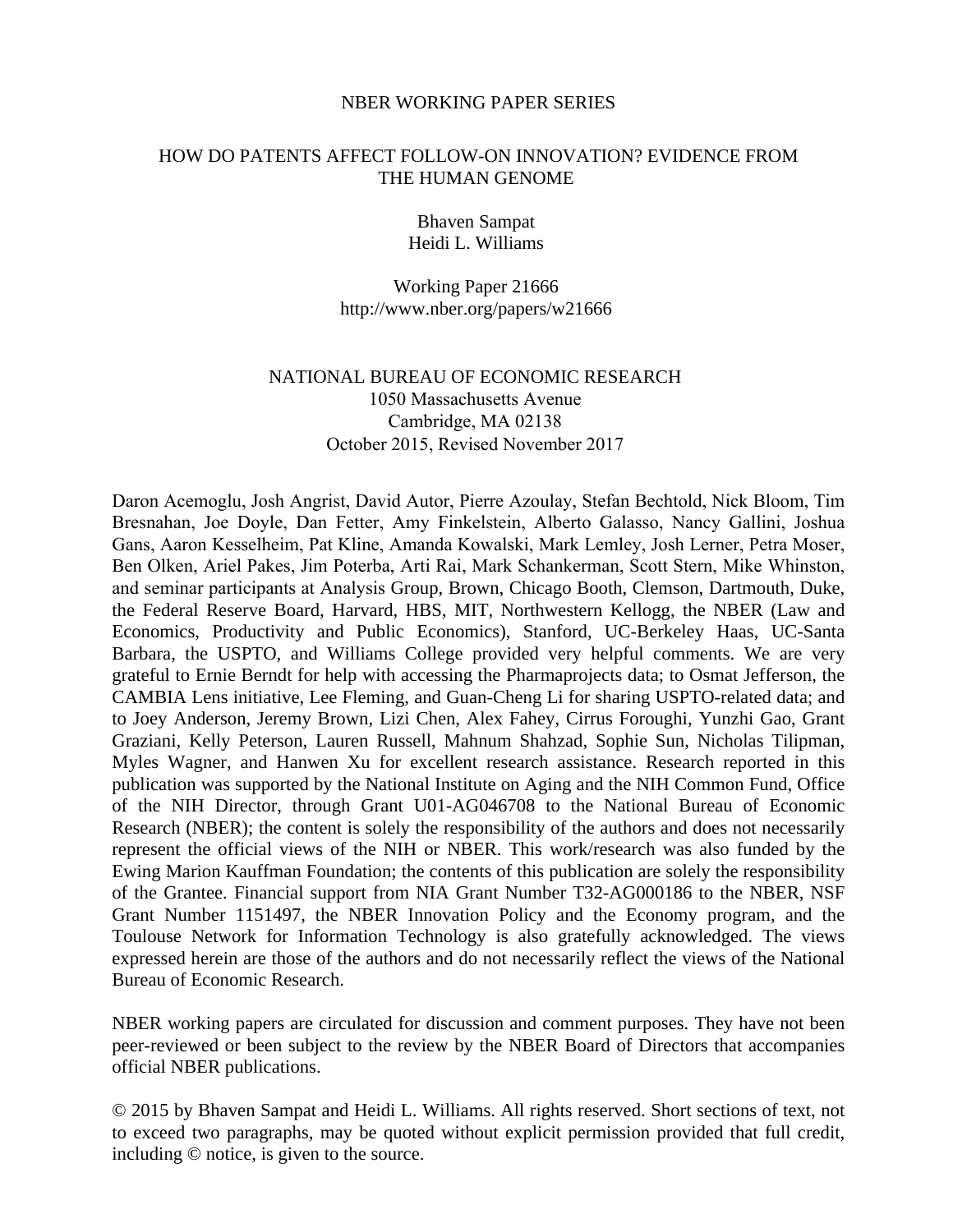How Do Patents Affect Follow-On Innovation? Evidence from the Human Genome Bhaven Sampat and Heidi L. Williams NBER Working Paper No. 21666 October 2015, Revised November 2017 JEL No. I10,I18,O34

# **ABSTRACT**

We investigate whether patents on human genes have affected follow-on scientific research and product development. Using administrative data on successful and unsuccessful patent applications submitted to the US Patent and Trademark Office, we link the exact gene sequences claimed in each application with data measuring follow-on scientific research and commercial investments. Using this data, we document novel evidence of selection into patenting: patented genes appear more valuable—prior to being patented—than non-patented genes. This evidence of selection motivates two quasi-experimental approaches, both of which suggest that on average gene patents have had no quantitatively important effect on follow-on innovation.

Bhaven Sampat Department of Health Policy and Management Columbia University 600 West 168th Street, 6th Floor New York, NY 10032 and NBER bns3@columbia.edu

Heidi L. Williams Department of Economics, E52-440 MIT 77 Massachusetts Avenue Cambridge MA 02139 and NBER heidiw@mit.edu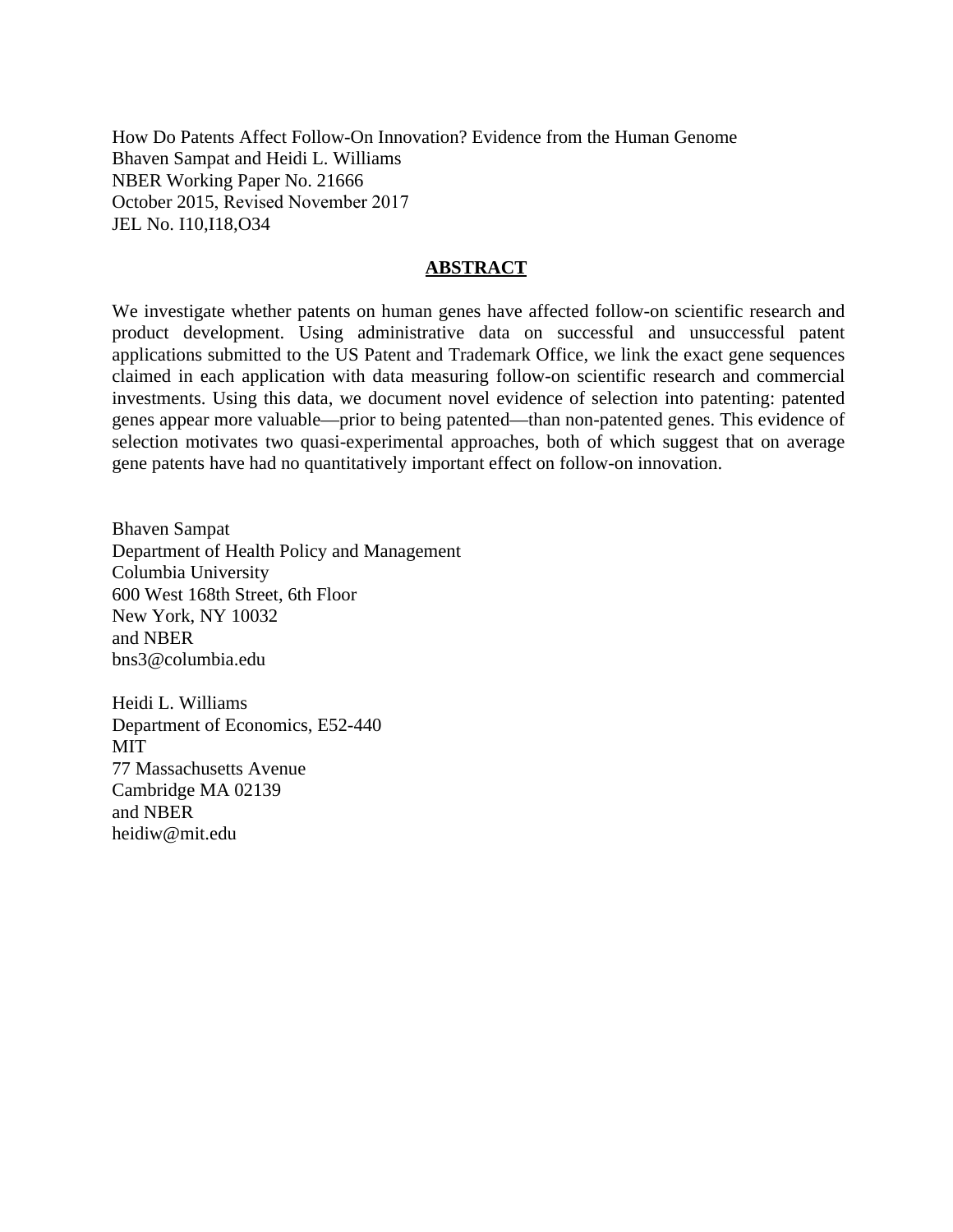# 1 Introduction

Competitive markets may under-incentivize innovation due to the public good nature of new ideas. Intellectual property rights, such as patents, aim to address this under-investment problem by allowing inventors to capture a higher share of the social returns to their research investments. By awarding inventors a temporary right to exclude others from marketing their invention, patents aim to allow inventors to earn quasi-rents—temporarily—as a way to re-coup their research and development costs, thus providing dynamic incentives for investments in new technologies. Dating back at least to analyses such as [Nordhaus](#page-34-0) [\(1969\)](#page-34-0), optimal patent policy design has traditionally been framed as a trade-off between this benefit of providing incentives for the development of new technologies and the cost of deadweight loss from higher prices during the life of the patent.

Nordhaus-style models of optimal patent policy design have traditionally modeled innovations as isolated discoveries. However, in practice many or most innovations are cumulative, in the sense that a given discovery may be an input into later follow-on discoveries. When innovation is cumulative, optimal patent policy design also depends on how patents on existing technologies affect follow-on innovation. One prominent example in recent policy debates is a patented human gene sequence. Sequenced genetic data is a research input into subsequent follow-on discoveries: by analyzing sequenced genetic data scientists may discover links between genetic variations and diseases, and such knowledge can be applied to commercialize medical technologies such as pharmaceutical treatments and diagnostic tests. If patents on discoveries such as human genes affect follow-on innovation, that effect is a key additional input into optimal patent policy design. In this paper, we investigate whether patents on human genes have affected follow-on scientific research and product development. Our broad goal is to inform whether the Nordhaus-style trade-off between ex ante incentives and deadweight loss is sufficient for optimal patent policy design, or whether—at least in this context—the effects of patents on follow-on innovation need to be considered.

Investigating how patents on existing technologies affect follow-on innovation requires addressing two key challenges. First, in most markets it is difficult or impossible to take a given set of technologies which are claimed as intellectual property in patents and measure follow-on innovation on those technologies. Follow-on innovations legally require a license from the original innovator. But because licenses are very rarely publicly disclosed, constructing appropriate measures of follow-on innovation for any given patented invention is quite difficult. Second, a priori we expect a selection bias problem to arise if inventors are more likely to file for or to obtain patents on technologies that are inherently more valuable. This type of selection raises the concern that any measured dierences in follow-on innovation across patented and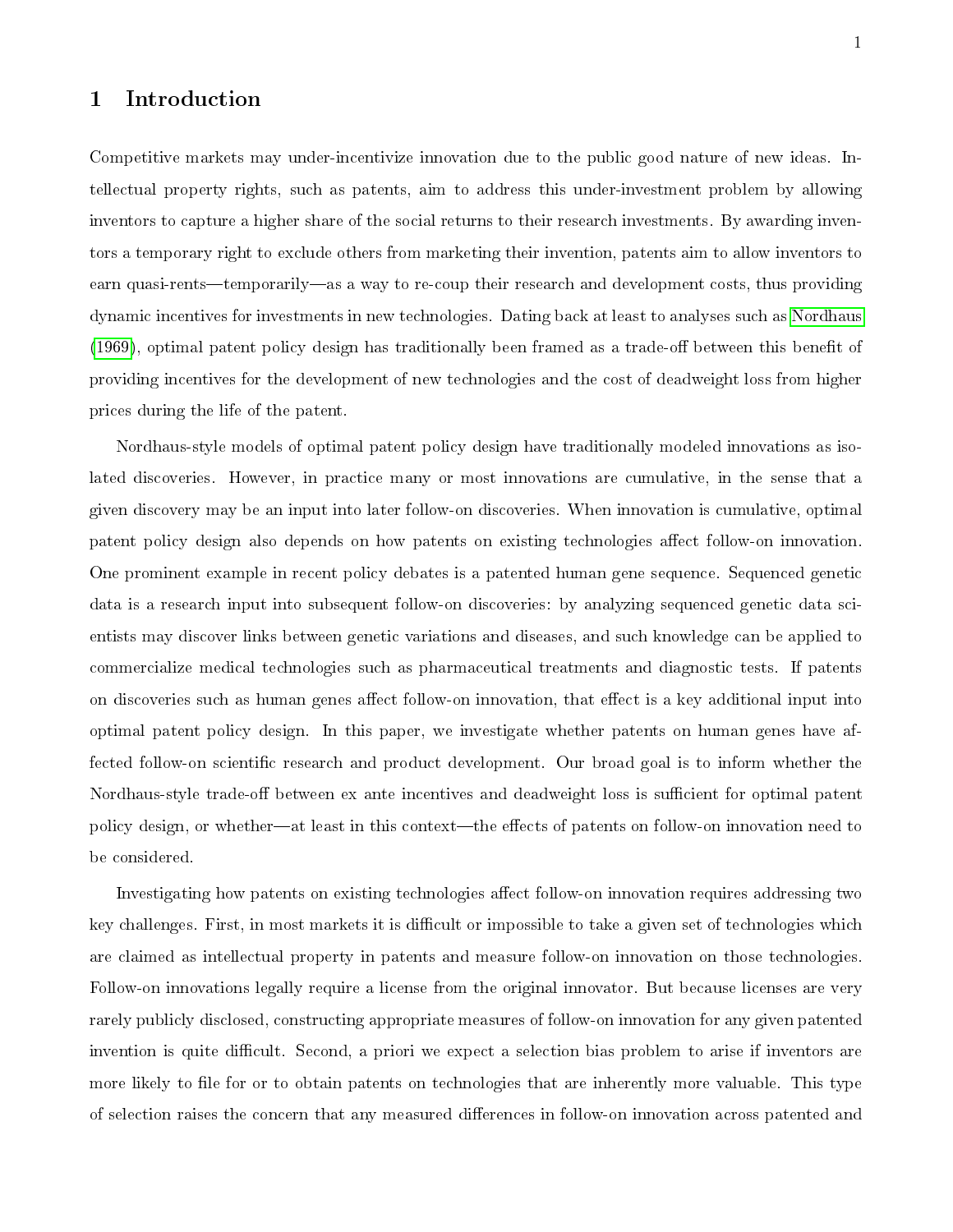non-patented technologies may reflect the selection of which technologies are patented, rather than a causal effect of patents on follow-on innovation.

The contribution of this paper is to construct new data and develop two new quasi-experimental approaches to address these challenges. To address the first challenge—measurement—we take advantage of the fact that US patent applications claiming human genes as intellectual property must disclose the exact DNA sequences claimed in the text of the patent. By applying bioinformatics methods [\(Jensen and](#page-33-0) [Murray 2005\)](#page-33-0), these DNA sequences can be annotated with gene identifiers, and these gene identifiers can in turn be linked to standard scientific and medical datasets providing measures of follow-on scientific research and product development related to each gene. Specifically, we measure the scientific publications related to each gene as an indicator of scientific research investments, and measure the use of genes in pharmaceutical clinical trials and diagnostic tests as indicators of commercial research investments. Gene patents have been widely interpreted as sufficiently broad that these types of commercial follow-on inventions would require gene patent licenses. For example, then-United States Patent and Trademark Office (USPTO) biotechnology examination unit head John Doll noted in 1998 [\(Doll 1998\)](#page-32-0): "...once a [gene] is patented, that patent extends to any use, even those that have not been disclosed in the patent." This implies that our measures of follow-on innovation correspond closely to the way follow-on innovation has been defined in the theoretical literature on cumulative innovation, where licenses are required for follow-on innovations developed outside of the firm holding the patent.

Because we observe our measures of follow-on scientific research and product development for all genes, this DNA sequence-based linkage allows us to compare follow-on innovation across patented and non-patented genes. If patents were as good as randomly assigned across genes, this would be sufficient to estimate the causal effect of interest. However, if inventors are more likely to file for and obtain patents on technologies that are more valuable, then this type of simple comparison could instead reflect the selection of which genes are patented. By taking advantage of the fact that we observe our measures of follow-on innovation both before and after gene patents are granted, we are able to document novel evidence of selection into patenting: genes that will be patented in the future are the focus of more scientific research and more commercial investments prior to being patented, relative to genes that will not be patented. This evidence suggests that estimating a causal effect of patents on follow-on innovation requires constructing an empirical strategy to address this selection bias.

To address this second challenge—selection bias—we develop two new quasi-experimental methods for estimating how patents have affected follow-on innovation. First, we present a simple comparison of follow-on innovation across genes claimed in accepted versus rejected patent applications. $^1\,$  $^1\,$  $^1\,$  In our context,

<span id="page-3-0"></span><sup>1</sup>Strictly speaking, patent applications are never formally rejected by the USPTO, only abandoned by applicants (see the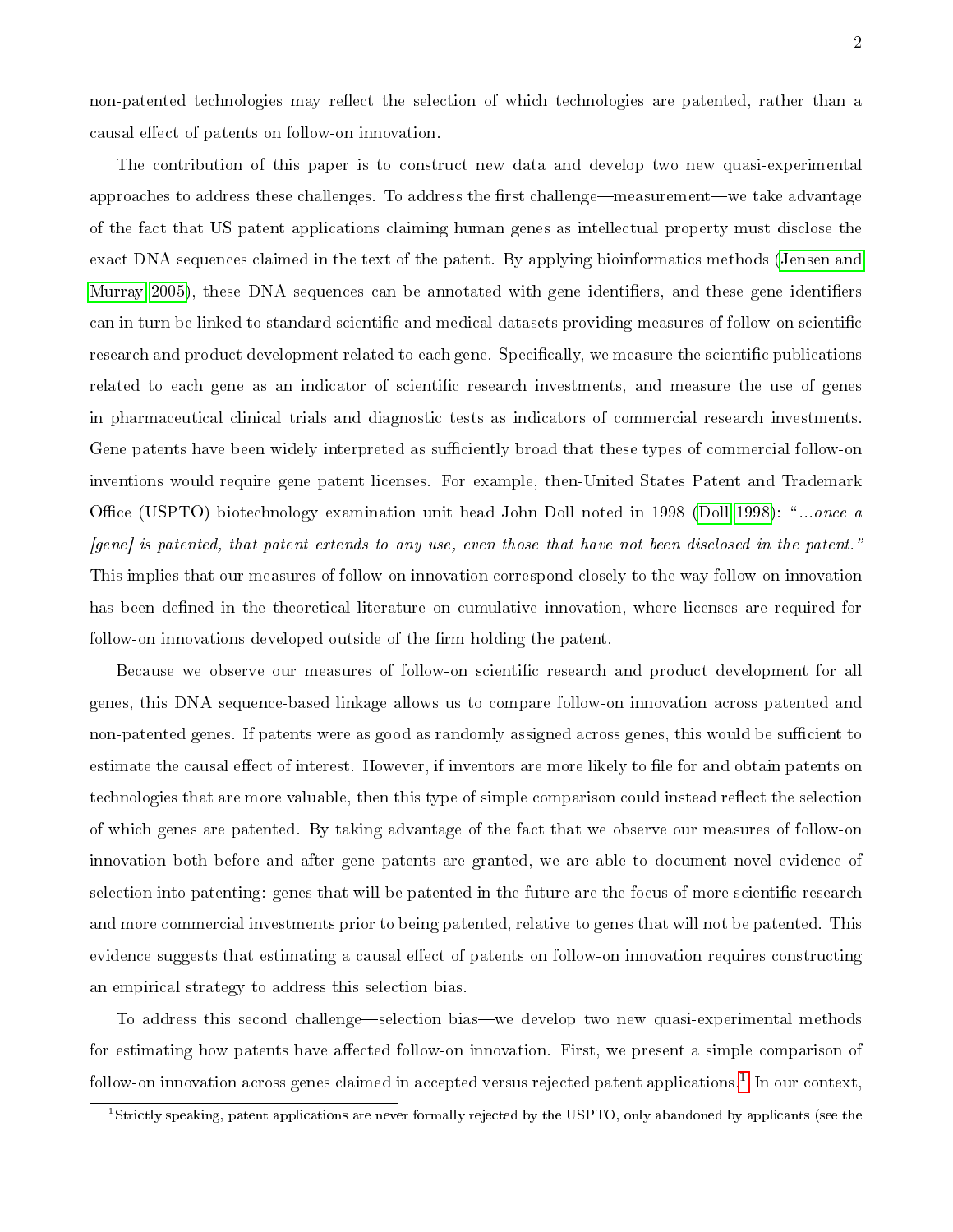this method is reasonable if—conditional on being included in a patent application—whether a gene is granted a patent is as good as random. Again taking advantage of the fact that we observe our measures of follow-on innovation both before and after gene patents are granted, we document empirically that genes claimed in accepted and rejected patent applications are the focus of similar levels of scientic research and commercial investments prior to the applications being filed, providing evidence for the validity of this empirical approach. Second, we develop a novel instrumental variable for which patent applications are granted patents: the "leniency" of the assigned patent examiner. Patent examiners are charged with a uniform mandate: grant patents to patent-eligible, novel, non-obvious, and useful inventions. However, prior research has documented that in practice this mandate leaves patent examiners a fair amount of discretion [\(Cockburn et al. 2003;](#page-31-0) [Lemley and Sampat 2010,](#page-33-1) [2012\)](#page-33-2). We leverage the interaction of this across-examiner heterogeneity with the quasi-random assignment of patent applications to examiners as a source of variation in which patent applications are granted patents. Past qualitative evidence—and new empirical evidence we document—supports the assertion that the assignment of patent applications to examiners is plausibly random conditional on some covariates (such as application year and technology type), suggesting that the leniency of the patent examiner to which a patent application is assigned can provide a valid instrument for whether the patent application is granted a patent.[2](#page-4-0)

In contrast with what one would infer from a naïve comparison of follow-on innovation on patented and non-patented genes, both of our quasi-experimental approaches suggest that gene patents have not had quantitatively important effects on either follow-on scientific research or follow-on commercial investments. The estimates from our first quasi-experimental approach—comparing follow-on innovation across genes claimed in successful versus unsuccessful patent applications—document estimates which are economically small and meaningfully precise. While the estimates from our second quasi-experimental approach—using the leniency of the assigned patent examiner as an instrument for which patent applications are granted patents—are less precise, the fact that these two approaches generate similar conclusions provides additional confidence in our estimates.

When interpreting these empirical results through the lens of the well-developed theoretical literature on cumulative innovation (e.g., [Green and Scotchmer 1995\)](#page-32-1), several points are relevant to highlight. First, as best we can measure, very little of the follow-on innovation in this market is done by the gene

discussion in [Lemley and Sampat 2008\)](#page-33-3). Appendix [A](#page-42-0) provides both a qualitative discussion and some quantitative analyses of this issue. For brevity, we colloquially refer to such applications as "rejected" and discuss the relevance of this point for our measurement and empirical approaches as relevant throughout the text.

<span id="page-4-0"></span><sup>&</sup>lt;sup>2</sup>Importantly, both of our sources of quasi-experimental variation hold the disclosure of inventions constant: both accepted and rejected inventions are disclosed in the published patent applications that comprise our sample. This implies that our analysis corresponds to a partial equilibrium analysis (holding disclosure constant), whereas in general equilibrium firms may choose to protect their inventions with e.g. trade secrecy or other strategies rather than with patents if patent protection is not available.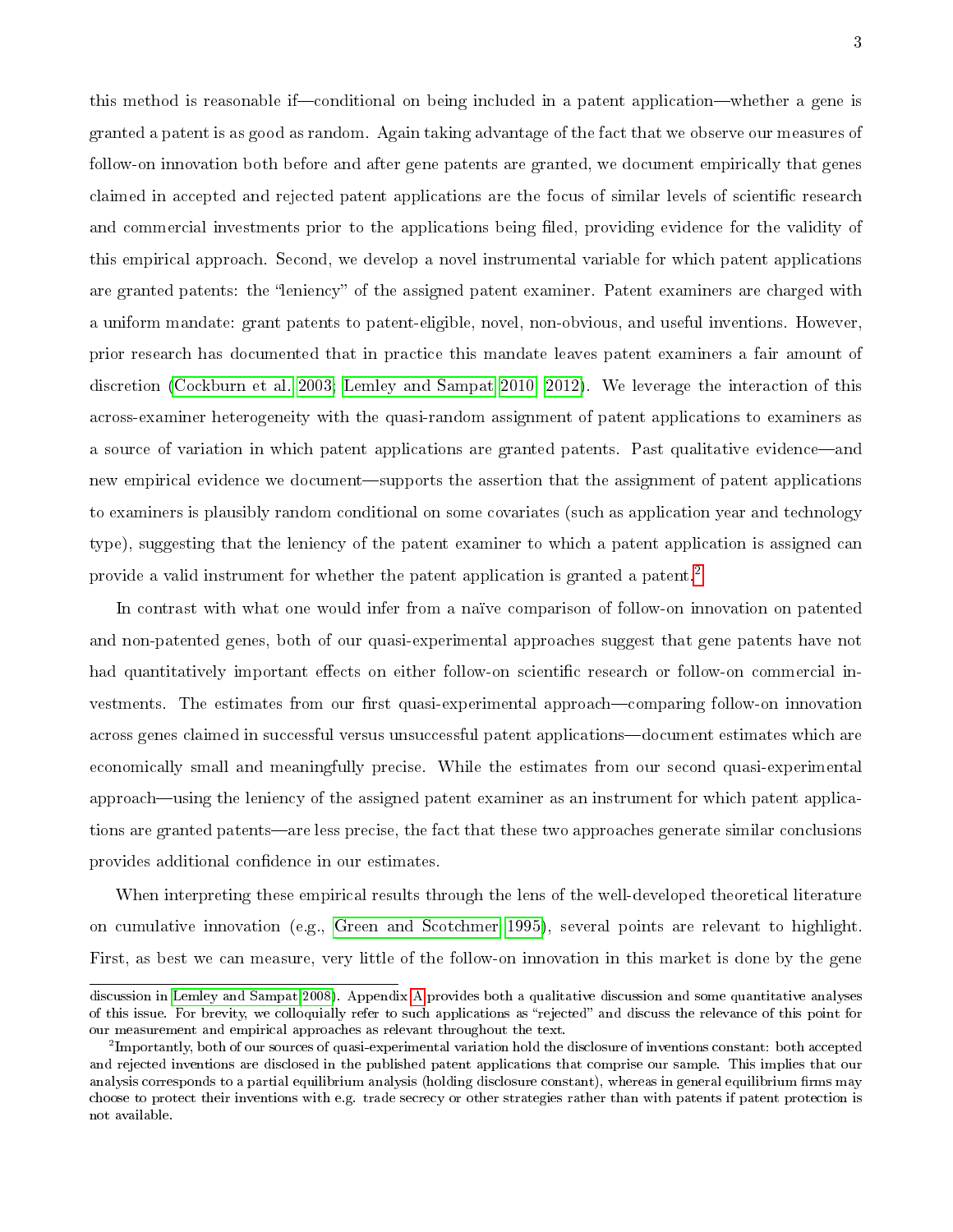4

patent holders—suggesting that follow-on innovation in this market will often require licensing agreements. Second, essentially all  $(96\%)$  of the patent applications in our sample are assigned to for-profit firms, and in the vast majority of clinical trials (86%) both the patent assignee and the follow-on innovator are for-profit entities. Taken together, these facts suggest that cross-firm licensing contracts in this market seem to have operated at least somewhat efficiently. Consistent with this interpretation, there has been relatively little patent litigation observed in this market.

Interpreting these empirical results in the context of existing empirical evidence, perhaps most closely related to this paper is work by one of the authors—[Williams](#page-35-0)  $(2013)$ —who found that a non-patent form of database protection held by the private firm Celera on their version of the sequenced human genome was associated with large declines in follow-on scientific research and commercial product development, on the order of 30%. Why did Celera's intellectual property cause declines in follow-on innovation, while gene patents did not? Theoretical models tend to analyze stylized characterizations of intellectual property rights in which Celera's intellectual property could reasonably be seen as practically identical to patent protection. However, Celera's intellectual property differed from the gene patents we analyze in one key dimension: while the sequenced genetic data in both the accepted and the rejected patent applications we analyze was disclosed in a way that enabled open access to the data for all prospective follow-on users, Celera's data was disclosed in a much more restrictive way. Importantly, disclosure is not specific to gene patents but rather is a general feature of patents, which are intended to disclose discoveries in a way that other researchers can build on them [\(Walsh et al. 2003a,](#page-35-1)[b\)](#page-35-2). As we discuss in more detail in Section [6,](#page-23-0) both the institutional details of our context and a growing academic literature suggest that this difference in disclosure may plausibly account for the different observed effects of Celera's intellectual property and gene patents on follow-on innovation outcomes [\(Aghion et al. 2008;](#page-31-1) [Furman and Stern 2011;](#page-32-2) [Galasso and](#page-32-3) [Schankerman 2015;](#page-32-3) [Murray et al. 2016\)](#page-34-1).

From a policy perspective, one reason this disclosure feature of the patent system may be important is that it highlights a potential unintended consequence of a recent set of high-profile legal rulings on the case Association for Molecular Pathology v. Myriad Genetics.<sup>[3](#page-5-0)</sup> The firm Myriad Genetics was granted patents on human genes correlated with risks of breast and ovarian cancer, and in June 2013 the US Supreme Court unanimously ruled to invalidate a subset of Myriad's gene patent claims, arguing that such patents "would 'tie up'... [genes] and...inhibit future innovation." That is, the Court argued that gene patents had sufficiently strong negative effects on follow-on innovation that genes should be ineligible for patent protection. While—consistent with the Court's view—there has been widespread concern that patents on human genes may hinder follow-on innovation, as argued by a [2006](#page-34-2) National Academies report and by

<span id="page-5-0"></span><sup>3</sup>Appendix [B](#page-48-0) provides some additional background on this case.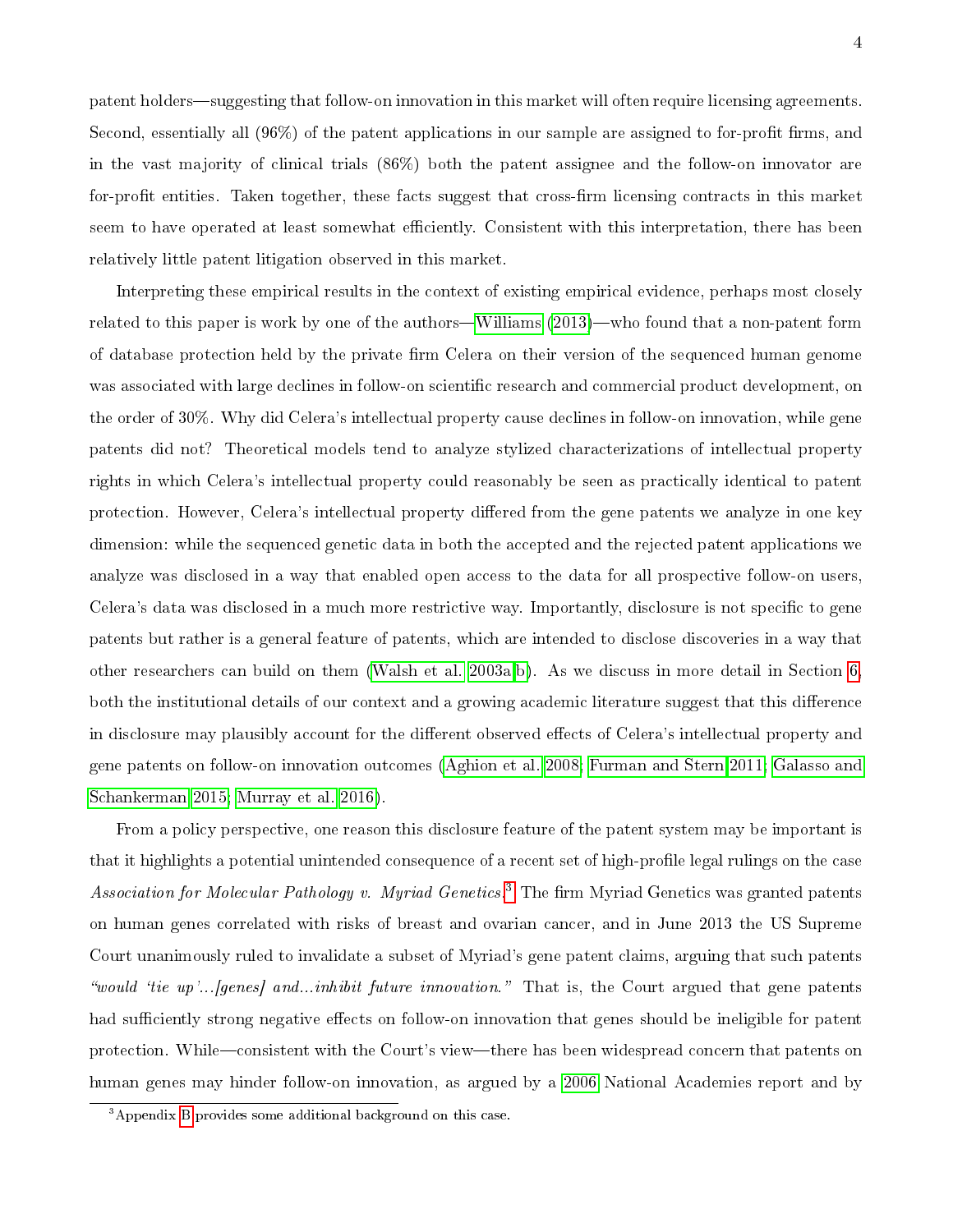Caulfield et al. [\(2013\)](#page-31-2) there was no empirical evidence available to either support or refute that assertion prior to this paper. From the disclosure perspective discussed above, underlying this ruling seems to be an assumption that if genes are not patented, they would be placed in the public domain. But at least in the case of Celera, when Celera's patent applications were rejected the firm instead chose to rely on an alternative form of intellectual property which—taken at face value—resulted in both lower private returns and lower social returns to Celera's research investments. This type of counterfactual is critical to assessing the potential welfare consequences of the US Supreme Court's ruling not just for human genes but also for other technologies which have recently been declared to be unpatentable.<sup>[4](#page-6-0)</sup>

Methodologically, our two quasi-experimental approaches build on similar applications in labor eco-nomics and public finance. Our comparison of accepted and rejected patent applications builds on [Bound](#page-31-3)  $(1989)$  and [von Wachter et al.'](#page-35-3)s  $(2011)$  investigations of the disincentive effects of disability insurance on labor supply, and [Aizer et al.'](#page-31-4)s [\(2016\)](#page-31-4) investigation of the effects of cash transfers on mortality. Likewise, our approach of using examiner "leniency" as a source of variation in which patent applications are granted patents builds on past work investigating the effects of incarceration length using variation across judges [\(Kling 2006\)](#page-33-4), the effects of foster care using variation across foster care case workers (Doyle  $2007, 2008$ ), and the disincentive effects of disability insurance on labor supply using variation across disability insurance examiners [\(Maestas et al. 2013\)](#page-34-3). Especially given the relatively small number of patent law changes in countries like the US in recent years, these two new sources of quasi-experimental variation will likely provide valuable opportunities to investigate the effects of patents in a variety of other applications.<sup>[5](#page-6-1)</sup>

Section [2](#page-7-0) describes our data, and Section [3](#page-10-0) documents some descriptive statistics on our data. Section [4](#page-13-0) presents estimates from our first quasi-experimental approach, comparing follow-on innovation across genes claimed in successful and unsuccessful patent applications. Section [5](#page-17-0) presents estimates from our second quasi-experimental approach, using the leniency of the assigned patent examiner as an instrumental variable for whether the patent application was granted a patent. Section [6](#page-23-0) provides some interpretations of our empirical results, and Section [7](#page-29-0) concludes.

<span id="page-6-0"></span><sup>&</sup>lt;sup>4</sup>More specifically, this same line of argument has shaped at least three other recent US Supreme Court rulings which have moved to restrict the set of discoveries eligible for patent protection in other industries [\(Kesselheim et al. 2013\)](#page-33-5). First, in Bilski v. Kappos the Court invalidated patent claims on an investment strategy, announcing it supported a "high enough bar" on patenting abstract ideas that it would not "put a chill on creative endeavor and dynamic change." Second, in Mayo v. Prometheus, the Court invalidated patent claims on methods of using genetic variation to guide pharmaceutical dosing, expressing concern that "patent law not inhibit further discovery by improperly tying up the future of laws of nature." Finally, in Alice Corp v. CLS Bank the Court invalidated patent claims on software based on similar arguments.

<span id="page-6-1"></span><sup>&</sup>lt;sup>5</sup>Indeed, a number of papers have already started to apply these methodologies in other contexts. See, for example, [Gaule](#page-32-6) [\(2015\)](#page-32-6), [Feng and Jaravel](#page-32-7) [\(2016\)](#page-32-7), [Farre-Mensa et al.](#page-32-8) [\(2017\)](#page-32-8), and [Kline et al.](#page-33-6) [\(2017\)](#page-33-6).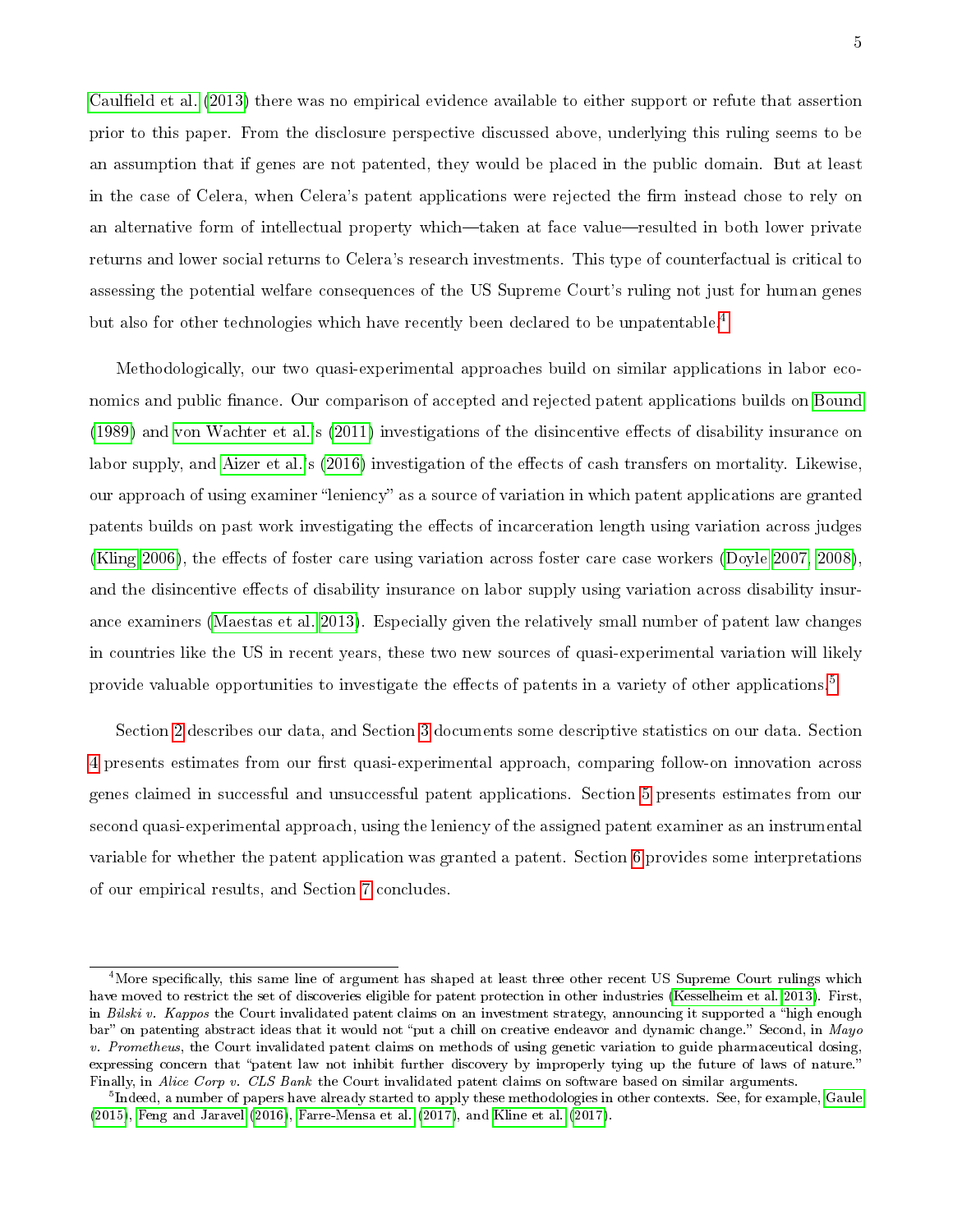## <span id="page-7-0"></span>2 Data

This section describes our data construction.<sup>[6](#page-7-1)</sup> To fix ideas, we start by describing an example patent application—USPTO patent application  $08/483,554$ —claiming intellectual property over the BRCA1 gene, and describe our measures of follow-on innovation in the context of that example (Section [2.1\)](#page-7-2). We then describe in more detail how we construct our sample of USPTO patent applications claiming intellectual property over human genes (Section [2.2\)](#page-8-0), and our gene-level measures of follow-on scientic research and product development (Section [2.3\)](#page-9-0).

## <span id="page-7-2"></span>2.1 Example: USPTO Patent Application 08/483,554

On 7 June 1995, Myriad Genetics led USPTO patent application number 08/483,554: 17Q-Linked Breast and Ovarian Cancer Susceptibility Gene. This application was subsequently granted a patent on 5 May 1998 (US patent number 5,747,282), and would later become a focus of the US Supreme Court case Association for Molecular Pathology v. Myriad Genetics.

This patent claimed intellectual property over an isolated sequence of nucleotide bases (adenine, cytosine, guanine, and thymine), the sequence of which is listed explicitly in the patent (SEQ ID NO:1: AGC) TCG CTG...). By comparing this sequence of nucleotide bases to the census of human gene sequences, we can uncover that this sequence corresponds to the BRCA1 gene.

The text of the Myriad patent describes how variation in the precise sequence of nucleotide bases in the BRCA1 gene can induce variation in an individual's risk of developing breast and ovarian cancers. For example, women with certain abnormal types of BRCA1 or BRCA2 genes have a 38 to 87 percent lifetime risk of developing breast cancer, relative to about 12 percent in the general population.<sup>[7](#page-7-3)</sup>

Such links between genetic variation and diseases are referred to as genotype-phenotype links. In the case of the BRCA1 gene, scientific papers have investigated links between BRCA1 and breast cancer (181) publications), ovarian cancer (96 publications), and pancreatic cancer (3 publications).<sup>[8](#page-7-4)</sup> Once scientific knowledge of a given genotype-phenotype link has been documented, this knowledge can be applied to develop medical technologies such as pharmaceutical treatments and gene-based diagnostic tests. In the case of the BRCA1 gene, 17 pharmaceutical clinical trials have been conducted that focus on mutations in the BRCA1 gene, and a BRCA1 genetic test is marketed by the firm Myriad Genetics.<sup>[9](#page-7-5)</sup> The goal of

<span id="page-7-3"></span><span id="page-7-1"></span><sup>6</sup>Appendix [C](#page-49-0) describes our data construction in more detail.

<span id="page-7-4"></span><sup>7</sup>These statistics are drawn from GeneReviews, published by the US National Institutes of Health (NIH).

<sup>8</sup>The data is drawn from the NIH Online Mendelian Inheritance in Man (OMIM) database, described below, and is accurate as of 27 July 2017.

<span id="page-7-5"></span><sup>9</sup>The data is drawn from the Citeline Pharmaprojects database (accurate as of 9 July 2012) and the NIH GeneTests.org database (accurate as of 18 September 2012), both described below.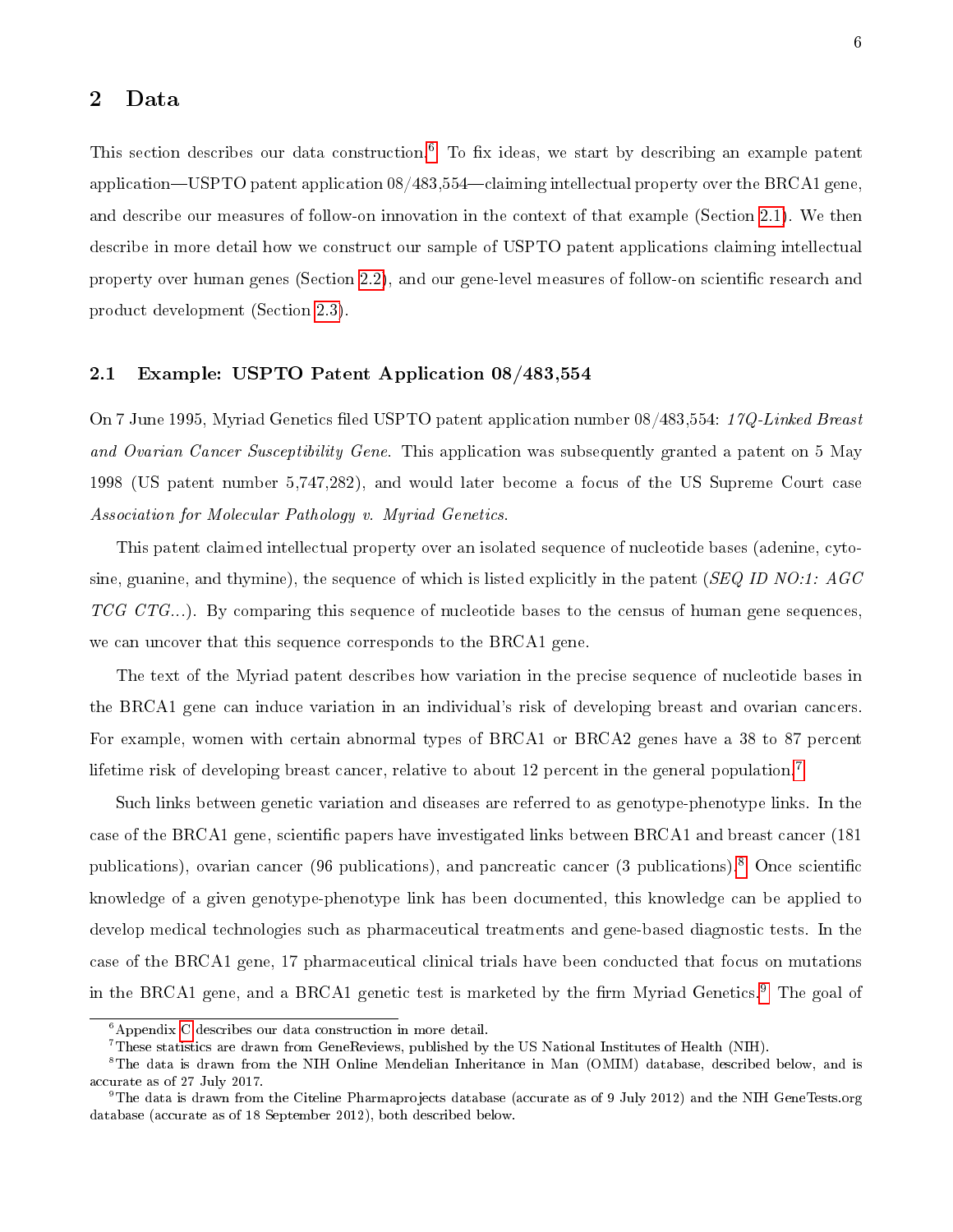our data construction is to trace these measures of follow-on scientic research and product development for each human gene, and to link the data to records of which human genes have been included in USPTO patent applications and granted patents.

# <span id="page-8-0"></span>2.2 Constructing USPTO Patent Application Sample

Our quasi-experimental approaches require constructing data on the census of published USPTO patent applications that claim intellectual property over human genes—both successful (granted patents) and unsuccessful (not granted patents). Traditionally, unsuccessful USPTO patent applications have not been made publicly available. However, as part of the American Inventors Protection Act of 1999, the vast majority of USPTO patent applications filed on or after 29 November 2000 are published in the public record—regardless of whether they are granted patents—at or before eighteen months after the filing date.[10](#page-8-1)

From the census of USPTO patent applications filed on or after 29 November 2000 and published on or before 31 December 2013, we identify the subset of applications claiming intellectual property over genes. To do this, we follow the methodology proposed by [Jensen and Murray](#page-33-0) [\(2005\)](#page-33-0), which can be briefly summarized as follows.<sup>[11](#page-8-2)</sup> Since the early 1990s DNA sequences have been listed in USPTO patent applications in a standard format, labeled with the text "SEQ ID NO" (sequence identification number).<sup>[12](#page-8-3)</sup> This standardized format allows for DNA sequences to be cleanly extracted from the full text of USPTO published patent applications. Once extracted, standard bioinformatics methods can be used to compare these sequences against the census of human gene DNA sequences in order to annotate each sequence with standard gene identifiers that can in turn be linked to outside databases.<sup>[13](#page-8-4)</sup>

We apply this [Jensen and Murray](#page-33-0) [\(2005\)](#page-33-0) methodology to construct two samples. First, we construct

<span id="page-8-1"></span><sup>&</sup>lt;sup>10</sup>For more details, see <http://www.uspto.gov/web/offices/pac/mpep/s1120.html> and the discussion in [Lemley and](#page-33-1) [Sampat](#page-33-1) [\(2010\)](#page-33-1). Most applications not published eighteen months after filing are instead published sixty months after filing. Some US patent applications opt out of publication: [Graham and Hegde](#page-32-9) [\(2013\)](#page-32-9) document that around 8% of US applications opted for pre-grant secrecy of patent applications. For the NBER patent technology eld "drugs and medical," which includes the most common patent class in our sample, the share was 3.5%.

<span id="page-8-2"></span> $11$ While we focus on the [Jensen and Murray](#page-33-0) [\(2005\)](#page-33-0) definition of gene patents, there are many different types of DNA-related patent claims—e.g., protein-encoding sequences, expressed sequence tags (ESTs), single-nucleotide polymorphisms (SNPs), sequence-based claims, and method claims that pertain to specific genes or sequences; see [Scherer](#page-34-4) [\(2002\)](#page-34-4) and [Holman](#page-33-7) [\(2012\)](#page-33-7) for more discussion. As one point of comparison, nearly all of the patent applications in our sample are included in the  $DNA$ Patent Database [\(http://dnapatents.georgetown.edu/SearchAlgorithm-Delphion-20030512.htm\)](http://dnapatents.georgetown.edu/SearchAlgorithm-Delphion-20030512.htm), which is constructed using a completely different methodology; we are grateful to Robert Cook-Deegan and Mark Hakkarinen for sharing the patent application numbers included in the DNA Patent Database, which enabled this comparison. Our empirical strategies could of course be applied to any empirically implementable denition of gene patent applications, but we are not aware of data on any other alternative definitions.

<span id="page-8-3"></span> $^{12}$ See [https://www.uspto.gov/web/offices/pac/mpep/s2422.html.](https://www.uspto.gov/web/offices/pac/mpep/s2422.html) On disclosure of genetic innovations in patent applications more generally, see [Berman and Schoenhard](#page-31-5) [\(2004\)](#page-31-5).

<span id="page-8-4"></span> $13$ Following [Jensen and Murray](#page-33-0) [\(2005\)](#page-33-0), we focus attention on the subset of DNA sequences that are explicitly listed in the claims of the patent applications (excluding DNA sequences that are referenced in the text of the patent application—and hence listed in the SEQ ID NO format—but not explicitly claimed as intellectual property).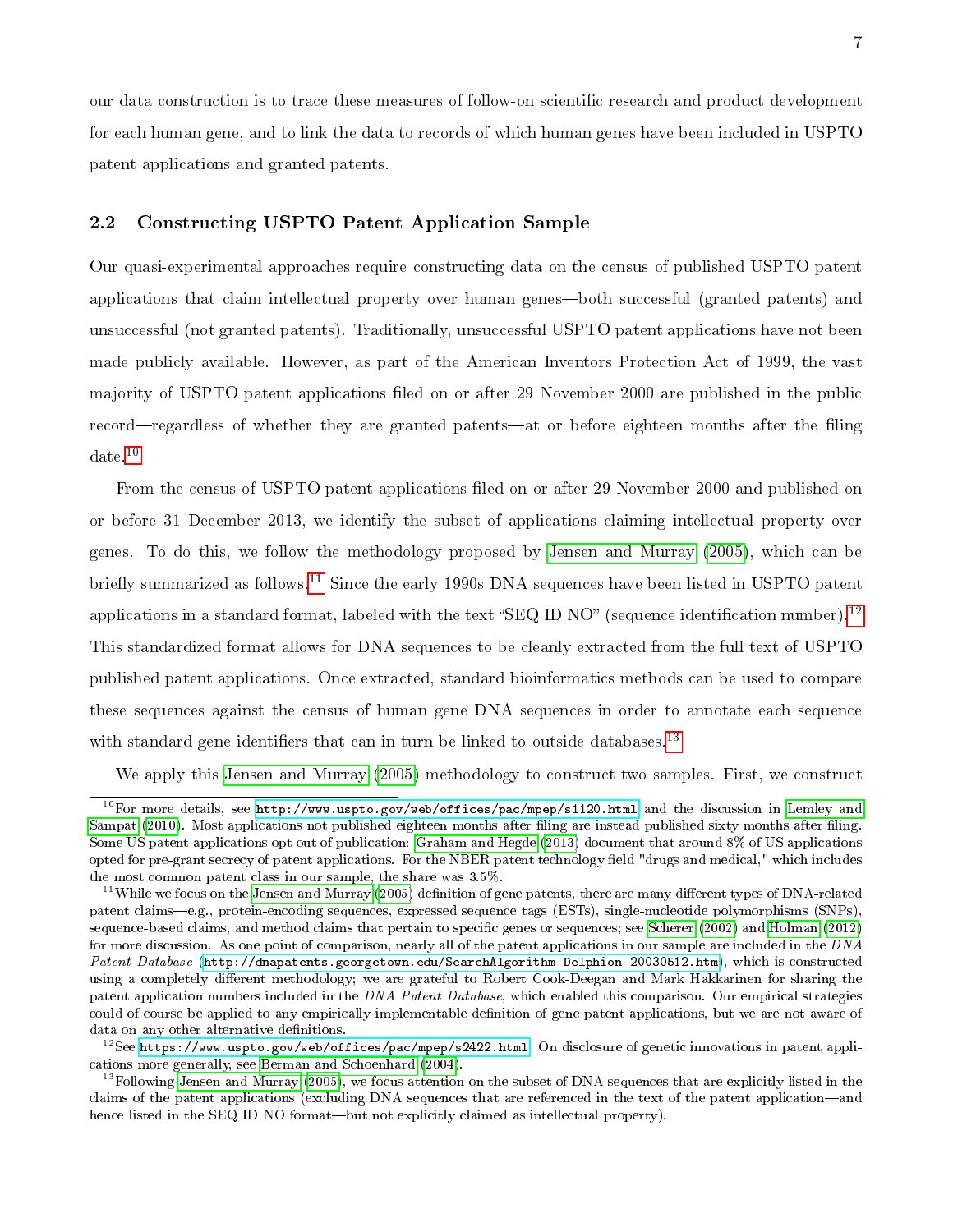a "first stage sample" that aims to include the census of published USPTO patent applications that claim any non-human (e.g. mouse) DNA sequences in their patent claims [\(Bacon et al. 2006\)](#page-31-6). Second, we construct a "human gene sample" that includes only the subset of published USPTO patent applications that claim human genes [\(Lee et al. 2007\)](#page-33-8). This human gene sample is the focus of our analysis, given the focus in this paper on investigating how patents on human genes have affected follow-on innovation. However, this sample includes far fewer patent applications than the first stage sample: we have around 1,500 patent applications in the human gene sample, relative to around 14,000 patent applications in the first stage sample. This matters for our second quasi-experimental design, for which it is (as we will discuss more below) econometrically useful to estimate variation in the examiner patent grant propensities in a separate sample of patent applications. Hence, we use the first stage sample to estimate the examiner patent grant propensities, and apply those estimates to the examiners in our human gene sample.

It is worth noting that one limitation of our quasi-experimental approaches is that they can only be implemented over the time period when unsuccessful patent applications were published (that is, applications filed on or after 29 November 2000). Some criticisms of gene patents—such as [Heller and](#page-33-9) [Eisenberg](#page-33-9) [\(1998\)](#page-33-9)—focus on the subset of gene patents covering expressed sequence tags (ESTs), which [Rai](#page-34-5) [\(2012\)](#page-34-5) argues were less commonly granted in later years.[14](#page-9-1)

## <span id="page-9-0"></span>2.3 Measuring Follow-on Innovation

We collect data on three measures of gene-level follow-on innovation: scientific publications as a measure of scientific research effort; and two measures of product commercialization: gene-related pharmaceutical research, and gene-based diagnostic tests.

We collect data on the scientific publications related to each gene from the Online Mendelian Inheritance in Man (OMIM) database, which catalogs scientific papers that have documented evidence for links between genetic variation and phenotypes. Using this data, we construct a count of the number of scientific papers published related to each gene—across all phenotypes—in each year.

Because of the long time lags between basic drug discovery and the marketing of new drugs, new approvals of drugs that take advantage of sequenced genetic data are just barely starting to enter the market [\(Wade 2010\)](#page-35-4). Given these time lags, rather than using drug approvals as a measure of pharmaceutical research, we instead focus on an intermediate measure of drug discovery—namely, drug compounds under development, as disclosed in clinical trials.<sup>[15](#page-9-2)</sup> Specifically, we measure gene-related pharmaceutical clinical

<span id="page-9-1"></span> $14$ For the purposes of our descriptive analyses we can (and do) apply the [Jensen and Murray](#page-33-0) [\(2005\)](#page-33-0) methodology to identify granted USPTO patents that claim human genes but were filed prior to 29 November 2000. The data is also drawn from [Lee et al.](#page-33-8) [\(2007\)](#page-33-8), and includes USPTO patents granted through 2005.

<span id="page-9-2"></span> $15$ Data on clinical trial investments has also been used as a measure of research effort in prior work, starting with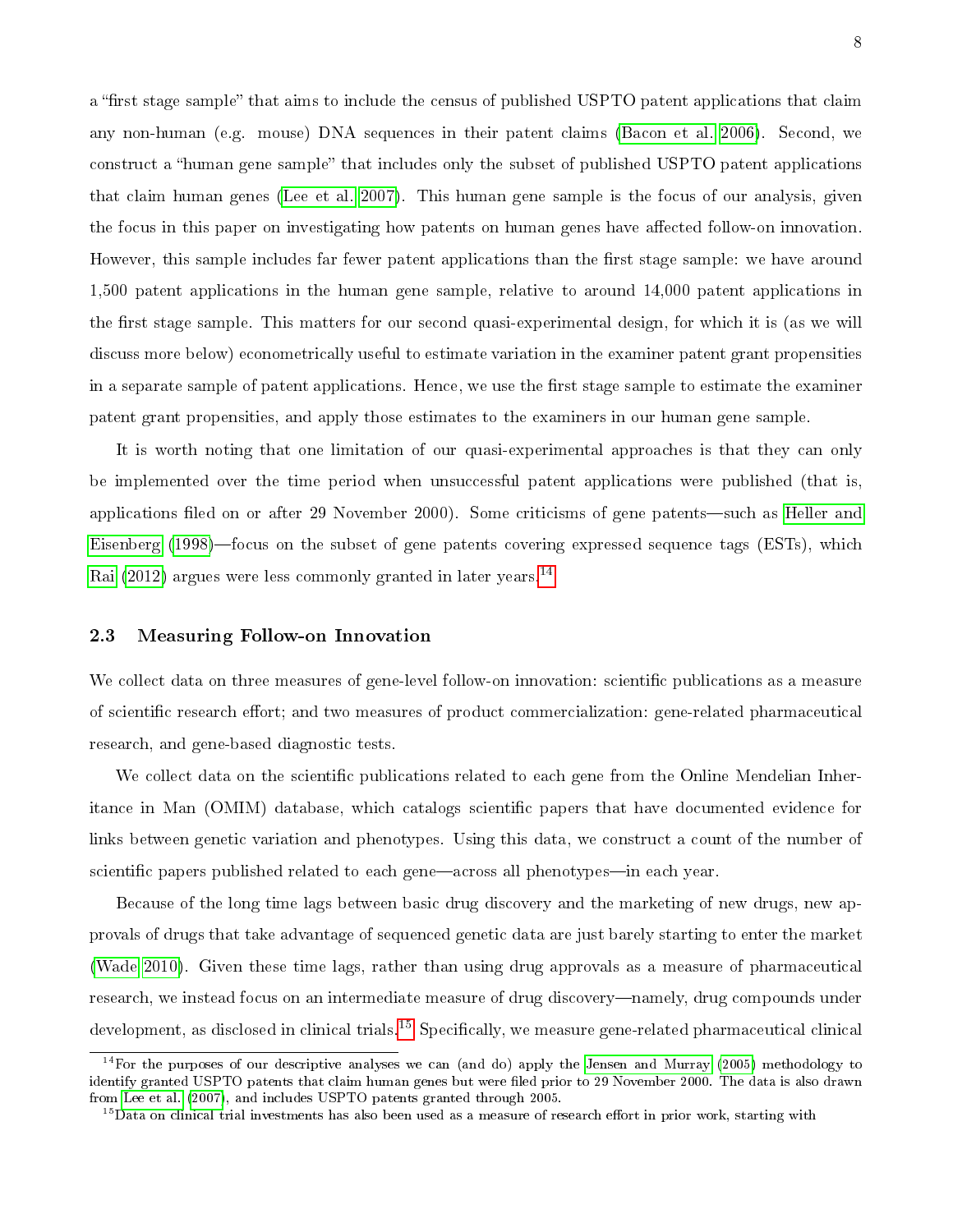trials using the Citeline Pharmaprojects database, a privately-managed competitive intelligence database that tracks drug compounds in clinical trials and—critically for our project—assigns gene identifiers to compounds related to genetic variation on specific genes. Using this data, we construct a count of the number of clinical trials related to each gene in each year.

Finally, we collect data on gene-based diagnostic tests from the GeneTests.org database, a genetic testing registry. Some gene-based tests provide individuals with information about disease risk, such as the BRCA tests related to risks of breast and ovarian cancers; other gene-based tests identify individuals as relatively more or less appropriate for a given medical treatment, such as a test which predicts heterogeneity in the side effects of the widely-prescribed blood thinner warfarin. Using the GeneTests.org data, we construct an indicator for whether a gene is included in any gene-based diagnostic test as of 2012. Unfortunately, this data is only available in a cross-section (not a panel).

A priori, the impact of patents on follow-on scientific research could differ from the impact of patents on product development. For example, many have argued that most patented inventions are made available to academic researchers on sufficiently favorable licensing terms that academics are able to continue their research [\(USPTO 2001\)](#page-35-5). Hence, even if transaction costs hinder licensing agreements for commercial applications we could expect to see no impact of patents on measures of follow-on academic research such as scientific publications. Alternatively, patents may change researchers' incentives of whether to disclose the results of their research through academic publications [\(Moon 2011\)](#page-34-6), in which case observed differences in scientific publications could be explained by differences in disclosure rather than by differences in the true amount of underlying scientific research. By contrast, we would not expect the product development outcomes we measure to be affected by such disclosure preferences given that the measures we observe are revealed in the natural course of firms commercializing and selling their technologies.

# <span id="page-10-0"></span>3 Descriptive Statistics

## 3.1 Summary Statistics

Table [1](#page-39-0) presents patent application-level summary statistics on our first stage sample and our human gene sample. Our first stage sample includes 14,476 USPTO patent applications with DNA sequences listed in their claims, while our human gene sample includes 1,545 USPTO patent applications with human genes listed in their claims. As described in Section [2,](#page-7-0) our sample includes US patent applications filed starting in 2000, given that the requirement for unsuccessful patent applications to be published came into force for patent applications filed on or after 29 November 2000. The first stage sample ends with application

[Acemoglu and Linn](#page-31-7) [\(2004\)](#page-31-7) and [Finkelstein](#page-32-10) [\(2004\)](#page-32-10), and including more recently [Galasso and Schankerman](#page-32-3) [\(2015\)](#page-32-3).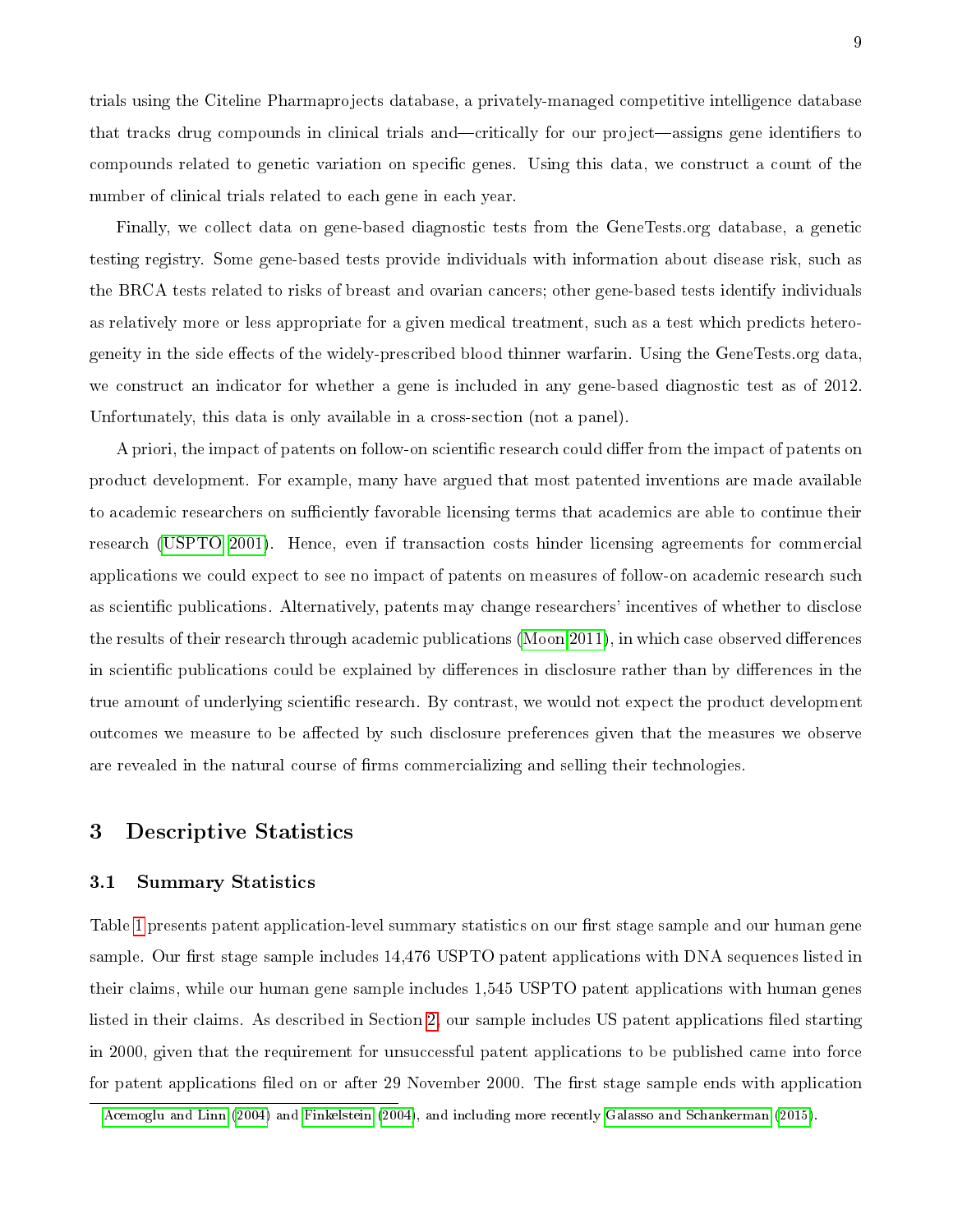year 2010. The human gene sample ends earlier, with application year 2005, because 2005 is the last year of data used as an input into the data construction done by [Lee et al.](#page-33-8)  $(2007)^{16}$  $(2007)^{16}$  $(2007)^{16}$  $(2007)^{16}$ 

In both samples, about 30 percent of the patent applications had been granted patents by 2010. This patent grant rate tabulated in Table [1](#page-39-0) is a so-called simple grant rate that does not account for the fact that US patent applications can spawn closely related "new" applications, such as so-called continuations or divisionals. [Carley et al.](#page-31-8) [\(2015\)](#page-31-8) use internal USPTO data to calculate simple and family (including patents granted to continuations or divisionals) grant rates in the universe of new utility patent applications filed at the USPTO from 1996-2005. In their sample, 55.8% of applications were granted patents directly, and including patents granted to children increases the allowance rate to 71.2%. For the NBER patent technology field "drugs and medical," which includes the most common patent class in our sample, the progenitor allowance rate is 42.8% and the family allowance rate is 60.7%. This measurement issue is relevant to our second empirical strategy—which analyzes application-level data—but not to our first empirical strategy, which analyzes gene-level data, and hence captures all patent applications related to each gene. In practice, this issue does not appear to be quantitatively important in our sample: the family grant rates in our first stage and second stage samples are  $32.5\%$ and 27.7%, which are relatively close to the analogous simple grant rates tabulated in Table [1](#page-39-0) of 30.4% and  $25.6\%$ . As would be expected given these small differences, we show in Appendix Table [D.1](#page-58-0) that if we implement our second empirical strategy using a family grant rate instead of a simple grant rate that our main conclusions are unchanged.

Appendix Table [D.2](#page-59-0) tabulates gene-level summary statistics on our follow-on innovation outcomes, for the sample of genes included in our human gene patent application sample  $(N=15,524)$ . The counts of scientic publications per gene in calendar year 2011 and clinical trials per gene in calendar year 2011 are both right-skewed: the median gene has a value of zero for each of these variables, but the maximum values are 22 and 230, respectively. Around 12% of genes are used in a diagnostic test as of calendar year 2012.

#### <span id="page-11-1"></span>3.2 Comparison of Patented and Non-Patented Human Genes

Our interest in this paper is in comparing follow-on innovation across patented and non-patented genes. In this sub-section, we investigate the selection process in order to analyze which genes are patented. On one hand, we may expect inventors to be more likely to both file for and be granted patents on technologies that are more valuable: inventors may be more willing to pay the time and monetary cost of filing patent applications for inventions that are more valuable, and patent applications claiming intellectual property

<span id="page-11-0"></span> $16$ Unfortunately, we do not know of a data source which applies the [Lee et al.](#page-33-8) [\(2007\)](#page-33-8) methodology to later years of data.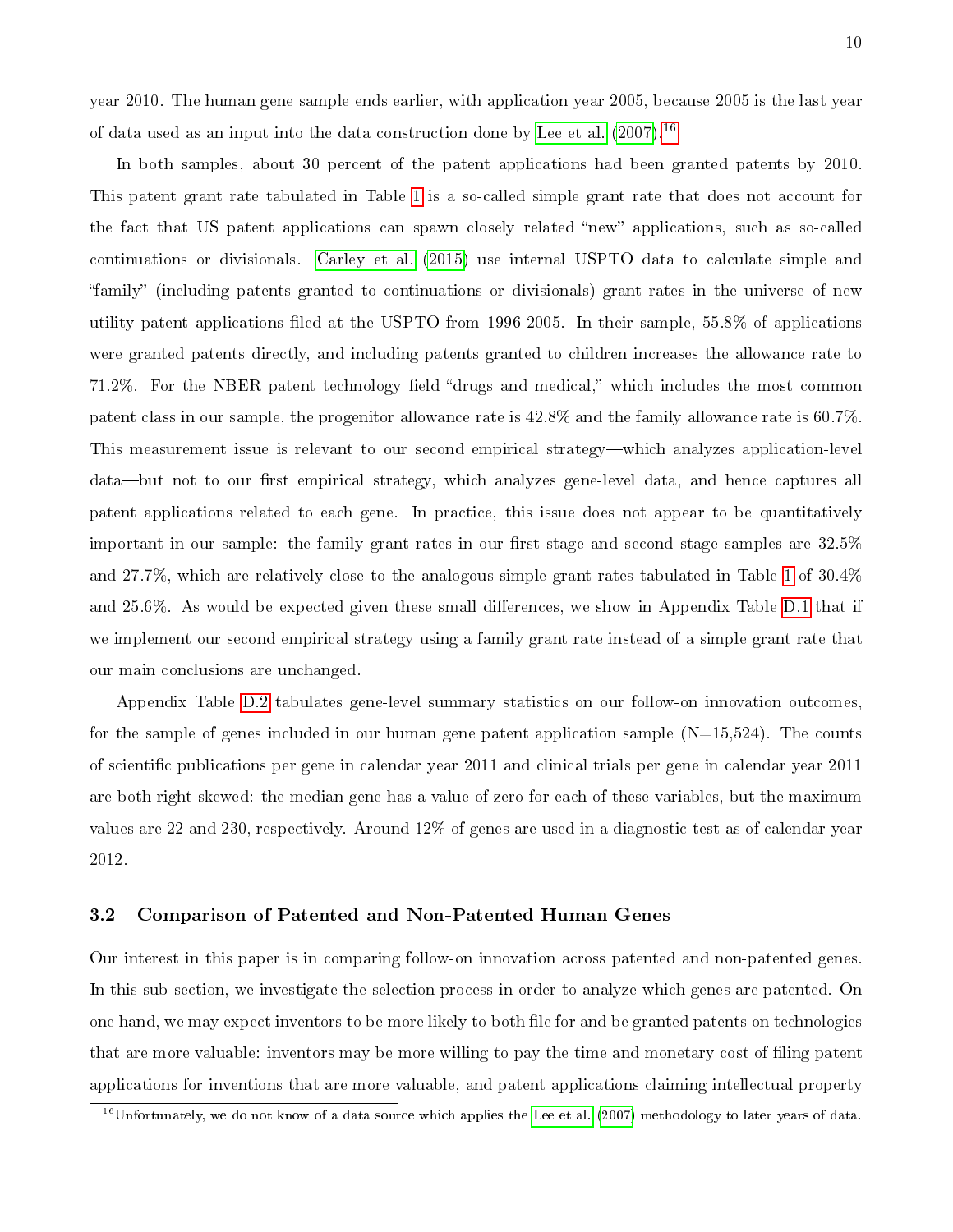over more valuable inventions may also be more likely to "clear the bar" and be granted patents. On the other hand, the USPTO grants patents based on criteria that may not closely correspond with measures of scientic and commercial value [\(Merges 1988\)](#page-34-7). Hence, it is an empirical question whether inventions with higher levels of scientific and commercial value are more likely to be patented.

There is a remarkable absence of empirical evidence on this question, largely due to a measurement challenge: in most markets, it is very difficult to measure the census of inventions, and to link those inventions to patent records in order to identify which inventions are patented. The only other paper we are aware of which has undertaken such an exercise is [Moser](#page-34-8) [\(2012\)](#page-34-8), who constructs a dataset of innovations exhibited at world's fairs between 1851 and 1915 and documents that "high quality" (awardwinning) exhibits were more likely to be patented, relative to exhibits not receiving awards. Given this dearth of previous estimates, documenting evidence on the selection of inventions into patenting is itself of interest. In addition, if we do observe evidence of selection into patenting, that would imply that any measured differences in follow-on innovation across patented and non-patented genes may in part reflect the selection of which genes are included in patent applications and granted patents, as opposed to an effect of patents on follow-on innovation.

For this exercise, we start with the full sample of human genes  $(N=26,440)$ . As measured in our data, approximately 30% of human genes have sequences that were explicitly claimed in granted US patents  $(N=7.975)$ .<sup>[17](#page-12-0)</sup> Figure [1](#page-36-0) documents trends in follow-on innovation by year separately for genes that ever receive a patent (triangle-denoted solid blue series), and for genes that never receive a patent (circledenoted dashed red series). In Figure  $1(a)$  we plot the average log number of scientific publications by year in each year from 1970 to 2012.[18](#page-12-1) In Figure [1\(](#page-36-0)b) we plot the average log number of clinical trials by year in each year from 1995 to 2011.[19](#page-12-2)

Because by construction our human gene patents are measured starting in the mid-1990s (when the SEQ ID NO notation was introduced), the cleanest test of selection into patenting is a comparison of pre-1990 follow-on innovation across (subsequently) patented and non-patented genes. While the clinical trials data only starts later (in 1995), the scientific publications data is available prior to 1990 and therefore can

<span id="page-12-0"></span> $17$ As a point of comparison, [Jensen and Murray](#page-33-0) [\(2005\)](#page-33-0) document that as of 2005, approximately 20 percent of human genes had sequences that were explicitly claimed in granted patents. Because our sample includes patent applications that were granted patents after 2005, we would expect our estimate to be larger.

<span id="page-12-1"></span> $18\,\text{We focus on the average log number of scientific publications by year because even within a calendar year, the number of 18\,\text{V} is 100\,\text{V}$ of publications per human gene is quite right-skewed. The pattern of selection that we document is unchanged if we instead plot the share of genes with at least one scientific publication by year (Appendix Figure [D.1](#page-56-0) (a)), or the average number of scientific publications by year (Appendix Figure D.1 $(c)$ ). Here and elsewhere, we add one to our outcome variables before logging them in order to include observations with no observed follow-on innovation.

<span id="page-12-2"></span>These years—1995 to 2011—are the only years for which the Pharmaprojects data is available. As with the scientific publications measure, we focus on the average log number of clinical trials by year because this variable is quite right-skewed. Again, the pattern of selection that we document is unchanged if we instead plot the share of genes with at least one clinical trial by year (Appendix Figure [D.1\(](#page-56-0)b)), or the average number of clinical trials by year (Appendix Figure D.1(d)).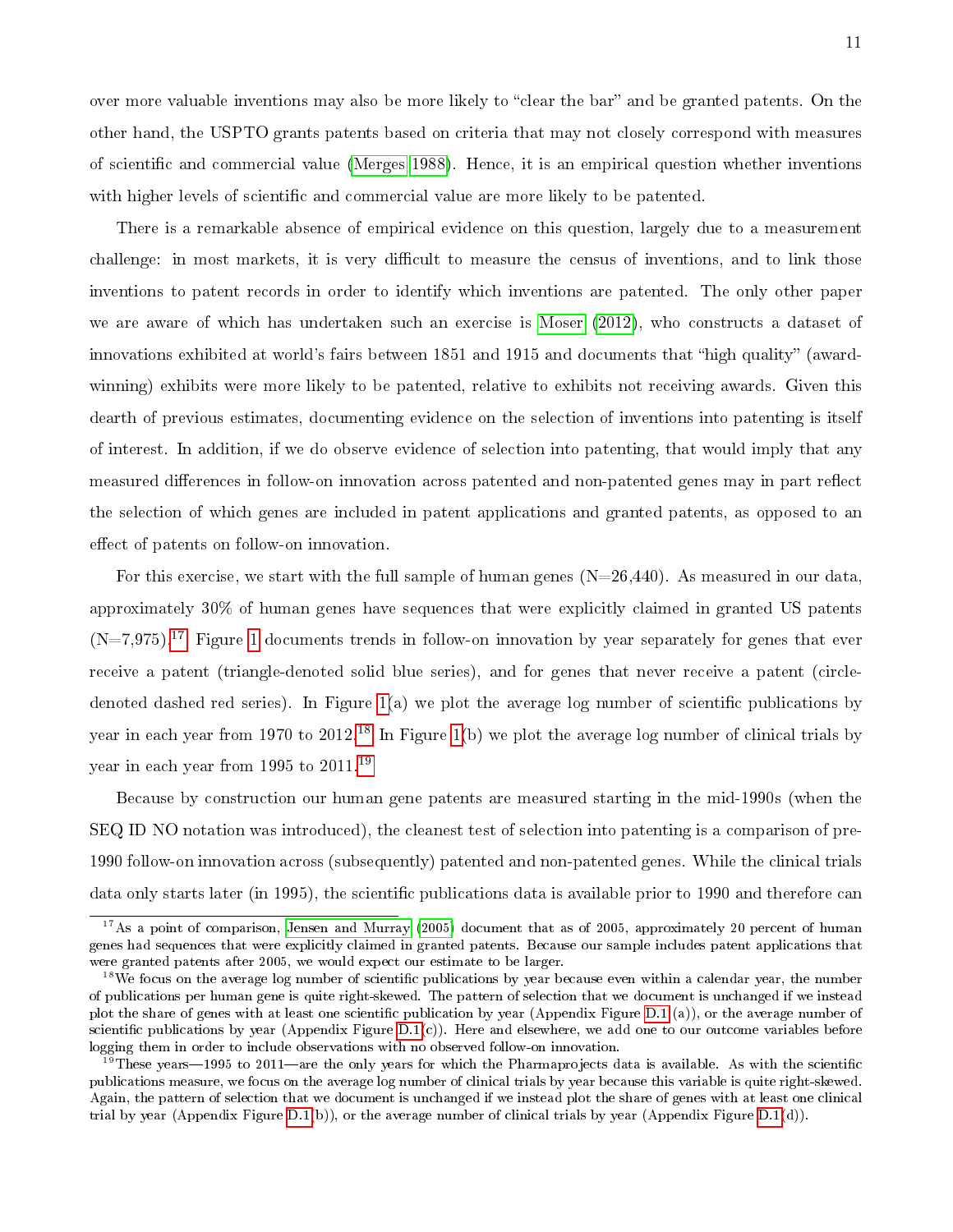be used for this comparison. Looking at the data series in Figure  $1(a)$  from 1970 to 1990 provides clear evidence of positive selection: genes that will later receive patents were more scientifically valuable—based on this publications measure—prior to being patented. Moreover, even within the 1970 to 1990 period this positive selection appears not just in the levels of follow-on innovation, but also in the trends: genes that will later receive patents appear to have divergent trends in scientific publications relative to genes that will never receive patents, even before any patents are granted.

These patterns—a level difference, and a divergence in trends—also appear in the clinical trials data presented in Figure [1\(](#page-36-0)b), although it is not possible to cleanly separate selection and "treatment" (that is, any causal effect of patents on subsequent research effort) because that data series starts in 1995. Likewise, if we tabulate the probability that genes are used in diagnostic tests for patented and non-patented genes, 13.6% of patented genes are used in diagnostic tests, compared to 6.2% of non-patented genes.

Taken together, these patterns suggest strong evidence of positive selection: genes that will later receive patents appear more scientically and commercially valuable prior to being granted patents, relative to genes that will never receive patents. This evidence is important for three reasons. First, this evidence suggests that our measures of value (pre-patent filing scientific publications and clinical trials) are correlated with patenting activity, which supports the idea that these measures can provide a meaningful basis for assessing selection in our two quasi-experimental approaches. Second, this analysis provides novel evidence on the selection of technologies into patenting, in the spirit of [Moser](#page-34-8) [\(2012\)](#page-34-8). Third, this evidence implies that a simple comparison of follow-on innovation across patented and non-patented genes is unlikely to isolate an unbiased estimate of how gene patents affect follow-on innovation. While a naïve comparison that did not account for selection would conclude based on Figure [1](#page-36-0) that patents encourage follow-on innovation, our two quasi-experimental approaches will suggest a different conclusion.

# <span id="page-13-0"></span>4 Comparison of Accepted and Rejected Patent Applications

Our first quasi-experimental source of variation investigates a simple idea, which is whether genes that were included in unsuccessful patent applications can serve as a valid comparison group for genes that were granted patents.

This approach has previously been applied to other research questions in labor economics and public finance. For a wide range of public programs, a key challenge in identifying the effect of the program is identifying a plausible counterfactual: what would recipients' lives have been like in the absence of the program? Dating back at least to the work of [Bound](#page-31-3) [\(1989\)](#page-31-3), researchers have proposed constructing this counterfactual by comparing accepted and rejected applicants. The validity of this approach of course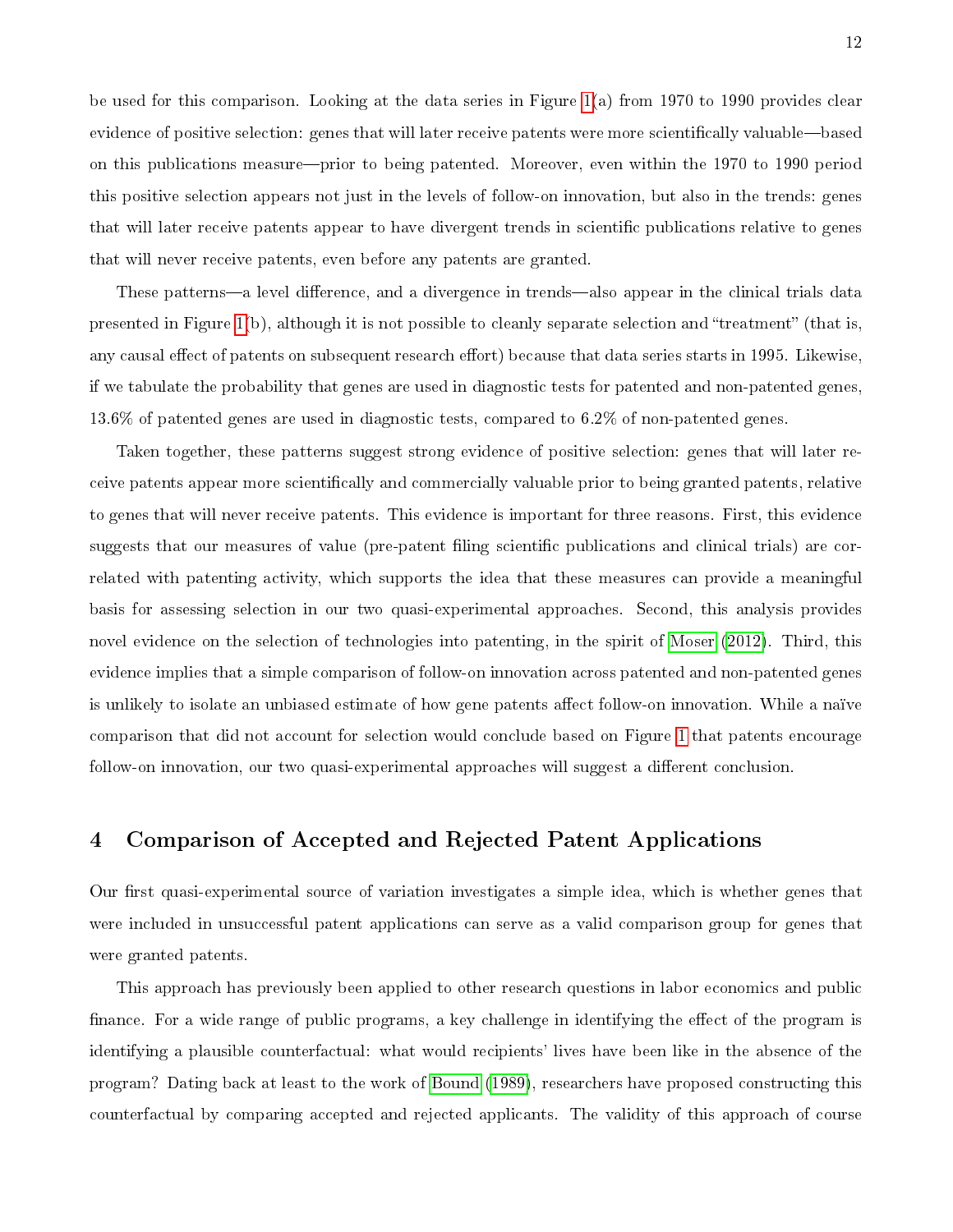depends on the extent to which accepted and rejected applicants differ on observable and unobservable characteristics, and researchers have hence explored the validity of this approach by comparing accepted and rejected applicants based on observable characteristics fixed at the time of application. For example, [Aizer et al.'](#page-31-4)s [\(2016\)](#page-31-4) analysis of accepted and rejected applicants for the Mothers' Pension program documented balance tests comparing accepted and rejected applicants on various covariates fixed at the time of application, such as mother's age and family size. If accepted and rejected applicants are similar on observables, then under the assumption that they are also similar on unobservables rejected applicants can provide a plausible counterfactual for the outcomes of accepted applicants in the absence of the program.[20](#page-14-0)

We apply an analogous framework to our dataset of gene patent applications, in which some applications are accepted and some are rejected. One nuance is that our outcomes of interest are at the gene level, not at the patent application level. If every patent application included only one gene, and each gene was never included in more than one patent application, this distinction would be irrelevant. But in practice, patent applications can include more than one gene, and a given gene can be included in more than one patent application. To address this divergence from the simplest thought experiment, we divide the sample of genes that are ever included in any patent application into two sub-samples: a sub-sample of genes that is included in at least one accepted patent application, and a sub-sample of genes that is included in at least one patent application but never in an accepted patent application.

Defined in this way, a comparison of follow-on innovation on genes included in accepted and rejected patent applications will be valid if-conditional on being included in a patent application-whether a gene is granted a patent is as good as random. A priori, it is not clear that this offers a valid comparison. The USPTO is responsible for assessing whether patent applications should be granted patents based on five criteria: patent-eligibility  $(35 \text{ U.S.C.} \S101)$ , novelty  $(35 \text{ U.S.C.} \S102)$ , non-obviousness  $(35 \text{ U.S.C.} \S101)$  $103$ , usefulness (35 U.S.C.  $101$ ), and the text of the application satisfying the disclosure requirement (35 U.S.C. 112). These criteria suggest that patent grants are not quasi-randomly assigned across patent applications.<sup>[21](#page-14-1)</sup> However, because any given patent application in our sample may claim intellectual property rights over more than one gene, and given that our interest is in how patent grants affect genelevel outcomes, what is required for this first quasi-experimental approach to be valid is that conditional on

<span id="page-14-0"></span><sup>&</sup>lt;sup>20</sup>Note that [Bound](#page-31-3) [\(1989\)](#page-31-3) and others (including [Aizer et al. 2016\)](#page-31-4) argue that in their context they can make a slightly different assumption, which is that rejected applicants are better in terms of counterfactual outcomes than are accepted applicants. For example, in his context of disability insurance [Bound](#page-31-3) [\(1989\)](#page-31-3) argues that rejected applicants are healthier and more capable of work, and thus that their labor force participation should provide an upper bound for what work could be expected of accepted beneficiaries. In our view, this type of "signing the bias" argument does not have a natural analog in our empirical context.

<span id="page-14-1"></span> $^{21}$ Although, to foreshadow our second empirical approach, note that if patent applications were randomly assigned to patent examiners and patent examiners—who varied in their leniency—completely determined grant outcomes, that would be one substantive example of why patent grants could be as good as randomly assigned across accepted and rejected applications.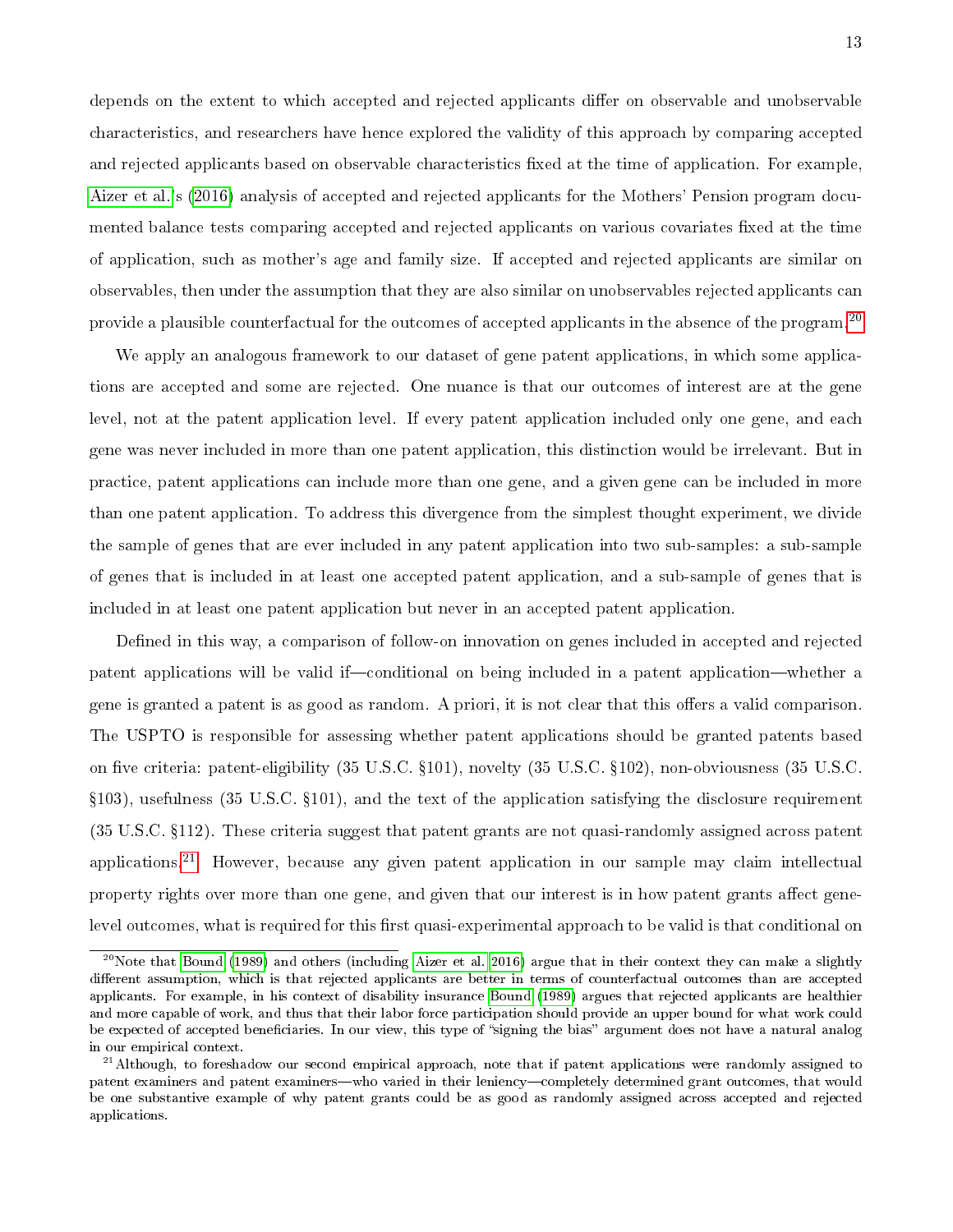being included in a patent application, whether a gene is granted a patent is as good as randomly assigned. That is, the relevant assumption is that genes that are included in patent applications that are granted patents are comparable to genes that are included in patent applications that are not granted patents. Analogous to the balance tests used in the previous literature to assess the validity of accepted/rejected designs, we will document a comparison of 'accepted' and 'rejected' genes based on covariates fixed at the time of application (in our case, gene-level scientific publications and gene-level clinical trial activity at the time of application). As we will see, `accepted' and `rejected' genes look quite similar based on these observables at the time the patent application is filed. Hence, we will conclude that 'rejected' genes can provide a plausible counterfactual for what follow-on innovation on the `accepted' genes would have looked like in the absence of being granted patents. While this comparison is quite simple, we will see that the resulting estimates are similar to the estimates from our second quasi-experimental source of variation (the examiner leniency variation, presented in Section [5\)](#page-17-0).

## 4.1 Graphical Analysis

For this exercise, we start with the sample of human genes included in at least one patent application in our USPTO patent applications sample  $(N=15,524; 59\%$  of the full sample of 26,440 human genes). Of this sample, 4,858 genes are claimed in a patent application that is subsequently granted a patent  $(31\%)$ , relative to 10,666 genes that are never observed to be subsequently granted a patent  $(69\%)$ .<sup>[22](#page-15-0)</sup> Figure [2\(](#page-37-0)a) illustrates the time pattern of when the patented group receives its (first) patent grant over time. Over half of these genes have received a patent by 2005, and (by construction) all have received a patent by 2010.

Figures [2\(](#page-37-0)b) and [2\(](#page-37-0)c) document trends in follow-on innovation by year. As in Figure [1,](#page-36-0) we plot the average log number of scientific publications by year in each year from 1970 to 2012 (Figure [2\(](#page-37-0)b)), and the average log number of clinical trials by year in each year from 1995 to 2011 (Figure [2\(](#page-37-0)c)).<sup>[23](#page-15-1)</sup> The solid blue triangle-denoted line represents genes claimed in at least one granted patent, and the dashed red circle-denoted line represents genes claimed in at least one patent application but never in a granted patent.

As a point of comparison, the dashed green square-denoted line represents genes never claimed in a patent application filed after 29 November 2000 ( $N=10,916$ ; 41% of the full sample of 26,440 human genes).

<span id="page-15-0"></span> $^{22}$ Note that this 4,858 figure is lower than the 7,975 figure in Section [3,](#page-10-0) because we here focus only on patents granted on patent applications led after 29 November 2000 (the date when unsuccessful applications began to be published).

<span id="page-15-1"></span> $^{23}$ Appendix Figure [D.2](#page-57-0) documents analogous figures if we instead plot the share of genes with at least one scientific publication or clinical trial by year (Appendix Figure [D.2](#page-57-0) Panels (a) and (b)) or the average number of scientific publications or clinical trials by year (Appendix Figure [D.2](#page-57-0) Panels (c) and (d)).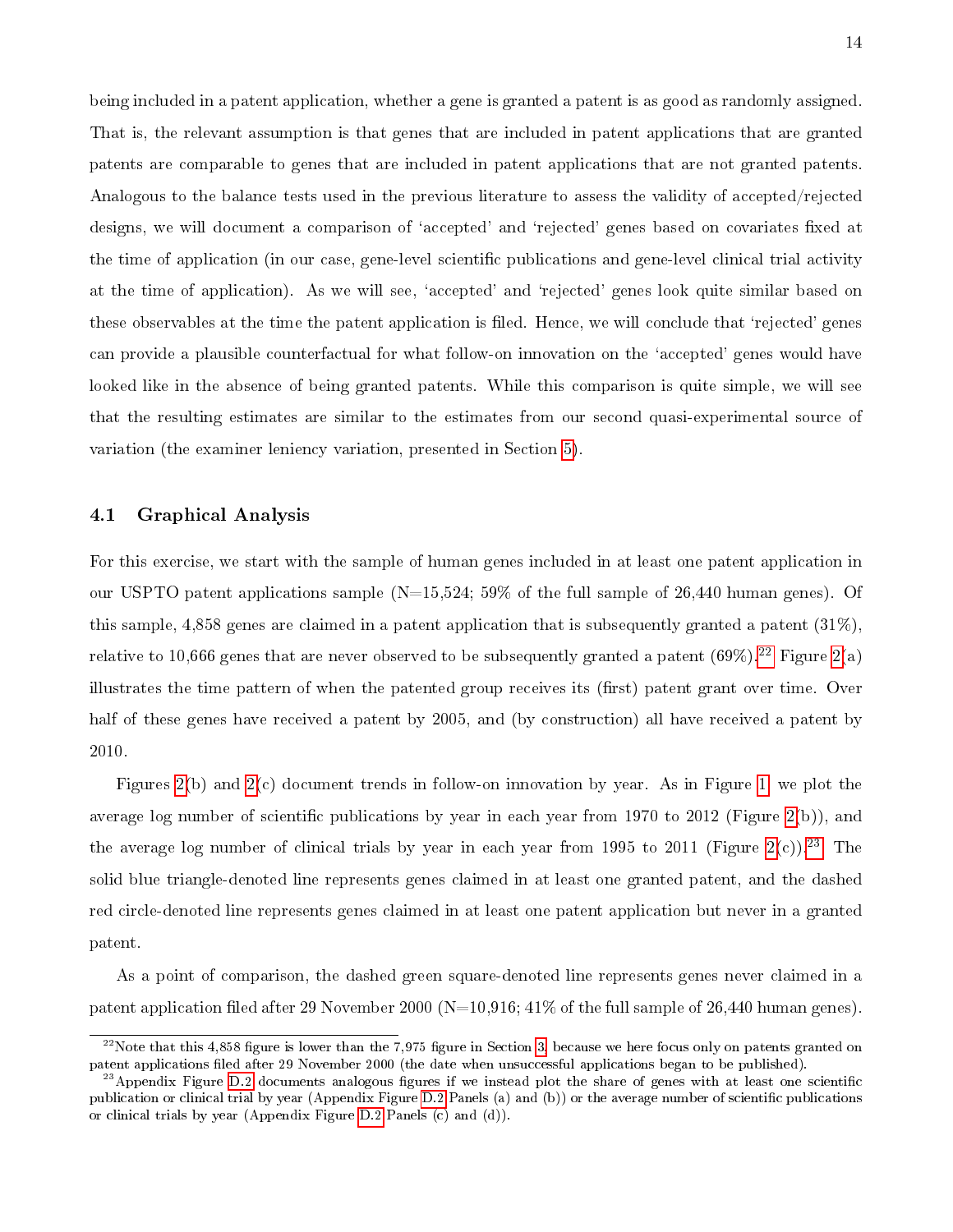Comparing this group of genes to the other two groups of genes, we see clear evidence of selection into patent filing: genes included in successful and unsuccessful patent applications are much more valuable both scientifically (publications) and commercially (clinical trials) prior to the patent application filing compared to genes that are never claimed in a patent application. In terms of interpreting the results in Section [3.2,](#page-11-1) the data suggests that the major source of selection into which genes are patented is selection in which genes are included in patent applications (as opposed to which genes are granted patents, conditional on being included in patent applications).

The key comparison of interest in this section is across the first two data series: genes included in successful patent applications, and genes included in unsuccessful patent applications. The vertical line in calendar year 2001 denotes that because this figure focuses on patent applications filed in or after November 2000, all years prior to 2001 can be considered a "pre-period" and used to estimate the selection of genes into patenting based on pre-patent ling measures of follow-on innovation. Strikingly, we see little evidence of selection in pre-2001 levels or trends of our two follow-on innovation measures once we limit the sample to genes included in patent applications. For scientific publications (Figure [2\(](#page-37-0)b)), the two groups follow each other quite closely from 1970 to 1990, and diverge slightly in trends from 1990 to  $2000$ —with genes that will subsequently be included in unsuccessful patent applications having slightly more scientic publications.<sup>[24](#page-16-0)</sup> For clinical trials (Figure [2\(](#page-37-0)c)), the two groups follow each other quite closely in both levels and trends over all available pre-2001 years of data. Taken at face value, the similarity of these two groups in pre-2001 outcomes provides evidence for the validity of this empirical approach. A priori, one might have expected genes that were more scientifically or commercially valuable to have been more likely to receive patents. However, conditional on being included in a patent application, this appears not to be the case.

Looking at the post-2001 time period, we see that although these two groups of genes diverge (by construction) in whether they are claimed in granted patents (Figure [2\(](#page-37-0)a)), we do not see any evidence of a divergence in follow-on innovation outcomes. That is, these figures suggest that gene patents have not had a quantitatively important effect on either follow-on scientific research or on follow-on commercialization.

#### 4.2 Regression Analysis

We quantify the magnitudes of these patterns in a regression framework in Table [2.](#page-40-0) Because our scientific publication and clinical trial outcomes are quite skewed, a proportional model or binary outcome (measuring "any follow-on innovation" is more econometrically appropriate than modeling the outcome in levels.

<span id="page-16-0"></span><sup>&</sup>lt;sup>24</sup>Note that this slight divergence is not apparent in the robustness check documented in Appendix Figure [D.2\(](#page-57-0)c), where we plot the average number of scientific publications by year.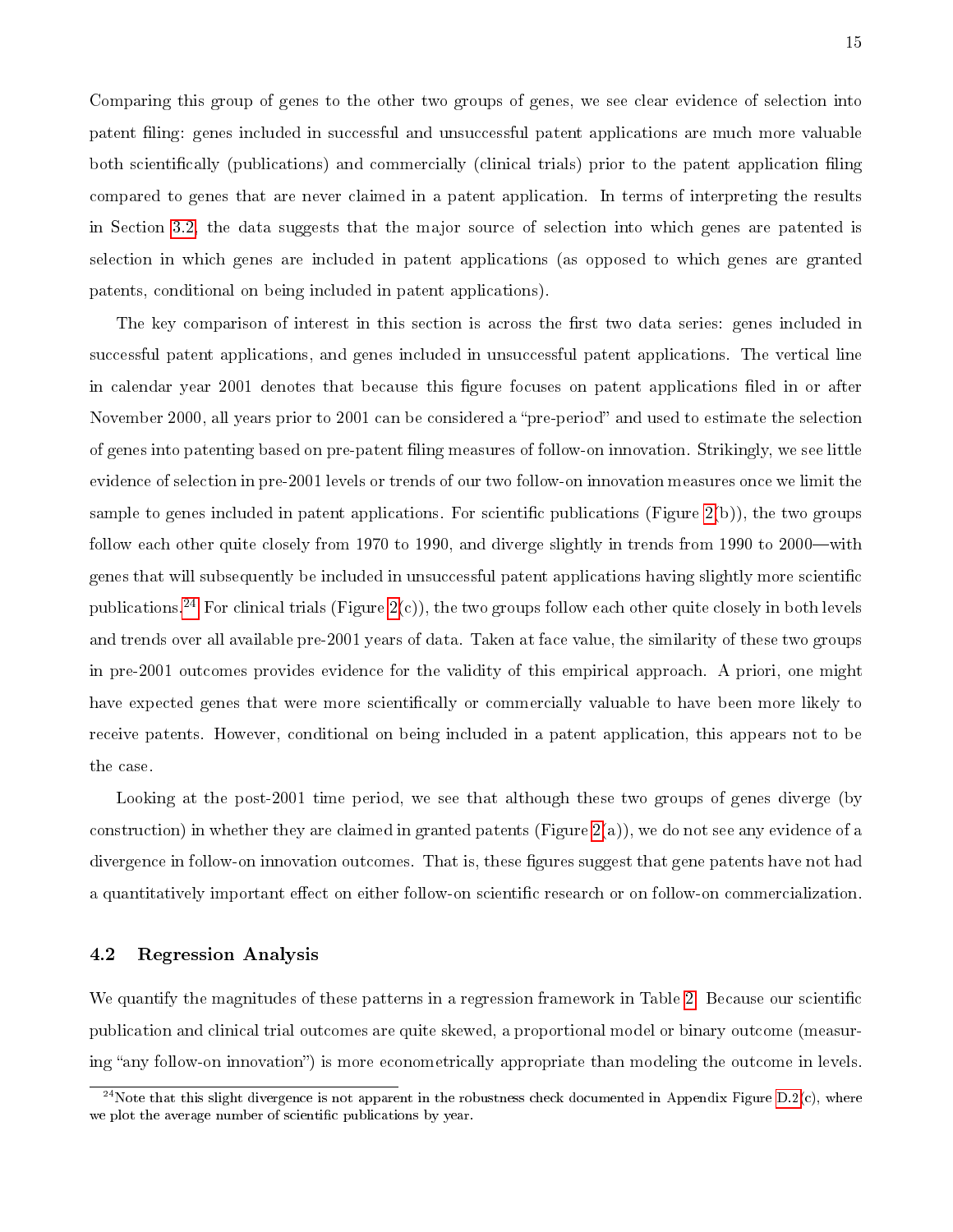We focus on the log of follow-on innovation and (separately) an indicator for any follow-on innovation.

Given the absence of strong visual evidence for a difference in follow-on innovation across patented and non-patented genes, our focus here is on what magnitudes of effects can be ruled out by our confidence intervals. Across these specifications, our 95% confidence intervals tend to reject declines or increases in follow-on innovation on the order of more than 5-15%. For brevity, we focus on interpreting the log coefficients. For our measures of follow-on scientific research (publications; Panel A of Table [2\)](#page-40-0) and commercialization (clinical trials; Panel B of Table [2\)](#page-40-0), the 95% condence intervals can reject declines or increases of more than 2%. For our measure of diagnostic test availability (only measured as a binary indicator; Panel C of Table [2\)](#page-40-0), we estimate that genes receiving patents had a 0.9 percentage point decrease in the likelihood of being included in a diagnostic test as of 2012 relative to genes included in patent applications but not granted patents (statistically significant at the  $10\%$  level). Our  $95\%$ condence interval can reject declines of greater than 2 percentage points and reject increases of more than 0.2 percentage points. Relative to a mean of  $12\%$ , this confidence interval suggests that we can reject declines in this outcome of greater than  $17\%$ <sup>[25](#page-17-1)</sup>

# <span id="page-17-0"></span>5 Analyzing Examiner-Level Variation in Patent Grant Propensities

Our second source of quasi-experimental variation constructs an instrumental variables strategy for predicting which patent applications are granted patents. Our key idea is to build on previous research which has established that although patent examiners are charged with a uniform mandate, in practice examiners have a fair amount of discretion, and this discretion appears to translate into substantial variation in the decisions different examiners make on otherwise similar patent applications [\(Cockburn et al. 2003;](#page-31-0) [Lichtman 2004;](#page-33-10) [Lemley and Sampat 2010,](#page-33-1) [2012\)](#page-33-2).<sup>[26](#page-17-2)</sup> In the spirit of prior analyses such as [Kling](#page-33-4) [\(2006\)](#page-33-4), we leverage these patterns in order to use variation in the "leniency" of different patent examiners as a predictor of which patent applications are granted patents.

The exclusion restriction for this instrumental variables approach requires assuming that the examiner only affects follow-on innovation through the likelihood that a gene is patented. As we describe below, the institutional context suggests that the assignment of patent applications to USPTO patent examiners should be effectively random conditional on some covariates (such as application year and technology type).

<span id="page-17-1"></span> $\frac{25}{15}$ As a point of comparison, only 3% of genes never included in a patent application are included in a diagnostic test as of 2012.

<span id="page-17-2"></span> $^{26}$ One of the individuals interviewed by [Cockburn et al.](#page-31-0) [\(2003\)](#page-31-0) described this variation informally by saying: *"there may* be as many patent offices as there are patent examiners." Similarly, a trade publication written by a former USPTO patent examiner and current patent agent [\(Wolinsky 2002\)](#page-35-6) described this variation by saying: "The successful prosecution of a patent application at the USPTO requires not only a novel invention and adequate prosecution skills, but a bit of luck...If you knew the allowance rate of your examiner, you could probably estimate your odds of getting your patent application allowed.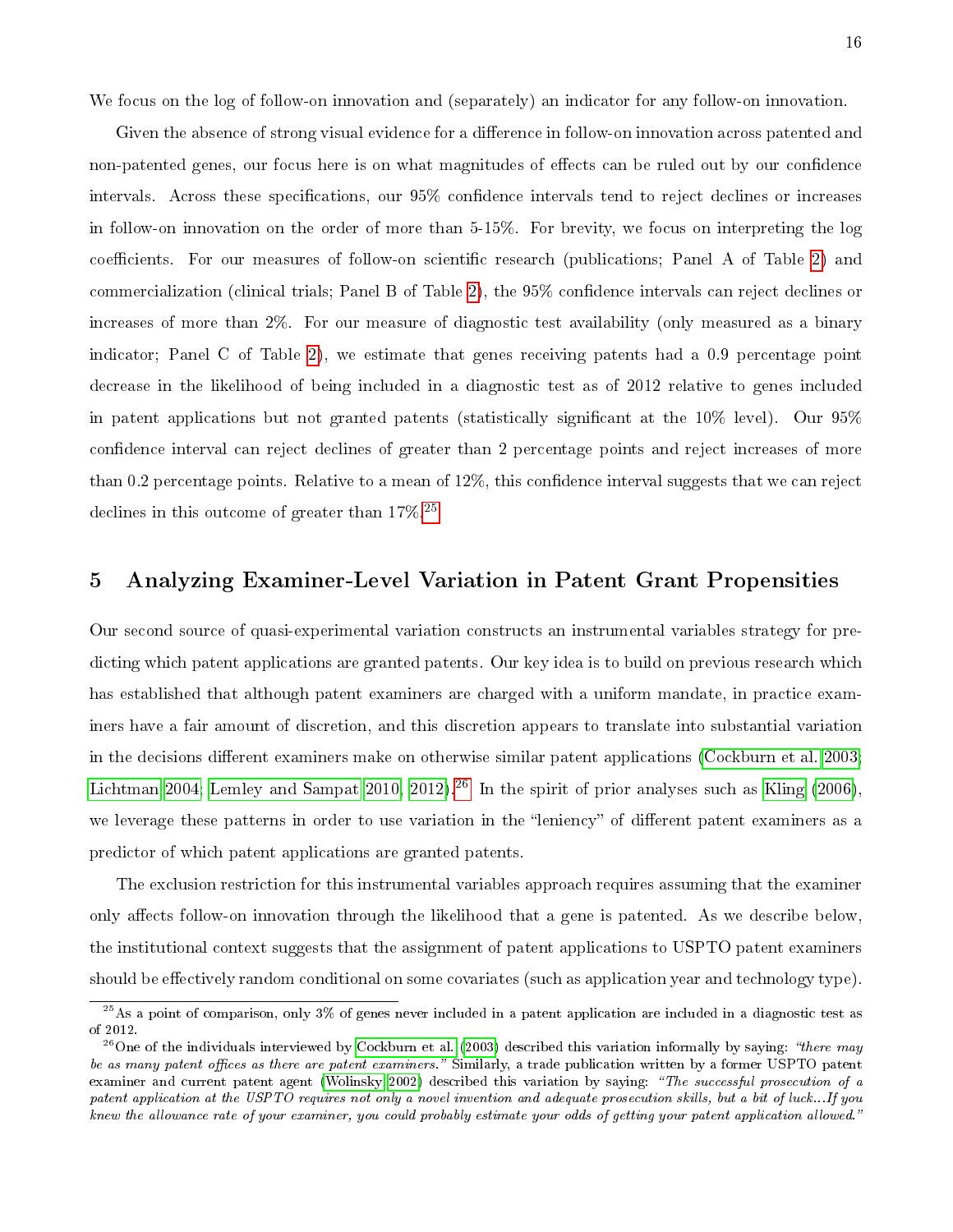While the exclusion restriction is inherently untestable, we will document empirically that—consistent with our qualitative description of the institutional context—genes assigned to 'lenient' and 'strict' examiners look similar on observable characteristics fixed at the time of patent application.<sup>[27](#page-18-0)</sup>

To motivate our empirical specification, Section [5.1](#page-18-1) provides some qualitative background on the key institutional features underlying our empirical strategy.[28](#page-18-2)

## <span id="page-18-1"></span>5.1 Assignment of Patent Applications to Patent Examiners

A central USPTO office assigns application numbers to incoming patent applications, as well as patent class and subclass codes detailing the type of technology embodied in the application.<sup>[29](#page-18-3)</sup> These class and subclass numbers determine which of approximately 300 so-called Art Units—specialized groups of examiners—will review the application.<sup>[30](#page-18-4)</sup> Within an Art Unit, a supervisory patent examiner assigns the application to a patent examiner for review. While the patent application process up to this point is quite structured, from this point forward substantial discretion is left in the hands of individual examiners, who are responsible for determining which—if any—claims in the application are patentable.

Because no "standard" method for the within-Art Unit assignment of applications to examiners is uniformly applied in all Art Units, [Lemley and Sampat](#page-33-2) [\(2012\)](#page-33-2) conducted written interviews with roughly two dozen current and former USPTO examiners to inquire about the assignment process. While the results of these interviews suggested that there is not a single "standard" assignment procedure that is uniformly applied in all Art Units, these interviews revealed no evidence of deliberate selection or assignment of applications to examiners on the basis of characteristics of applications other than those observed in standard USPTO datasets (on which we can condition). For example, in some Art Units supervisors reported assigning applications to examiners based on the last digit of the application number; because application numbers are assigned sequentially in the central USPTO office, this assignment system—while not purposefully random—would be functionally equivalent to random assignment for the purposes of this study. In other Art Units, supervisors reported placing the applications on master dockets based on patent classes and subclasses, with examiners specializing in those classes (or subclasses) being automat-

<span id="page-18-0"></span> $^{27}$ While conditional random assignment of applications to examiners assuages many potential concerns about this exclusion restriction, some additional issues remain. In particular, while we focus on variation in patent grant propensity, examiner heterogeneity may also manifest itself in other ways, such as the breadth of patent grants (in terms of the number or strength of allowed claims) and time lags in grant decisions [\(Cockburn et al. 2003\)](#page-31-0).

<span id="page-18-2"></span><sup>&</sup>lt;sup>28</sup>The discussion in Section [5.1](#page-18-1) draws heavily on [Cockburn et al.](#page-31-0) [\(2003\)](#page-31-0), US General Accounting Office (2005), [Lemley](#page-33-2) [and Sampat](#page-33-2) [\(2012\)](#page-33-2), and [Frakes and Wasserman](#page-32-11) [\(2017\)](#page-32-11). See Appendix [A](#page-42-0) for more detail on the USPTO patent examination process.

<span id="page-18-3"></span> $^{29}$ There are currently over 450 patent classes, and more than 150,000 subclasses; see [http://www.uspto.gov/patents/](http://www.uspto.gov/patents/resources/classification/overview.pdf) [resources/classification/overview.pdf.](http://www.uspto.gov/patents/resources/classification/overview.pdf)

<span id="page-18-4"></span> $30$ See [http://www.uspto.gov/patents/resources/classification/art/index.jsp.](http://www.uspto.gov/patents/resources/classification/art/index.jsp) For the current version of the class/subclass-to-Art Unit concordance, see [http://www.uspto.gov/patents/resources/classification/caau.pdf.](http://www.uspto.gov/patents/resources/classification/caau.pdf) The main Art Units in our sample are from the 1600 group (Biotechnology and Organic Chemistry).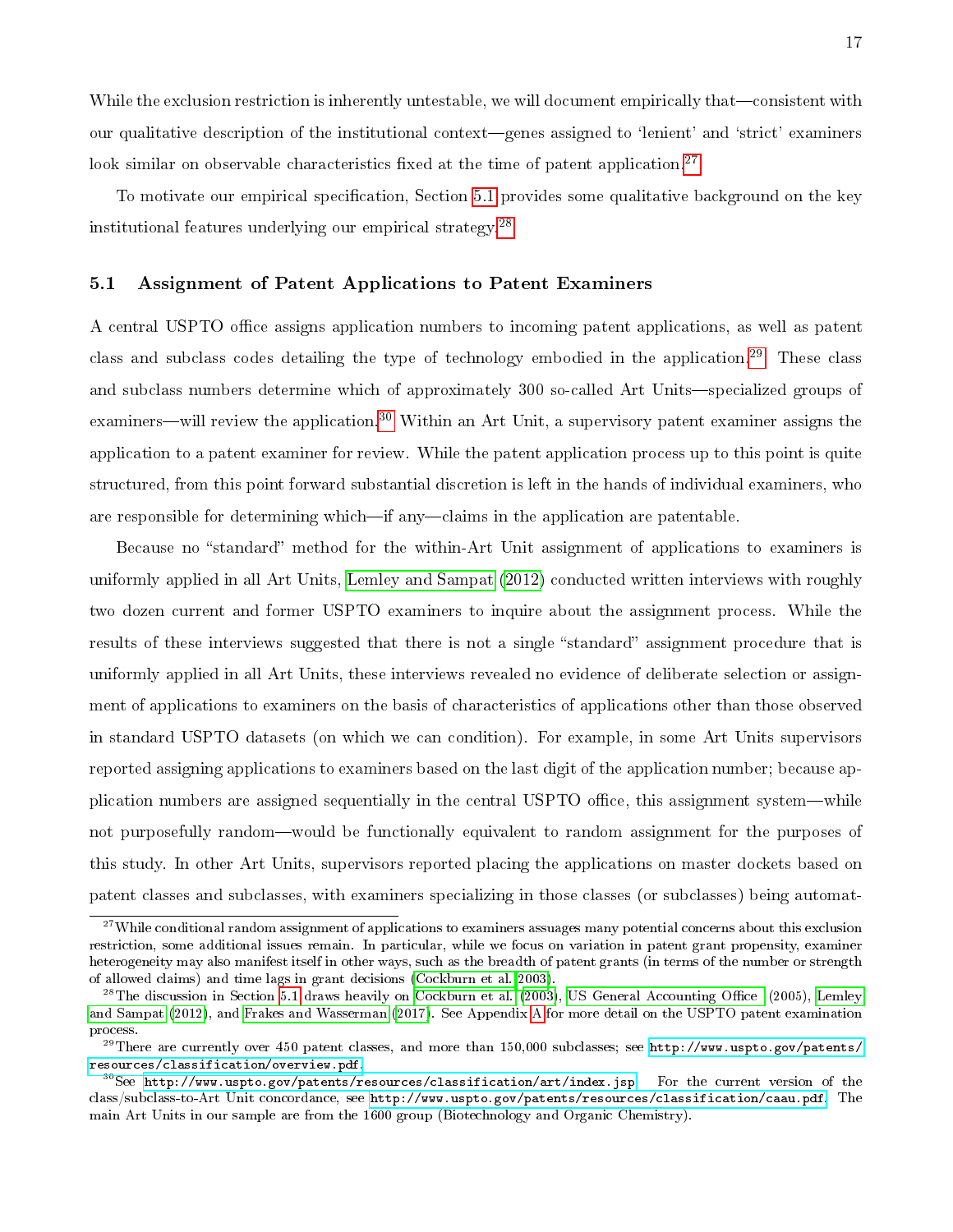ically assigned the oldest application from the relevant pool when requesting a new application. Our key conclusion from this institutional context is that effective conditional random assignment of applications to examiners—within Art Unit and application year—is plausible. Consistent with this assumption, we will document that patent applications assigned to 'lenient' and 'strict' examiners look similar based on observable characteristics fixed at the time of patent application.

From a practical perspective, it is worth noting that informational barriers limit the extent to which we would expect patent applications to be systematically sorted across examiners in a way that would be problematic for our empirical specifications. Because of the limited attention given to patents prior to their assignment to a specific examiner, and the judgment required to determine the characteristics of a given invention, it seems plausible that informational barriers would impose real constraints on sorting (this argument has been made in more detail by Merges  $1999$ ).<sup>[31](#page-19-0)</sup> In particular, the "patentability" of applications is difficult to assess  $ex$  ante, and there is no evidence that supervisory patent examiners attempt to do so before assigning applications to particular examiners.

# 5.2 Examiner Leniency Variation

To the best of our knowledge, [Kling](#page-33-4) [\(2006\)](#page-33-4) was the first paper to leverage this type of variation—in his case, using the random assignment of court cases to judges as an instrument for incarceration length. He adopted the jackknife instrumental variables (JIVE1) approach proposed by [Angrist et al.](#page-31-9) [\(1999\)](#page-31-9), which predicts the judge effect for each case based on data for all other cases.<sup>[32](#page-19-1)</sup> However, JIVE estimators have been criticized for having undesirable finite sample properties (see, e.g., [Davidson and MacKinnon](#page-32-12) [2006\)](#page-32-12). In our case, a natural alternative is to adopt a two-sample two-stage least squares (TS2SLS) variant of [Angrist and Krueger'](#page-31-10)s [\(1992\)](#page-31-10) two-sample instrumental variable estimator. Specifically, for each patent examiner in our sample, we observe the decisions that examiner makes on non-human gene patent applications, and we can use that separate sample to estimate variation in leniency across examiners.<sup>[33](#page-19-2)</sup> Motivated by the institutional context, we condition on Art Unit-by-application year fixed effects, so that we capture an examiner's patent grant propensity relative to other examiners reviewing applications in that Art Unit in that application year.<sup>[34](#page-19-3)</sup> We use the two-sample two-stage least squares standard error

<span id="page-19-0"></span> $31$ [Merges](#page-34-9) [\(1999\)](#page-34-9) also argues that although sorting of patent applications to examiners may be efficient, an additional barrier to such sorting is the strong "all patents are created equal" tradition at the USPTO, which cuts strongly against any mechanism for separating and sorting patents.

<span id="page-19-1"></span> $32$ Much of the subsequent literature (e.g. [Doyle 2007\)](#page-32-4) has approximated JIVE through an informal leave out mean approach.

<span id="page-19-2"></span><sup>&</sup>lt;sup>33</sup>In practice, our results are similar if we use a leave-one-out-mean approach that computes examiner leniency on the same sample as our outcomes are measured; see Appendix Tables [D.3](#page-60-0) and [D.4.](#page-61-0)

<span id="page-19-3"></span> $34A$  separate concern is that if we only observed a small number of applications per examiner, our estimate of the variation in leniency across examiners would be overstated. To address this concern, we limit the first stage sample to examiners that saw at least ten applications [\(Heckman 1981;](#page-33-11) [Greene 2001\)](#page-32-13). To match our conceptual thought experiment, we also limit the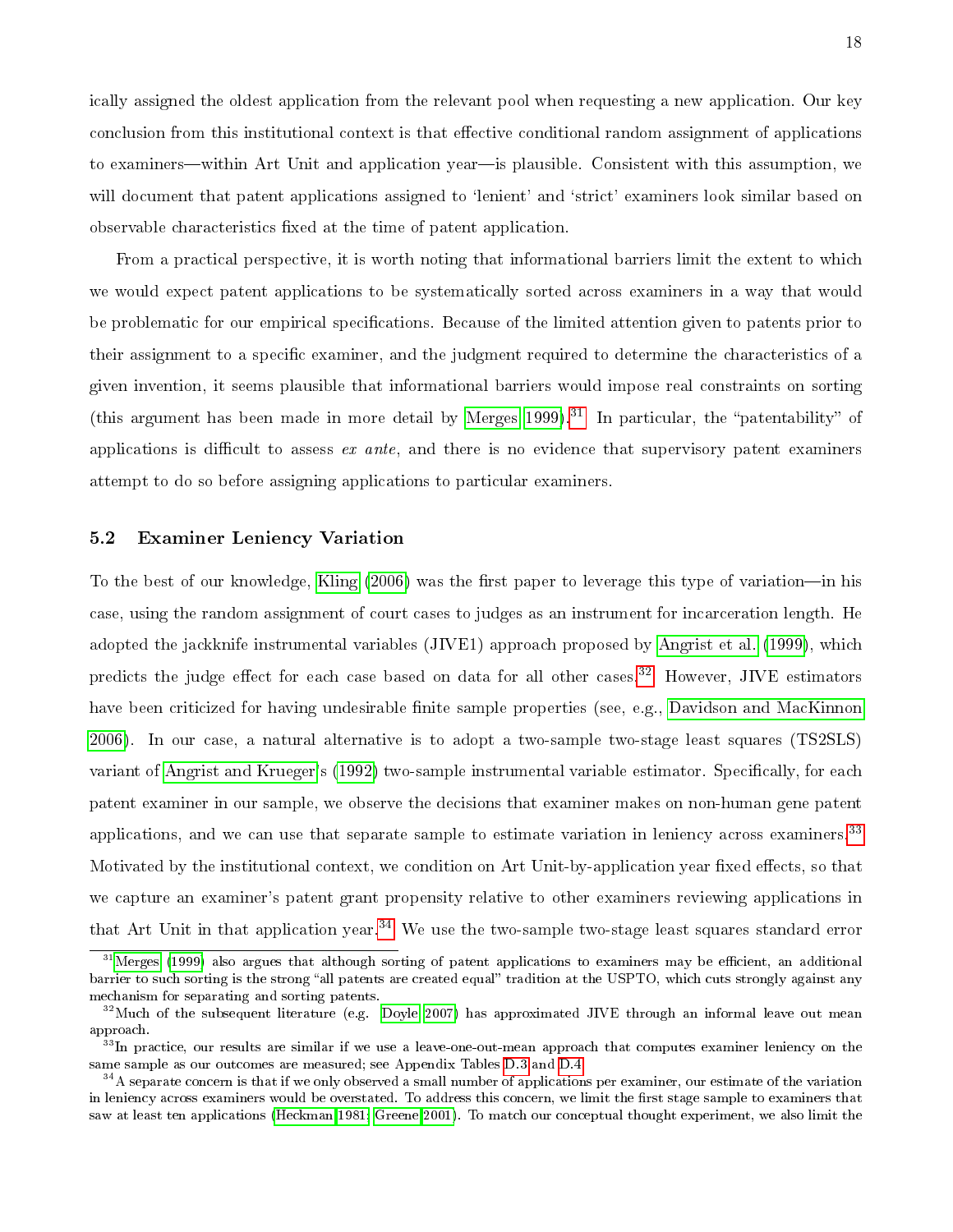correction provided by [Inoue and Solon](#page-33-12) [\(2010\)](#page-33-12), and cluster at the patent application level by extending [Pacini and Windmeijer](#page-34-10)'s [\(2016\)](#page-34-10) generalization to the heteroskedastic case.<sup>[35](#page-20-0)</sup>

#### 5.3 First Stage Estimates

Figure [3](#page-38-0) provides a visual representation of our first stage. In our first stage sample, we calculate the mean grant rate for each examiner, residualized by Art Unit-by-application year fixed effects, and relate this measure of examiner "leniency" to patent grant outcomes.<sup>[36](#page-20-1)</sup> Visually, there is a strong relationship.

To quantify this relationship, we estimate the following equation for a patent application  $i$  examined by patent examiner  $j$  filed in year  $t$  assigned to Art Unit  $a$  in our first stage sample:

**1** (pattern grant)<sub>ijta</sub> = 
$$
\alpha + \beta \cdot Z_{ijta} + \Sigma_{ta} \mathbf{1}
$$
 (art unit)<sub>ta</sub> +  $\varepsilon_{ijta}$ 

where the outcome variable  $\mathbf{1}$  (patent grant) $_{ijta}$  is an indicator variable equal to one if patent application  $i$ was granted a patent,  $Z_{ijta}$  is the examiner's mean non-human gene patent grant rate, and  $\Sigma_{ta}$ 1 (art unit) $_{ta}$ are a set of Art Unit-by-application year fixed effects.

In our first stage sample, we estimate a  $\beta$  coefficient in this specification of 0.876, with a standard error of 0.037. This point estimate implies that a 10 percentage point increase in an examiner's average patent grant rate is associated with a 8.8 percentage point increase in the likelihood that a patent application is granted a patent.<sup>[37](#page-20-2)</sup> The F-statistic on the examiner's grant rate is on the order of 500, well above the rule of thumb for weak instruments [\(Stock et al. 2002\)](#page-35-8).

As a robustness check, in Appendix Table [D.5](#page-62-0) we replace Art Unit-by-year fixed effects in this specification with Art Unit-by-year-by-class-by-subclass fixed effects, on the subsample for which these finer fixed effects can be estimated. The point estimates from this more stringent specification are very similar to and not statistically distinguishable from the baseline point estimate described above, suggesting that at least in our context, variation in the measured leniency of different examiners is unlikely to be generated

sample to Art Unit-years with at least two examiners.

<span id="page-20-0"></span><sup>&</sup>lt;sup>35</sup>Conceptually, we would prefer to cluster our standard errors at the gene level. However, only a very small share of the patent applications in our first stage sample can be matched to gene identifiers, making that adjustment infeasible. As a second best, we instead cluster at the patent application level in our two-sample two-stage least squares specifications, and cluster at the gene level in robustness checks where that is feasible, such as in the leave-one-out-mean approach in Appendix Tables [D.3](#page-60-0) and [D.4.](#page-61-0)

<span id="page-20-2"></span><span id="page-20-1"></span><sup>36</sup>We will describe the overlaid plot of lighter yellow triangles in Section [5.4.](#page-21-0)

 $37$ Our patent grant outcome is measured as of 2010 and is censored for patent applications that are still in the process of being examined, but this censoring should be less of a concern for earlier cohorts of gene patent applications. The point estimates on a sub-sample of early cohorts of applications are very similar to our baseline point estimates (results not shown), suggesting that censoring appears to not substantively affect the magnitude of the estimated first stage coefficient. Note that this is likely because the Art Unit-by-application year fixed effects largely account for differences in the probability of patent grant that are mechanically related to time since application. Given this similarity, we retain all cohorts of gene patent applications to retain a larger sample size.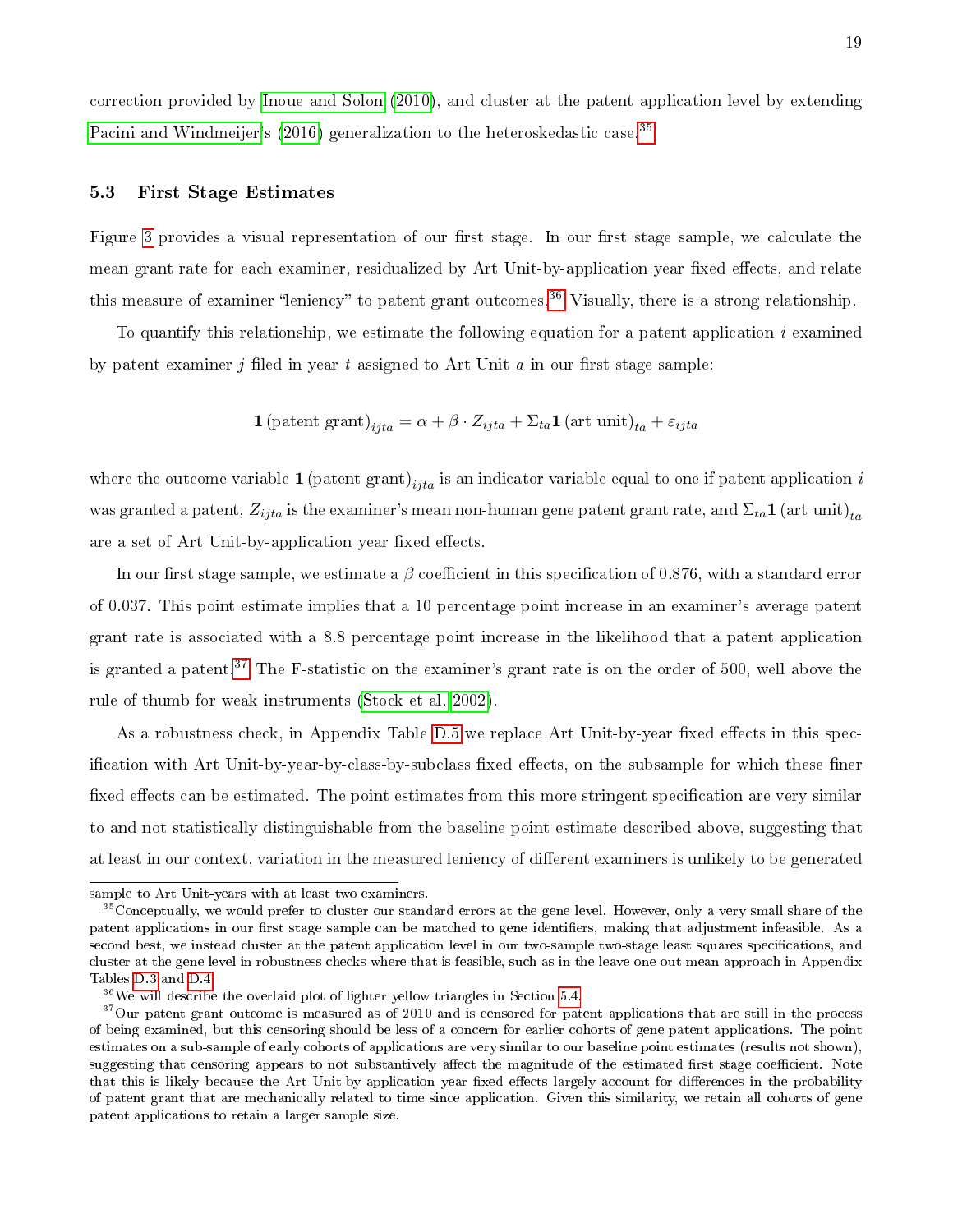by the systematic sorting of patent applications by classes or subclasses.<sup>[38](#page-21-1)</sup>

#### <span id="page-21-0"></span>5.4 Investigating Selection

In order for examiner leniency to be a valid instrumental variable for the likelihood that a given gene patent application is granted a patent, it must satisfy the exclusion restriction: the instrument can only affect follow-on innovation outcomes through the likelihood that a gene is patented. The institutional details described in Section [5.1](#page-18-1) suggest that the assignment of applications to examiners is plausibly random conditional on Art Unit-by-application year fixed effects, lending some a priori credibility to the exclusion restriction. In this section, we empirically assess whether this assumption is reasonable by investigating whether patent applications assigned to `lenient' and `strict' examiners look similar on observable characteristics fixed at the time of patent application.

Ideally, we would empirically assess selection using variables that are correlated with the `patentability' of the application at the time of filing, so that we could test whether applications that appear more patentable tend to be assigned to more lenient examiners. As discussed by [Lemley and Sampat](#page-33-2) [\(2012\)](#page-33-2), it is difficult to identify variables that measure the 'patent-worthiness' of an invention.<sup>[39](#page-21-2)</sup> A variety of metrics have been proposed as measures of the value of granted patents: forward citations [\(Trajtenberg](#page-35-9) [1990\)](#page-35-9), patent renewal behavior [\(Pakes 1986;](#page-34-11) [Schankerman and Pakes 1986;](#page-34-12) [Bessen 2008\)](#page-31-11), patent ownership reassignments [\(Serrano 2010\)](#page-35-10), patent litigation (Harhoff et al. 2003), and excess stock return values [\(Kogan](#page-33-13) [et al. 2017\)](#page-33-13). For our purposes, these measures are not appropriate: we need measures of patent value that are defined for patent applications (not just for granted patents), and also want a measure that is fixed at the time of application (and hence unaffected by subsequent grant decisions). For these reasons, we focus on two value measures which fit these criteria: patent family size and claims count.<sup>[40](#page-21-3)</sup>

Generally stated, a patent "family" is defined as a set of patent applications filed with different patenting authorities (e.g. US, Europe, Japan) that refer to the same invention. The key idea is that if there is a per-country cost of filing for a patent, firms will be more likely to file a patent application in multiple countries if they perceive the patent to have higher private value. Past work starting with [Putnam](#page-34-13) [\(1996\)](#page-34-13) has documented evidence that patent family size is correlated with other measures of patent value. We define patent family size as the number of unique countries in which the patent application was filed.

<span id="page-21-1"></span> $38$ [Righi and Simcoe](#page-34-14) [\(2017\)](#page-34-14) provide a set of formal tests for random assignment of patent applications to examiners, and show that random assignment is rejected in the full sample of patent applications, suggesting that sorting is relevant in at least some technological areas.

<span id="page-21-2"></span> $39$ In their paper, [Lemley and Sampat](#page-33-2) [\(2012\)](#page-33-2) show that two observable characteristics fixed at the time of application—the number of pages in the application and the patent family size—are not correlated with a measure of examiner experience (years of employment at the USPTO). That evidence provides some indirect support for our exclusion restriction.

<span id="page-21-3"></span> $^{40}\rm{Unfortunately},$  backward citations-based measures cannot be constructed for patent applications, because published US patent applications do not list backward citations.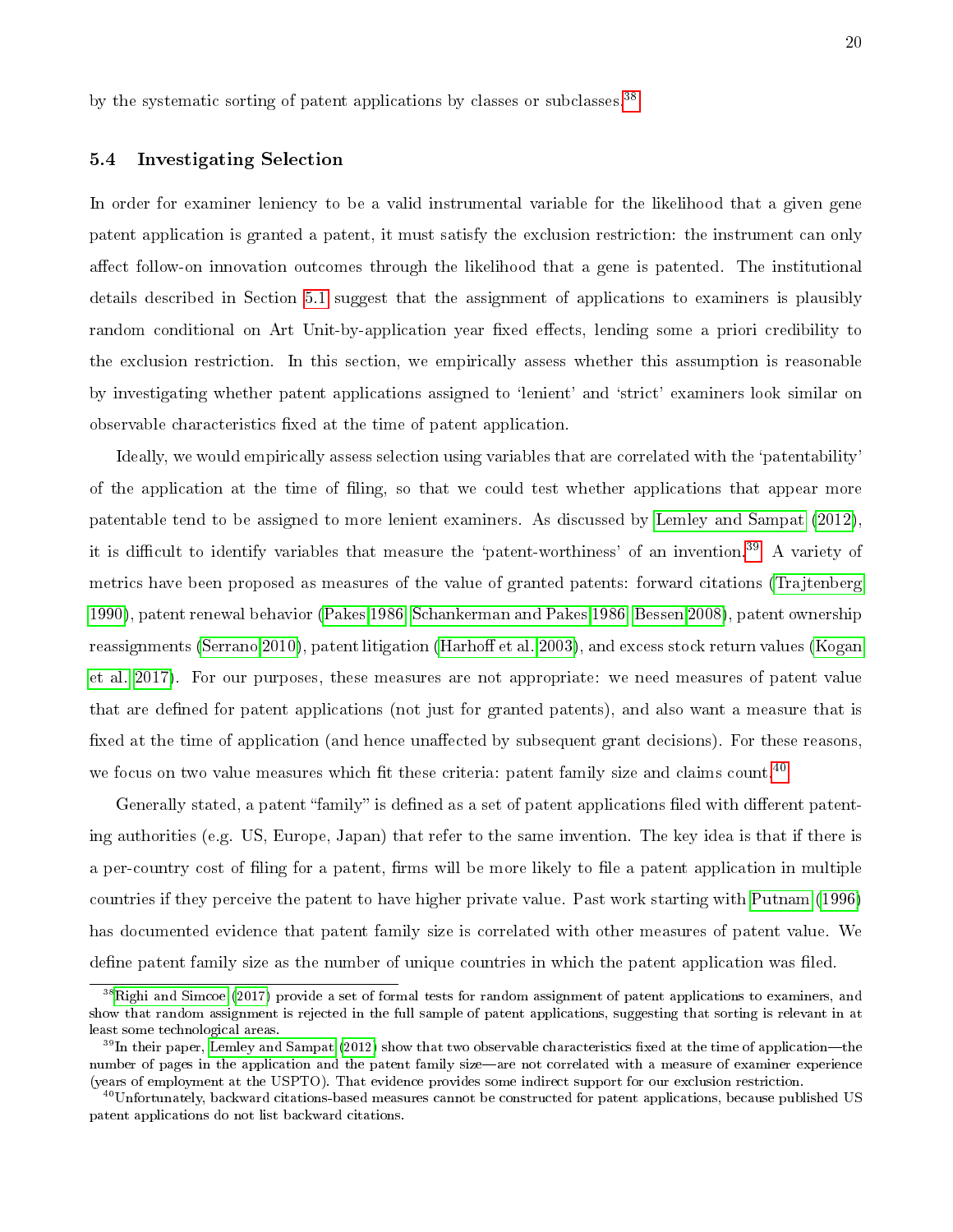We use claims count as an alternative value measure that is fixed at the time of patent application, as proposed by [Lanjouw and Schankerman](#page-33-14) [\(2001\)](#page-33-14). The key idea underlying this measure is that patents list "claims" over specific pieces of intellectual property, and that patents with more claims may be more valuable.

For our purposes, there are two key empirical questions we want to investigate using these measures. First, do patent family size and/or claims count predict patent grant? While clearly imperfect metrics of patentability, these variables are predictive of patent grants: if we regress an indicator variable for patent grant on these two variables, the p-value from an F test of joint significance is  $\langle 0.001$ . Second, is the predicted probability of patent grant—predicted as a function of family size and claims count—correlated with our examiner leniency instrument? If we regress the predicted probability of patent grant (predicted as a function of family size and claims count) on our examiner leniency instrument (residualized by Art Unit-by-application year fixed effects), we estimate a coefficient of  $0.013$  (standard error 0.003). This relationship is displayed non-parametrically in the plot of lighter yellow triangles in Figure [3:](#page-38-0) consistent with our economically small regression estimate, there is no visual relationship between the predicted probability of patent grant and our instrument.

Taken together, the analysis in this section provides indirect support of our exclusion restriction in the following sense: we find no evidence that applications which appear more likely to be patented based on covariates that are fixed at the time of filing are differentially assigned to more lenient examiners. Hence, the variation in grant rates across examiners appears to reflect differences in the decisions made on ex ante similar applications.

#### 5.5 Instrumental Variables Estimates

Table [3](#page-41-0) documents our instrumental variable estimates, relating patenting (instrumented by examiner leniency) to follow-on innovation outcomes. $41$ 

For our measures of follow-on scientific research (publications; Panel A of Table [3\)](#page-41-0) and commercial-ization (clinical trials; Panel B of Table [3\)](#page-41-0), the 95% confidence intervals on our log estimates can reject declines of more than  $9\%$ ; the  $95\%$  confidence intervals on our binary versions of these outcomes ("any publication" or "any clinical trial") are much less precise. For our measure of diagnostic test availability (Panel C of Table [3\)](#page-41-0), the 95% confidence interval suggests that—relative to a mean of around 9%—we can reject declines in this outcome of greater than 42% and reject increases of greater than 11%.

The estimates from our first quasi-experimental approach—comparing follow-on innovation across

<span id="page-22-0"></span> $^{41}$ Appendix Table [D.6](#page-63-0) documents corresponding ordinary-least-squares (OLS) estimates for this specification, for comparison.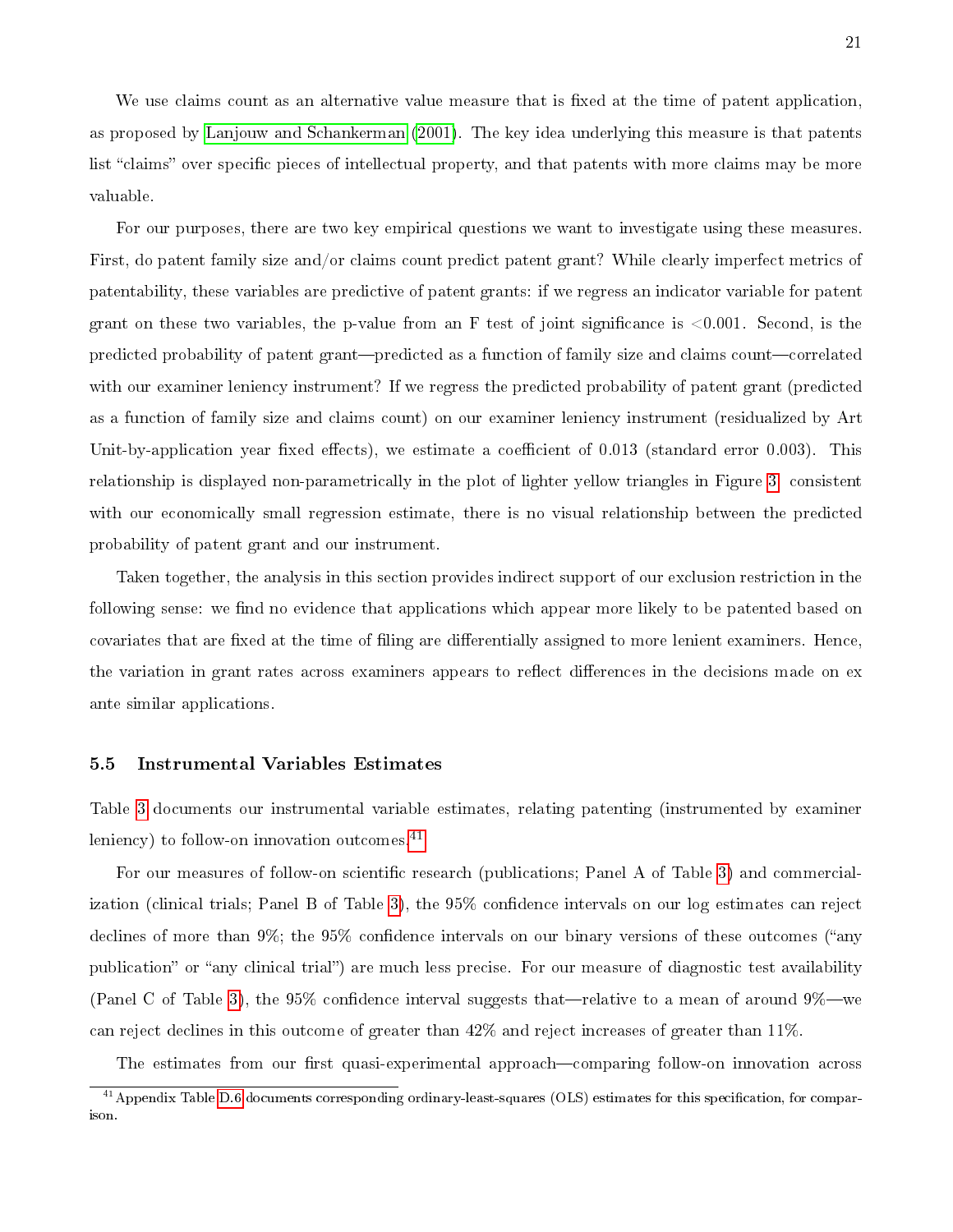genes claimed in successful versus unsuccessful patent applications—are more precise than these estimates. Our confidence in interpreting those estimates as causal is strengthened by the fact that the examiner leniency instrument generates similar results, albeit which are much less precise. From an economic perspective, the estimates from our first approach can cleanly reject the effect sizes documented in the prior literature on how non-patent forms of intellectual property affect follow-on innovation [\(Williams](#page-35-0) [2013;](#page-35-0) [Murray et al. 2016\)](#page-34-1), whereas the estimates from our second approach can only sometimes reject these effect sizes.

# <span id="page-23-0"></span>6 Discussion

#### 6.1 Connecting Theory to Data

A well-developed theoretical literature has generated predictions for how patents will affect follow-on innovation under different conditions. For example, if a patent holder can develop all possible follow-on inventions herself, then all socially desirable follow-on inventions will be developed. However, as stressed by [Scotchmer](#page-35-11) [\(2004\)](#page-35-11), the patent holder may not know all potential opportunities for follow-on innovation; in Scotchmer's language, ideas for follow-on innovations may be "scarce." The data suggests this is the relevant case in our context: as best we can measure, very little of the follow-on research in our sample is done by the patent assignee.<sup>[42](#page-23-1)</sup> Tracing the identity of follow-on innovators is most feasible for our clinical trials data, which records the name of the organization in charge of the clinical trial.<sup>[43](#page-23-2)</sup> We matched clinical trial organizations with assignee names in the patent application data, and found that among all observed clinical trials in the human gene sample these entities were the same in only  $0.1\%$  of cases.<sup>[44](#page-23-3)</sup> This suggests the most relevant case in our setting is one in which follow-on innovations require cross-firm licensing agreements.

If ex ante licensing agreements can be signed prior to follow-on inventors sinking their R&D invest-

<span id="page-23-1"></span> $^{42}$ Note that documenting this type of heterogeneity requires some relatively unusual data construction efforts because published patent applications are not required to list the assignee of the application, which is missing for about 50 percent of published applications. Based on discussions with individuals at the USPTO, we developed an approach which allows us to fill in missing assignee names in most but not all cases; details of this approach are included in Appendix [C.](#page-49-0)

<span id="page-23-2"></span> $^{43}$ Tracing the identity of follow-on innovators is much less feasible for our other two outcomes: in the case of scientific publications, publicly available data on scientific publications (in PubMed) only records the institutional affiliation of the first author (when the last would arguably be most relevant), and our diagnostic tests data does not provide information on the institution offering the test.

<span id="page-23-3"></span> $^{44}$ Specifically, we matched using the Levenshtein distance divided by the average length of the two strings. Pairs with low scores and pairs with at least one word in common were manually checked for false negative matches. Because companies could conceivable operate clinical trials through subsidiaries, we purchased data from ReferenceUSA on the parent companies of each firm in our clinical trials and patent application data in order to classify firms that share the same parent company as belonging to the same "company family." In practice, our results in this section are essentially identical whether or not we account for company families using this data.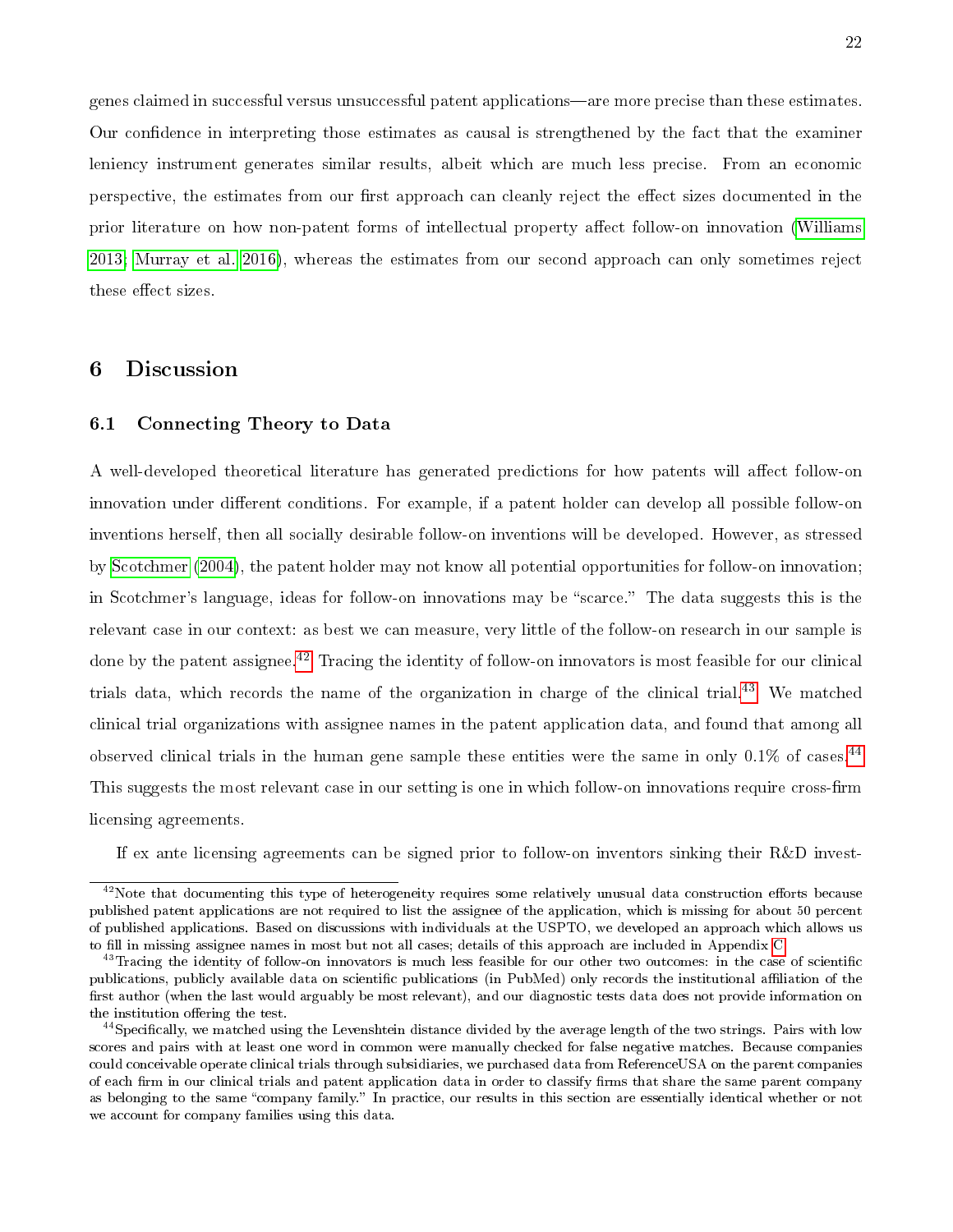ments, all socially desirable follow-on inventions will still be developed.[45](#page-24-0) However, if there are impediments to ex ante licensing—such as asymmetric information—then follow-on innovation will be lower than socially desirable due to the problem of how to divide the profit across firms [\(Scotchmer 1991;](#page-35-12) [Green and](#page-32-1) [Scotchmer 1995\)](#page-32-1). This profit division problem could be exacerbated if transaction costs hinder cross-firm licensing agreements [\(Heller and Eisenberg 1998;](#page-33-9) [Anand and Khanna 2000;](#page-31-12) [Bessen 2004\)](#page-31-13). One natural conjecture is that bargaining failures may be less common in cases where one or both parties is a nonprofit entity such as a university. We investigated this possibility in our data by manually inspecting each clinical trial organization and patent application assignee in order to classify each as a for-profit or not-for-profit. In essentially all cases  $(96\%)$ , patent applications are assigned to for-profit firms. Moreover, in nearly all cases both the assignee and the clinical trial organization are for-profit entities  $(86\% \text{ of our})$ sample). Unfortunately, this means we lack sufficient variation in our sample to explore heterogeneity in the for-profit status of assignees or follow-on innovators.<sup>[46](#page-24-1)</sup>

Interpreted through the lens of this theoretical literature, the fact that follow-on innovations in this market will often require cross-firm licensing agreements (given the low rates of follow-on innovation by patent holders themselves), together with the fact that we empirically find no evidence that patents induce economically meaningful reductions in follow-on innovation, suggests that licensing contracts in this market operated at least somewhat efficiently.

Importantly, this interpretation depends critically on the assumption that gene patents are sufficiently broad that the types of follow-on inventions we measure would require gene patent licenses. In our view, legal and policy writings on this topic clearly support this assumption. In a now-classic paper, [Heller](#page-33-9) [and Eisenberg](#page-33-9) [\(1998\)](#page-33-9) documented that more than 100 issued US patents included the term 'adrenergic receptor' in the claim language, and pointed to this as an example of the complex biomedical patent landscape. Consistent with this concern, in a comment on the Heller-Eisenberg paper published in the same issue of Science, the then-USPTO biotechnology examination unit head John Doll argued that gene patents would be interpreted quite broadly by the USPTO [\(Doll 1998\)](#page-32-0). For example, Doll wrote: "...once a [gene] is patented, that patent extends to any use, even those that have not been disclosed in the patent. This interpretation strongly supports the assumption that the follow-on innovations we measure would require gene patent licenses.

<span id="page-24-0"></span> $45$ Also important to mention is the strand of research dating back at least to [Kitch](#page-33-15) [\(1977\)](#page-33-15), which has argued—in contrast with this Scotchmer-style literature—that patents may facilitate investment and technology transfers across firms [\(Arora](#page-31-14) [1995;](#page-31-14) [Arora et al. 2001;](#page-31-15) Kieff 2001; [Gans et al. 2002,](#page-32-15) [2008\)](#page-32-16), increasing incentives for follow-on research and commercialization.

<span id="page-24-1"></span> $^{46}$ [Galasso and Schankerman](#page-32-3) [\(2015\)](#page-32-3) also explore heterogeneity based on the size of the patent assignee. Again, in practice, this dimension of heterogeneity is not meaningful in our sample of human gene patents: 88% of the applications in our sample are assigned to one of four firms which would all be reasonably classified as small biotechnology firms over our period of study (Genentech, Corixa, Incyte, and Millenium).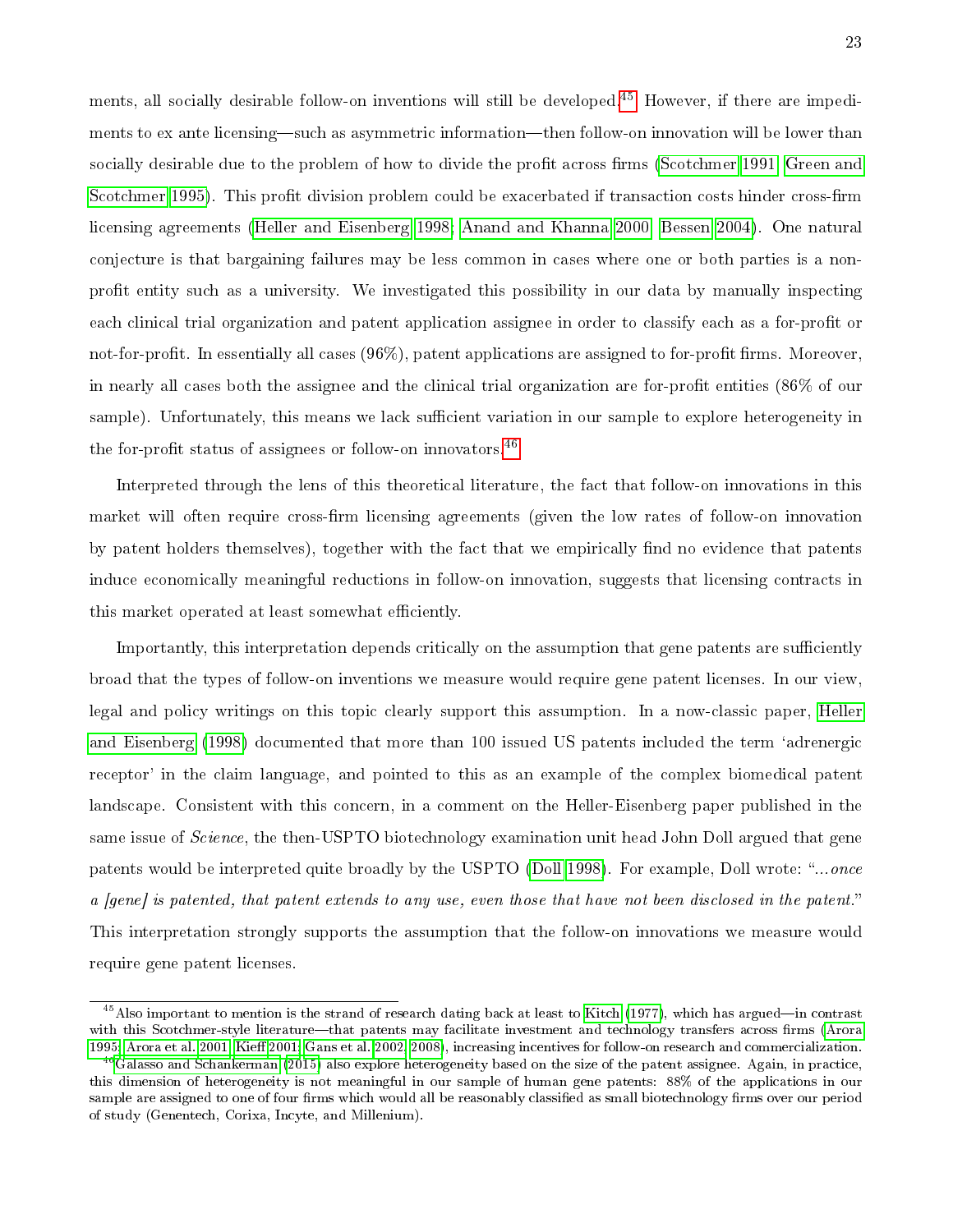However, one can find writings which take the opposite position. For example, in a second comment on the Heller-Eisenberg paper published in the same issue of Science, [Seide and MacLeod](#page-35-13) [\(1998\)](#page-35-13) argued that based on a cursory patent clearance review, at most only a small number of licenses might be required in the adrenergic receptor case. A similar argument has been made in the context of gene patents by [Holman](#page-33-7) [\(2012\)](#page-33-7): although a large number of human genes are claimed by US patents, he argues that a reading of the claims suggests that few licenses would be required for common types of follow-on innovation. An anecdote is perhaps helpful in illustrating a concrete example of why gene patent licenses may not always be needed. [Pollack](#page-34-15) [\(2001\)](#page-34-15) reported in the New York Times that pharmaceutical firm Bristol Myers abandoned research on more than fifty cancer-related proteins due to conflicts with gene patent holders. While interpreted by many as evidence of gene patents deterring follow-on innovation, in fact this example was reported as part of a licensing agreement Bristol Myers brokered with another firm (Athersys) for a method enabling the use of protein targets without infringing gene patents. That is, in this case, despite Bristol Myers reporting frictions in licensing markets for gene patents, the follow-on research they wished to pursue was able to occur.

One might think that the question of whether follow-on innovations require licenses could be resolved simply by reading the text of the claims of the gene patents in our sample. However, patent breadth is determined not only by the text of the patent, but also by courts' interpretations of these claims. Because very few gene patents have been litigated in court, we have little data on how broadly these patents would be interpreted in practice.

We want to stress two key take-aways from this discussion of patent breadth. First, from a theoretical perspective narrow patents should not deter follow-on innovation, so to the extent that this alternative interpretation is correct our analysis would be most useful in highlighting that documentation of biomedical patenting frequency (as in [Jensen and Murray 2005\)](#page-33-0) should not necessarily be interpreted as evidence of a problem; analyses such as the one in this paper are needed in order to investigate whether patents are sufficiently broad to actually be affecting real economic behavior and outcomes. Second, while these two interpretations are interesting and important to consider from an academic perspective, distinguishing between them is not required from a policy perspective: the fact that gene patents do not appear to have hindered follow-on innovation is sufficient to inform both the Nordhaus-style theoretical question of interest in this market, and the policy-relevant question at the basis of the recent US Supreme Court AMP v. Myriad ruling.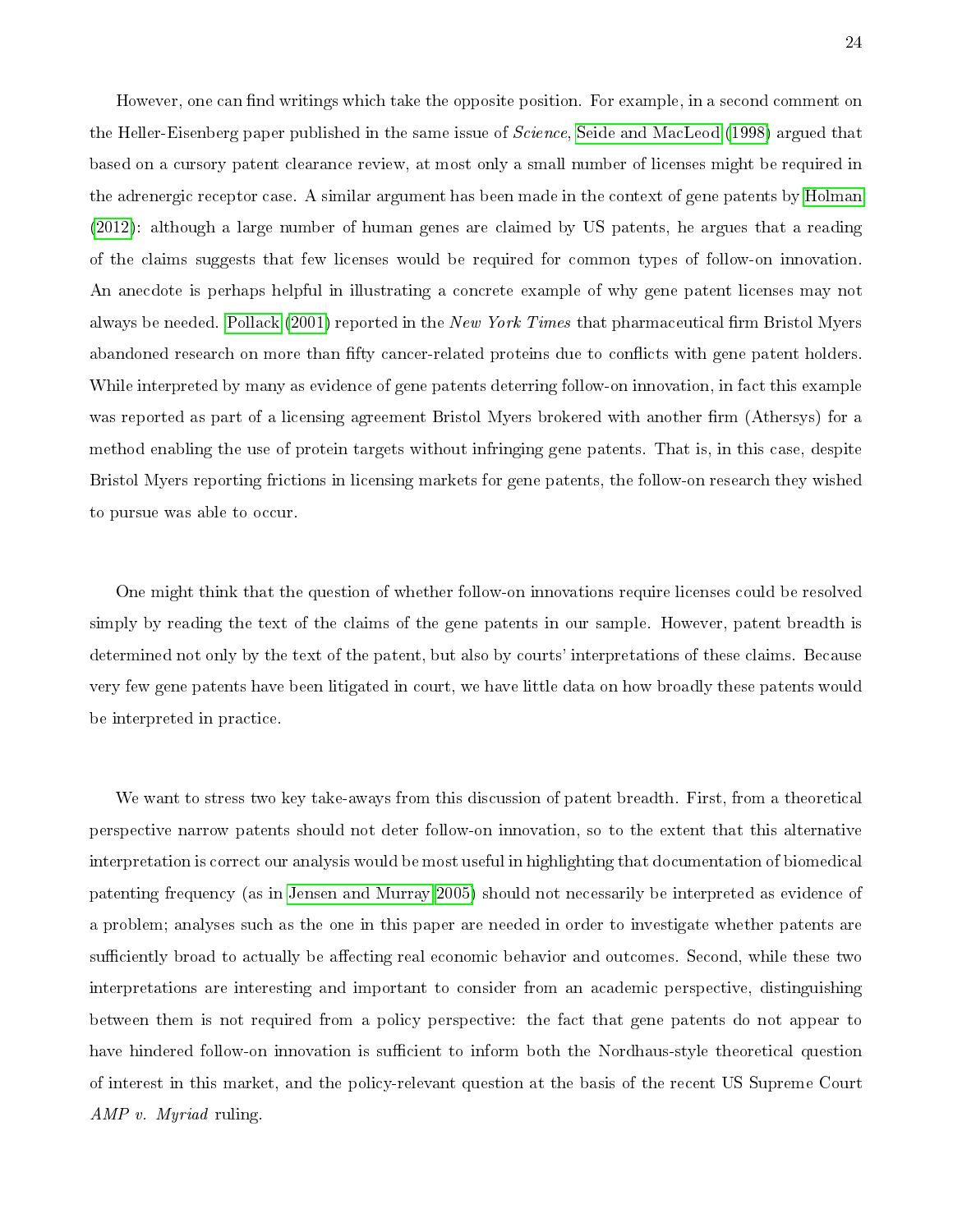#### 6.2 Interpreting Our Estimates: All Intellectual Property Is Not Alike

Our empirical estimates suggest that gene patents have not had quantitatively important effects on followon scientific research nor follow-on product development. This conclusion stands in contrast with a June 2013 US Supreme Court decision which unanimously ruled that human genes should not be patentable because such patents "would 'tie up'...[genes] and...inhibit future innovation." While the Court cited no empirical evidence on this point, and a broad range of commenters (e.g., [National Academy of Sciences](#page-34-2) [2006;](#page-34-2) Caulfield et al. 2013) argued that there was essentially no empirical evidence available to either support or refute that assertion, we here give some context for why the previous literature may have been-perhaps erroneously-interpreted as supporting this view.

Perhaps most closely related to this paper is previous work by one of the authors—[Williams](#page-35-0) [\(2013\)](#page-35-0)—who analyzed a non-patent form of database protection held by the private firm Celera on their version of the sequenced human genome. Celera attempted (but largely failed) to obtain patents on its sequenced genetic data, most likely because Celera's sequenced genes alone were not sufficient to meet the USPTO's utility requirement in the absence of specific knowledge about the functions of those genes in the human body. When they were unable to obtain patents, Celera hired a well-known intellectual property lawyer and asked him to design an alternative form of intellectual property that would be the next best available alternative means of capturing a return on their investment in sequencing the human genome. This lawyer designed a contract-law based form of intellectual property that had several key features. First, Celera's data was "disclosed" in 2001 [\(Venter et al. 2001\)](#page-35-14), in the sense that any individual could view data on the assembled genome through Celera's website or by obtaining a data DVD from the company. Second, viewing or obtaining Celera's data required agreeing not to redistribute the data. These restrictions on redistribution allowed Celera to grant academic researchers free access to Celera's data for non-commercial research, and to sell its data to larger institutions such as pharmaceutical companies. Although terms of specific deals were private, [Service](#page-35-15)  $(2001)$  reports that pharmaceutical companies were paying between \$5 million and \$15 million a year, whereas universities and nonprofit research organizations were paying between \$7,500 and \$15,000 for each lab given access to the data. Importantly, these restrictions on redistribution also meant that Celera's data was not disclosed in the main open-access databases (e.g. GenBank) used by researchers over this period. Third, any researcher wanting to use Celera's data for commercial purposes was required to negotiate a licensing agreement with Celera. [Williams](#page-35-0) [\(2013\)](#page-35-0) documents that this non-patent form of intellectual property on human genes was associated with large declines in follow-on scientific research and commercial product development—on the order of  $30\%$ —relative to genes that were sequenced at the same time by the publicly-funded Human Genome Project, which placed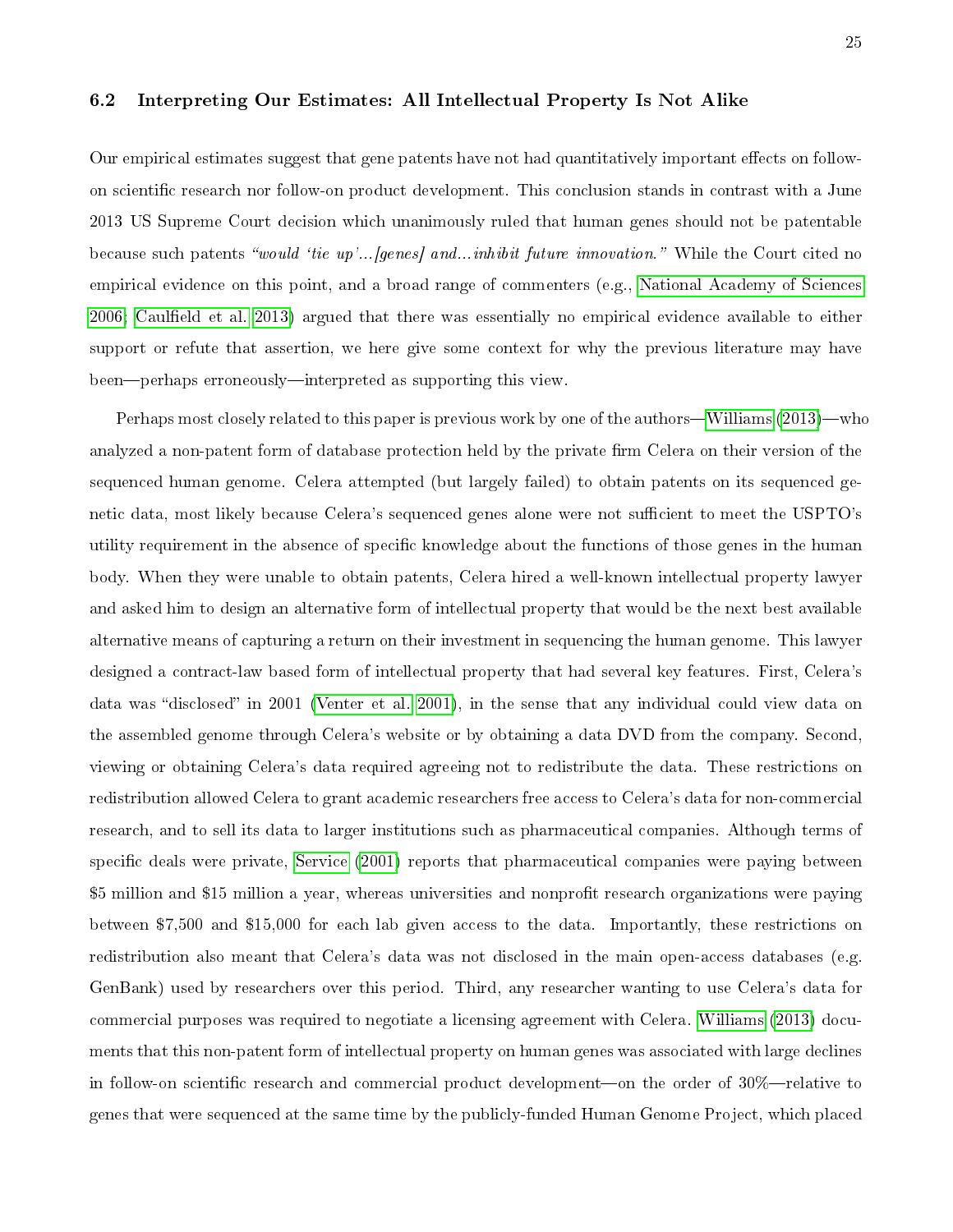all of their sequenced genes in public open-access databases such as GenBank.

Why did Celera's intellectual property cause declines in follow-on innovation, while gene patents did not?<sup>[47](#page-27-0)</sup> Theoretical models tend to analyze stylized characterizations of intellectual property rights in which Celera's contract law-based form of intellectual property could reasonably be seen as practically identical to patent protection: both intended to provide an incentive for the discovery of an invention, and both required licensing agreements for any follow-on commercial applications developed by inventors outside of the firm. Seen from this perspective, the contrast in impacts on follow-on innovation between Celera's intellectual property and gene patents is perhaps surprising.

However, viewed through an alternative lens—what one might call the "disclosure" lens—this contrast is less surprising and perhaps even expected. The patent system requires inventors to disclose the claimed invention. Although theoretical models of intellectual property have tended to pay relatively little attention to the disclosure requirement, in our view this is a critical contrast between Celera's intellectual property and gene patents. For gene patent applications, the patent system's disclosure requirement induced explicit reporting of the claimed DNA sequence in a way that enabled open access to the sequence data underlying both accepted and rejected applications for all prospective follow-on users. In contrast, as detailed above Celera's data was disclosed in a much more restrictive way.

Both the institutional details of our context and a growing academic literature suggest that this difference in disclosure may plausibly account for the different observed effects of Celera's intellectual property and gene patents on follow-on innovation outcomes. Over the time period of our study, all DNA sequences claimed in patent applications submitted to the USPTO were disclosed in the main open-access databases (e.g. GenBank) used by researchers.<sup>[48](#page-27-1)</sup> This is a concrete example illustrating the broader idea that patents, by nature of requiring disclosure of discoveries, generally retain open access to research materials, a point made by [Walsh et al.](#page-35-1) [\(2003a,](#page-35-1)[b\)](#page-35-2). In contrast, the no-redistribution restriction on Celera's sequenced data meant that their data was not added to the key open-access databases that were widely used by researchers. A natural hypothesis is that this lack of open disclosure led to fewer scientic researchers analyzing Celera's data, and that that in turn led to fewer commercializable discoveries. Consistent with this hypothesis, both the theoretical work of [Aghion et al.](#page-31-1) [\(2008\)](#page-31-1) and other sources of empirical evidence [\(Furman and Stern 2011;](#page-32-2) [Murray et al. 2016\)](#page-34-1) suggest that limiting access to research materials may discourage follow-on research. Also consistent with this hypothesis, and with our empirical results, [Galasso and Schankerman](#page-32-3) [\(2015\)](#page-32-3) find no evidence that patent invalidations—which should induce

<span id="page-27-0"></span><sup>&</sup>lt;sup>47</sup>Notably, some commenters such as Joseph Stiglitz argued that gene patents were likely to deter follow-on innovation on the basis of the [Williams](#page-35-0) [\(2013\)](#page-35-0) estimates; see [Marshall](#page-34-16) [\(2013\)](#page-34-16).

<span id="page-27-1"></span> $^{48}$ As we discuss below, this was not true for rejected patent applications filed before 29 November 2000, but is true for all patent applications in our sample as all were filed after that date.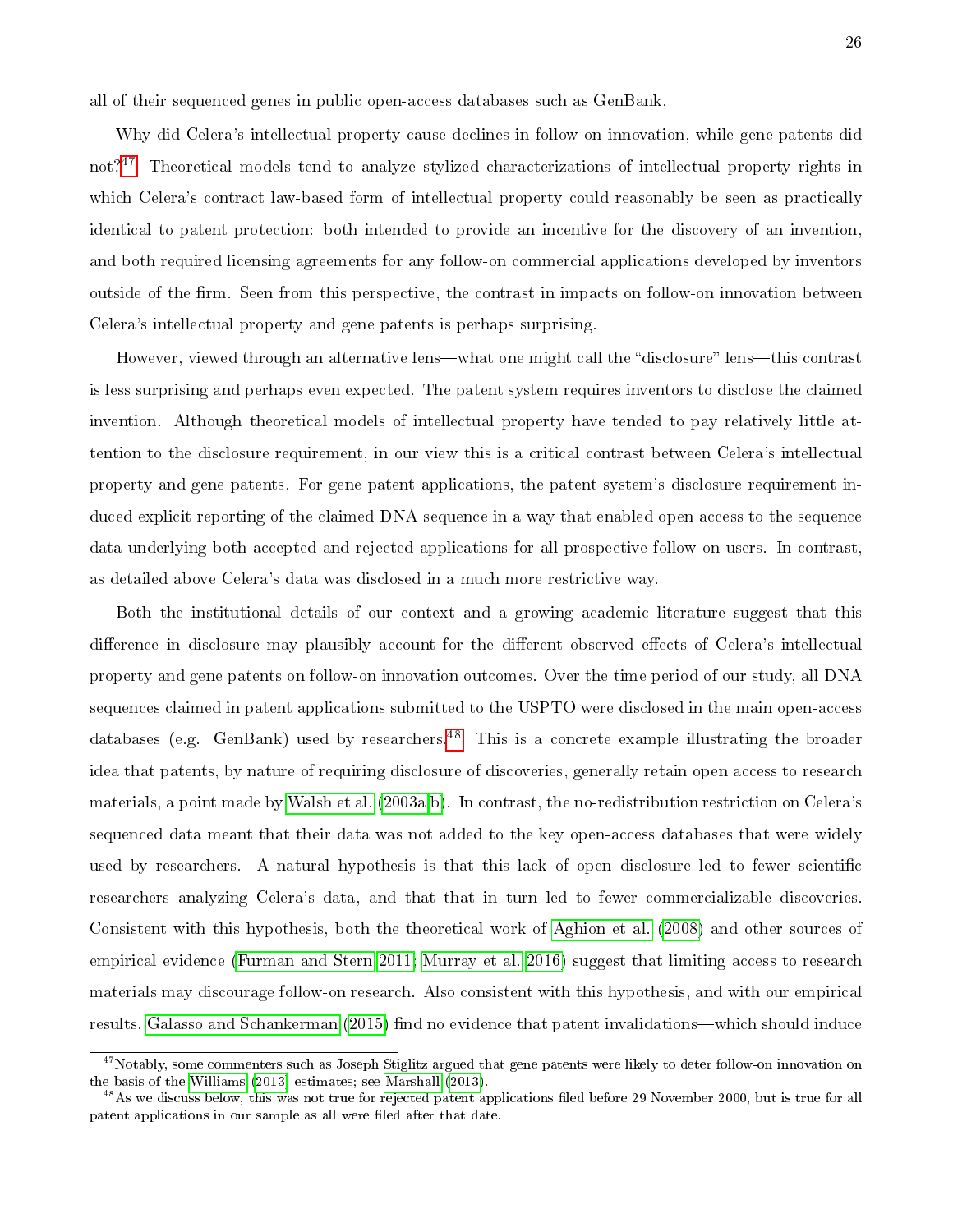27

a change in licensing requirements but no change in disclosure—increase patent citations (their measure of follow-on innovation) in the technology field that includes most of our gene patents.<sup>[49](#page-28-0)</sup>

Read together with the previous literature, our findings provide indirect support for the idea that patents effectively disclose information, at least in the context of gene patents (see [Ouellette 2012](#page-34-17) for a related discussion). More precisely, our findings support the idea that patent *applications*—both accepted and rejected, over the time period of our study—effectively disclose information. However, one limitation of our analysis is that we cannot speak to whether the effect of a patent application being accepted versus rejected may have been different for patent applications filed before 29 November 2000, when rejected applications were not required to be publicly disclosed. Under that earlier regime, patent applicants had the option—if their applications were rejected—of pursuing alternative forms of intellectual property protection on their inventions. In the case of Celera, when their patent applications were rejected and not required to be disclosed, the firm chose to rely on an alternative form of intellectual property, which—taken at face value—resulted in both lower private returns and lower social returns to their research investment. That is, the lower levels of follow-on innovation on Celera's genes suggest that both Celera and the social planner may have preferred to have granted Celera's gene patent applications rather than rejecting them.

From a policy perspective, these findings point to a potential unintended consequence of the US Supreme Court's rulings that human genes as well as several other types of technologies—such as business methods and diagnostic tests—are no longer eligible for patent protection. These rulings seem to be based on the idea that if these inventions are not patented, they will be placed in the public domain. However, the alternative to patent protection may instead be non-patent intellectual property that could generate worse outcomes than allowing patent protection. As a concrete example, in response to the *Mayo v. Prometheus* ruling which rendered many medical diagnostic methods unpatentable, the law firm Goodwin Proctor issued an "alert" arguing that the ruling called for "a renewed look at trade secret law for protection of diagnostics innovations as an alternative to patents.<sup>[50](#page-28-1)</sup> This type of counterfactual is critical to assessing the potential welfare implications of the US Supreme Court's decisions on many types of technologies which have recently been declared to be unpatentable.

<span id="page-28-0"></span><sup>&</sup>lt;sup>49</sup>Specifically, the most common patent class in our sample is 435 (Chemistry: molecular biology and microbiology), which is included in the NBER patent technology field "drugs and medical"; Galasso and Schankerman do not find evidence that patent invalidations increase follow-on citations in that subcategory.

<span id="page-28-1"></span> $^{50}$ See [http://www.goodwinlaw.com/publications/2012/03/lessons-from-mayo-v-prometheus-assessing-patentability-and](http://www.goodwinlaw.com/publications/2012/03/lessons-from-mayo-v-prometheus-assessing-patentability-and-obtaining-patent-protection)[obtaining-patent-protection.](http://www.goodwinlaw.com/publications/2012/03/lessons-from-mayo-v-prometheus-assessing-patentability-and-obtaining-patent-protection)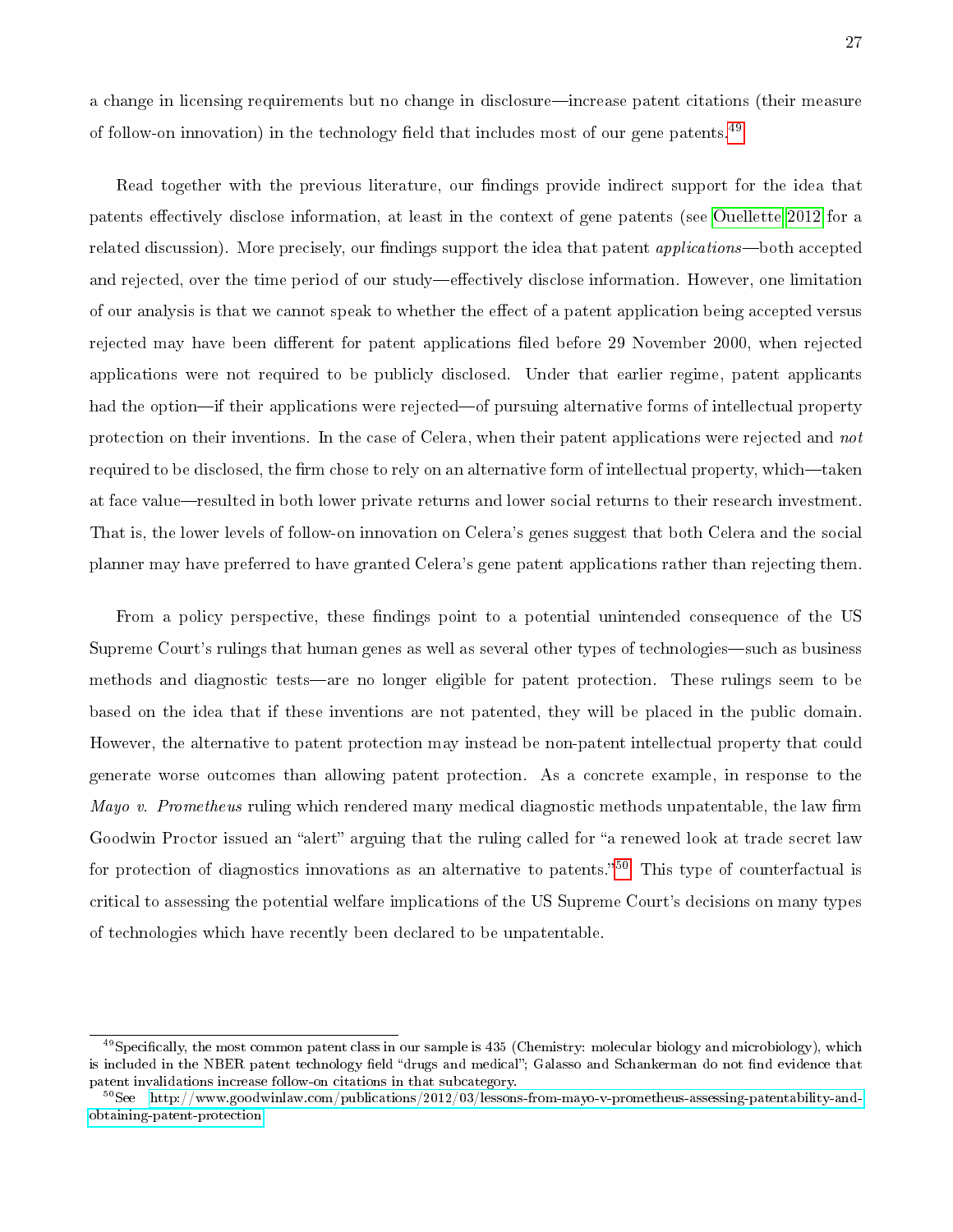# <span id="page-29-0"></span>7 Conclusion

The contribution of this paper is to investigate whether patents on human genes have affected follow-on scientific research and product development. Using administrative data on successful and unsuccessful patent applications submitted to the US Patent and Trademark Office (USPTO), we link the exact gene sequences claimed in each patent application with data measuring gene-related scientific research (publications) and commercial investments (clinical development). Building on this data, we develop two new sources of quasi-experimental variation: first, a simple comparison of follow-on innovation across genes claimed in successful versus unsuccessful patent applications; and second, use of the "leniency" of the assigned patent examiner as an instrumental variable for whether the patent application was granted a patent. Both approaches suggest that—on average—gene patents have not had quantitatively important effects on follow-on innovation.

This empirical evidence speaks against two existing views. First, there has been widespread concern that patents on human genes may hinder follow-on innovation. For example, in the recent Association for Molecular Pathology v. Myriad Genetics case, the US Supreme Court invalidated patent claims on genomic DNA, arguing that such patents "would 'tie up' the use of such tools and thereby inhibit future innovation premised upon them." Our empirical estimates do not provide support for patents inducing economically meaningful reductions in follow-on innovation in the context of human genes. Second, dating back at least to the academic work of [Kitch](#page-33-15) [\(1977\)](#page-33-15), many have argued that patents on basic discoveries play an important role in facilitating subsequent investment and commercialization. Our empirical estimates do not provide support for patents spurring follow-on innovation in the context of human genes.

Taken together with the prior literature, our evidence suggests two conclusions. First, for the case of human genes, the traditional patent trade-off of ex ante incentives versus deadweight loss may be sufficient to analyze optimal patent policy design, because any effects of patents on follow-on innovation appear to be quantitatively small. Second, our evidence, together with the evidence from [Williams](#page-35-0) [\(2013\)](#page-35-0) on how a non-patent form of intellectual property on the human genome affected follow-on innovation, suggests a somewhat nuanced conclusion: while patent protection on human genes does not appear to have hindered follow-on innovation, an alternative non-patent form of intellectual property—which was used by a private firm after its gene patent applications were largely unsuccessful in obtaining patent grants—induced substantial declines in follow-on scientific research and product development. This pattern of evidence suggests that changes to patent policy must carefully consider what strategies firms will use to protect their discoveries in the absence of patents, and that an understanding of the relative costs and benefits of patent protection compared to those outside options is needed in order to evaluate the welfare effects of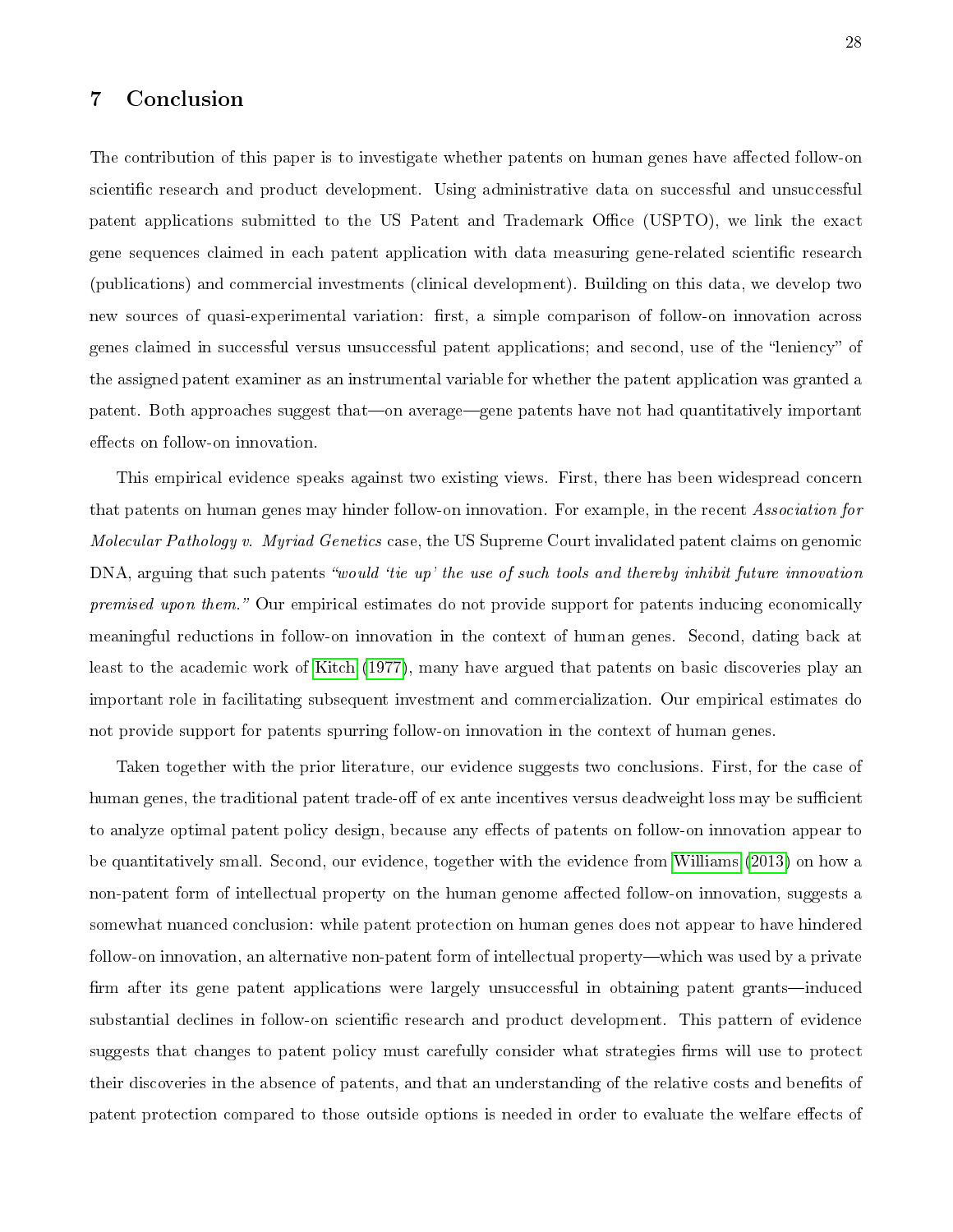patent policy changes.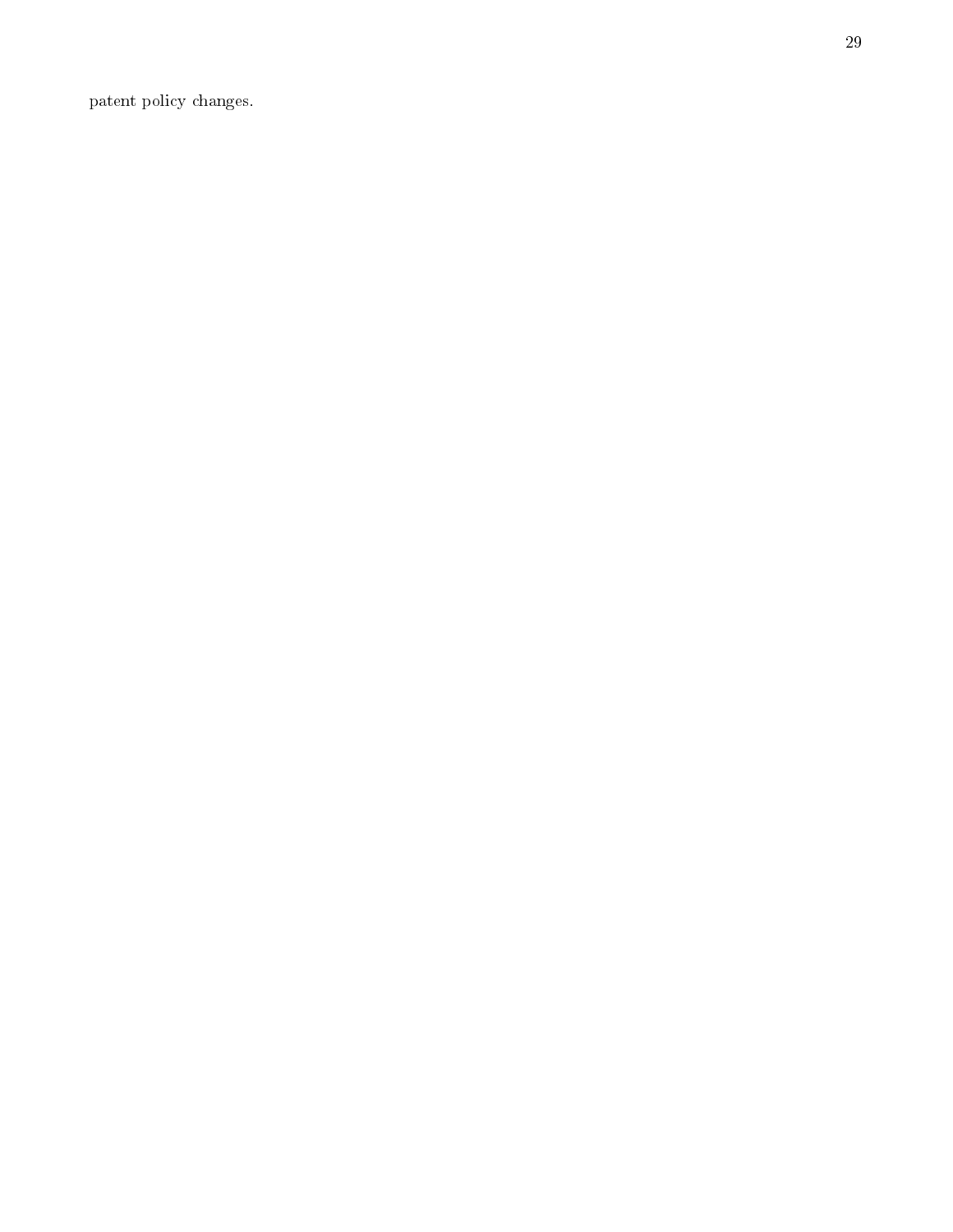# References

- <span id="page-31-7"></span>Acemoglu, Daron and Joshua Linn, "Market size in innovation: Theory and evidence from the pharmaceutical industry," Quarterly Journal of Economics, 2004, 119  $(3)$ , 1049–1090.
- <span id="page-31-1"></span>Aghion, Philippe, Mathias Dewatripont, and Jeremy Stein, "Academic freedom, private-sector focus, and the process of innovation," RAND Journal of Economics, 2008, 39 (3), 617–635.
- <span id="page-31-4"></span>Aizer, Anna, Shari Eli, Joseph Ferrie, and Adriana Lleras-Muney, "The long-run impact of cash transfers to poor families," American Economic Review, 2016, 106  $(4)$ , 935-71.
- <span id="page-31-12"></span>Anand, Bharat and Tarun Khanna, "The structure of licensing contracts," Journal of Industrial Economics, 2000,  $48(1)$ , 103-135.
- <span id="page-31-10"></span>Angrist, Joshua and Alan Krueger, "The effect of age at school entry on educational attainment: An application of instrumental variables with moments from two samples," Journal of the American  $Statistical Association, 1992, 87 (418), 328-336.$
- <span id="page-31-9"></span> $\overline{\phantom{a}}$ , Guido Imbens, and Alan Krueger, "Jackknife instrumental variables estimation," *Journal of* Applied Econometrics, 1999,  $14(1)$ , 57-67.
- <span id="page-31-14"></span>Arora, Ashish, "Licensing tacit knowledge: Intellectual property rights and the market for know-how," Economics of Innovation and New Technology, 1995,  $\lambda$  (1), 41–60.
- <span id="page-31-15"></span> $\Box$ , Andrea Fosfuri, and Alfonso Gambardella, Markets for Technology: The Economics of Innovation and Corporate Strategy, MIT Press, 2001.
- <span id="page-31-6"></span>Bacon, Neil, Doug Ashton, Richard Jefferson, and Marie Connett, "Biological sequences named and claimed in US patents and patent applications: CAMBIA Patent Lens OS4 Initiative," 2006. <http://www.patentlens.net> (last accessed 2 January 2012).
- <span id="page-31-5"></span>Berman, Richard and Amy Schoenhard, "The level of disclosure necessary for patent protection of genetic innovations," Nature Biotechnology,  $2004$ ,  $22(10)$ ,  $1307-1308$ .
- <span id="page-31-13"></span>Bessen, James, "Holdup and licensing of cumulative innovations with private information," Economics Letters,  $2004$ ,  $82(3)$ ,  $321-326$ .
- <span id="page-31-11"></span> $\mu$ , "The value of U.S. patents by owner and patent characteristics," Research Policy, 2008, 37(5), 932–945.
- <span id="page-31-3"></span>Bound, John, "The health and earnings of rejected disability insurance applicants," American Economic  $Review, 1989, 79(3), 482-503.$
- <span id="page-31-16"></span>Burk, Dan, "Are human genes patentable," International Review of Intellectual Property and Competition Law, 2013,  $44(7)$ , 747-749.
- <span id="page-31-8"></span>Carley, Michael, Deepak Hegde, and Alan Marco, "What is the probability of receiving a U.S. patent?," Yale Journal of Law and Technology,  $2015$ ,  $17(1)$ .
- <span id="page-31-2"></span>Caulfield, Timothy, Subhashini Chandrasekharan, Yann Joly, and Robert Cook-Deegan. "Harm, hype and evidence: ELSI research and policy guidance,"  $Genome$  Medicine, 2013, 5 (21).
- <span id="page-31-0"></span>Cockburn, Iain, Samuel Kortum, and Scott Stern, "Are all patent examiners equal? Examiners, patent characteristics, and litigation outcomes," in Wesley Cohen and Stephen Merrill, eds., Patents in the Knowledge-Based Economy, National Academies Press, 2003.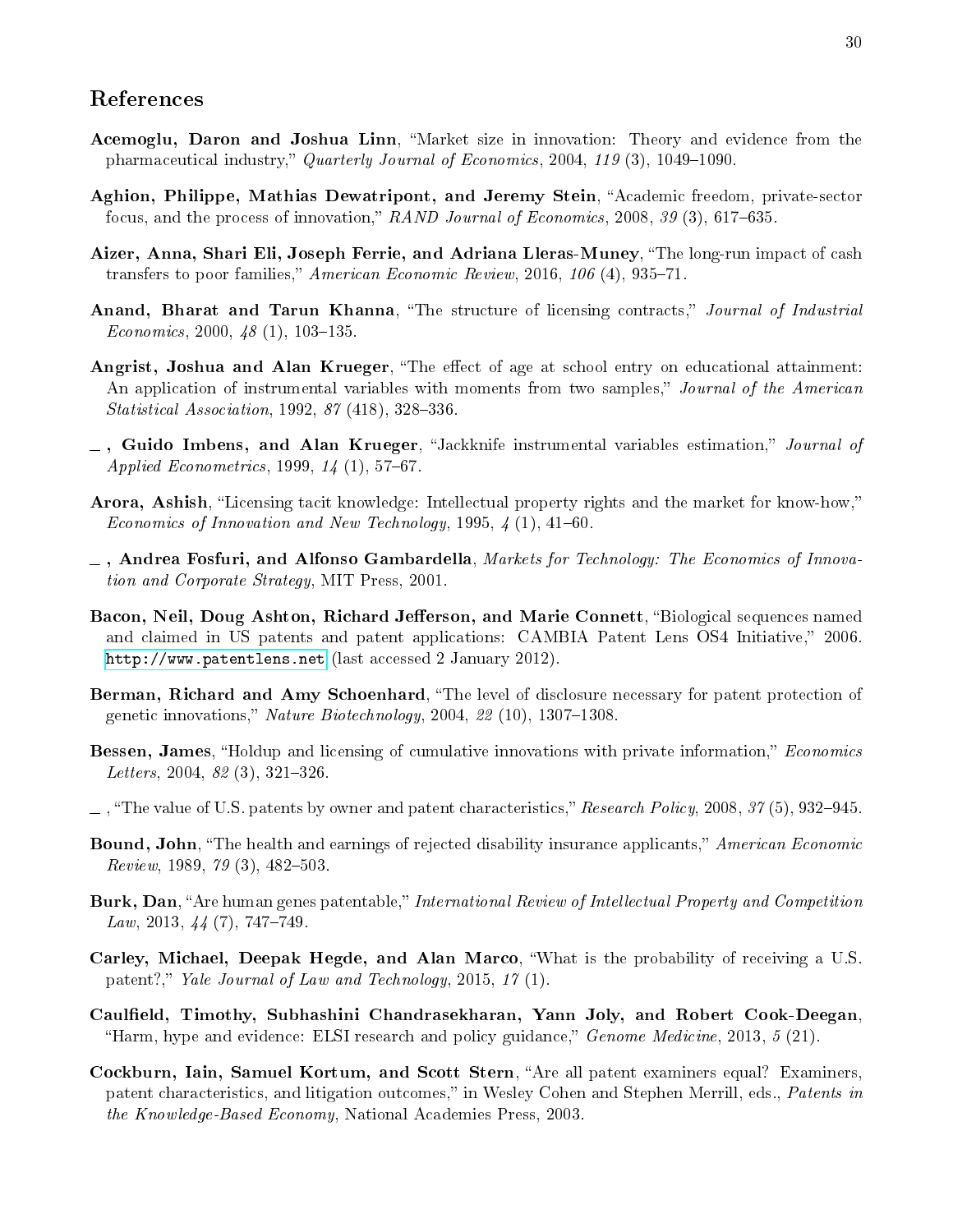- <span id="page-32-12"></span>Davidson, Russell and James MacKinnon, "The case against JIVE," Journal of Applied Econometrics, 2006, 21 $(6)$ , 827–833.
- <span id="page-32-0"></span>Doll, John, "The patenting of DNA," Science, 1998, 280 (5364), 689-690.
- <span id="page-32-4"></span>**Doyle, Joseph**, "Child protection and child outcomes: Measuring the effects of foster care," American  $Economic$   $Review$ , 2007, 97 $(5)$ , 1583-1610.
- <span id="page-32-5"></span> $\Box$ , "Child protection and adult crime: Using investigator assignment to estimate causal effects of foster care," Journal of Political Economy, 2008, 116  $(4)$ , 746-770.
- <span id="page-32-8"></span>Farre-Mensa, Joan, Deepak Hegde, and Alexander Ljunqvist, What is a patent worth? Evidence from the U.S. patent 'Lottery'," 2017. unpublished Harvard Business School mimeo.
- <span id="page-32-7"></span>Feng, Josh and Xavier Jaravel, Who feeds the trolls? Patent trolls and the patent examination process, 2016. unpublished Harvard mimeo.
- <span id="page-32-10"></span>Finkelstein, Amy, "Static and dynamic effects of health policy," Quarterly Journal of Economics, 2004,  $119(2), 527-567.$
- <span id="page-32-11"></span>Frakes, Michael and Melissa Wasserman, "Is the time allocated to review patent applications inducing examiners to grant invalid patents? Evidence from micro-level application data," Review of Economics and Statistics,  $2017, 99(3), 550-563$ .
- <span id="page-32-2"></span>Furman, Jeffrey and Scott Stern, "Climbing atop the shoulders of giants: The impact of institutions on cumulative research," American Economic Review, 2011, 101  $(5)$ , 1933-1963.
- <span id="page-32-3"></span>Galasso, Alberto and Mark Schankerman, "Patents and cumulative innovation: Causal evidence from the courts," Quarterly Journal of Economics, 2015, 130  $(1)$ , 317–369.
- <span id="page-32-15"></span>Gans, Joshua, David Hsu, and Scott Stern, "When does start-up innovation spur the gale of creative destruction?," RAND Journal of Economics, 2002, 33  $(4)$ , 571-586.
- <span id="page-32-16"></span> $\ldots$ , and  $\ldots$ , "The impact of uncertain intellectual property rights on the market for ideas: Evidence from patent grant delays," Management Science, 2008,  $54$  (5), 982-997.
- <span id="page-32-6"></span>Gaule, Patrick, "Patents and the success of venture-capital backed startups: Using examiner assignment to estimate causal effects," 2015. unpublished CERGE-EI mimeo.
- <span id="page-32-17"></span>Golden, John and William Sage, "Are human genes patentable? The Supreme Court says yes and no," Health Affairs, 2013, 32  $(8)$ , 1343-1345.
- <span id="page-32-9"></span>Graham, Stuart and Deepak Hegde, "Do inventors value secrecy in patenting? Evidence from the American Inventor's Protection Act of 1999," 2013. unpublished USPTO mimeo.
- <span id="page-32-1"></span>Green, Jerry and Suzanne Scotchmer, "On the division of profit in sequential innovation," RAND *Journal of Economics*,  $1995, 26 (1), 20-33$ .
- <span id="page-32-13"></span>Greene, William, "Estimating econometric models with fixed effects," 2001. unpublished mimeo.
- <span id="page-32-18"></span>Hall, Bronwyn, Adam Jaffe, and Manuel Trajtenberg, "The NBER U.S. patent citations data file: Lessons, insights, and methodological tools," 2001. NBER working paper.
- <span id="page-32-14"></span>Harhoff, Dietmar, Frederic Scherer, and Katrin Vopel, "Citations, family size, opposition, and the value of patent rights," Research Policy, 2003,  $32$  (8), 1343-1363.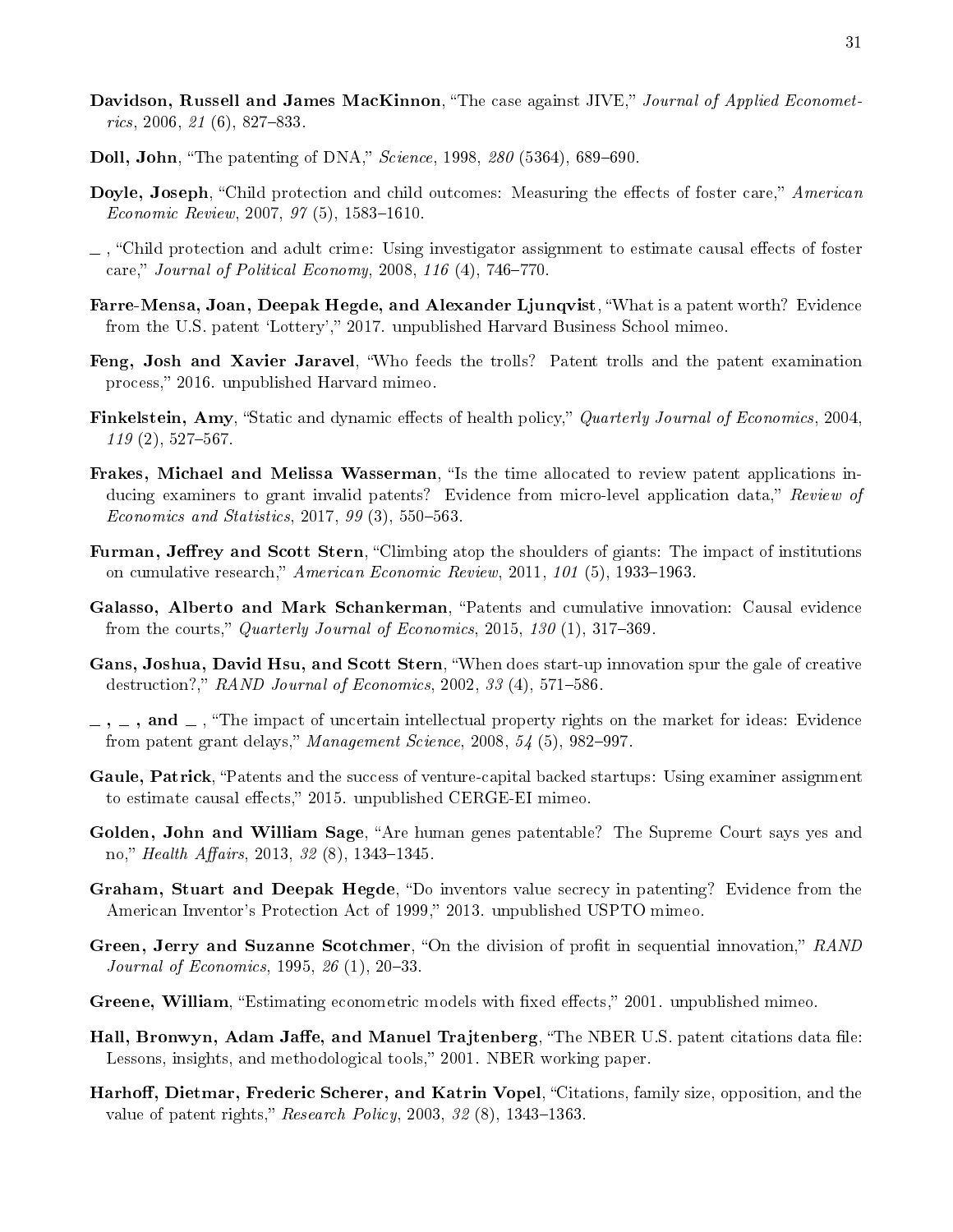- <span id="page-33-17"></span>Harrison, Charlotte, "Isolated DNA patent ban creates muddy waters for biomarkers and natural products," Nature Reviews Drug Discovery, 2013, 12, 570–571.
- <span id="page-33-11"></span>Heckman, James, "The incidental parameter problem and the problem of initial conditions in estimating a discrete time-discrete data stochastic process," in Charles Manski and Daniel McFadden, eds., Structural Analysis of Discrete Data with Econometric Applications, MIT Press, 1981.
- <span id="page-33-9"></span>Heller, Michael and Rebecca Eisenberg, "Can patents deter innovation? The anticommons in biomedical research,"  $Science$ , 1998, 280 (5364), 698-701.
- <span id="page-33-7"></span>**Holman, Christopher**, "Debunking the myth that whole-genome sequencing infringes thousands of gene patents," Nature Biotechnology,  $2012, 30(3), 240-244$ .
- <span id="page-33-12"></span>Inoue, Atsushi and Gary Solon, "Two-sample instrumental variables estimators," Review of Economics and Statistics,  $2010, 92(3), 557-561$ .
- <span id="page-33-0"></span>Jensen, Kyle and Fiona Murray, "Intellectual property landscape of the human genome," Science,  $2005, 310 (5746), 239-240.$
- <span id="page-33-5"></span>Kesselheim, Aaron, Robert Cook-Deegan, David Winickoff, and Michelle Mello, "Gene patenting - The Supreme Court finally speaks," New England Journal of Medicine,  $2013$ ,  $369(9)$ ,  $869-875$ .
- <span id="page-33-16"></span>Kieff, Scott, "Property rights and property rules for commercializing inventions," Minnesota Law Review,  $2001, 85, 697 - 754.$
- <span id="page-33-15"></span>Kitch, Edmund, "The nature and function of the patent system," Journal of Law and Economics, 1977,  $20(2), 265-290.$
- <span id="page-33-6"></span>Kline, Patrick, Neviana Petkova, Heidi Williams, and Owen Zidar, "Who profts from patents? Rent-sharing at innovative firms," 2017.
- <span id="page-33-4"></span>Kling, Jeffrey, "Incarceration length, employment, and earnings," American Economic Review, 2006, 96  $(3), 863 - 876.$
- <span id="page-33-13"></span>Kogan, Leonid, Dimitris Papanikolaou, Amit Seru, and Noah Stoffman, "Technological innovation, resource allocation, and growth," Quarterly Journal of Economics, 2017, 132  $(2)$ , 665–712.
- <span id="page-33-14"></span>Lanjouw, Jean and Mark Schankerman, "Characteristics of patent litigation: A window on competition," RAND Journal of Economics, 2001, 32 $(1)$ , 129-151.
- <span id="page-33-8"></span>Lee, Byungwook, Taehyung Kim, Seon-Kyu Kim, Kwang H. Lee, and Doheon Lee, Patome: A database server for biological sequence annotation and analysis in issued patents and published patent applications," Nucleic Acids Research, 2007, 35 (Database issue), D47-D50.
- <span id="page-33-3"></span>Lemley, Mark and Bhaven Sampat, "Is the patent office a rubber stamp?," *Emory Law Journal*, 2008. 58, 181-203.
- <span id="page-33-1"></span> $\Delta$  and  $\Delta$ , "Examining patent examination," Stanford Technology Law Review, 2010, (4), 1–11.
- <span id="page-33-2"></span> $\Box$  and  $\Box$ , "Examiner characteristics and patent office outcomes," Review of Economics and Statistics, 2012, 94, 817-827.
- <span id="page-33-10"></span>Lichtman, Doug, "Rethinking prosecution history estoppel," University of Chicago Law Review, 2004,  $71(1), 151-182.$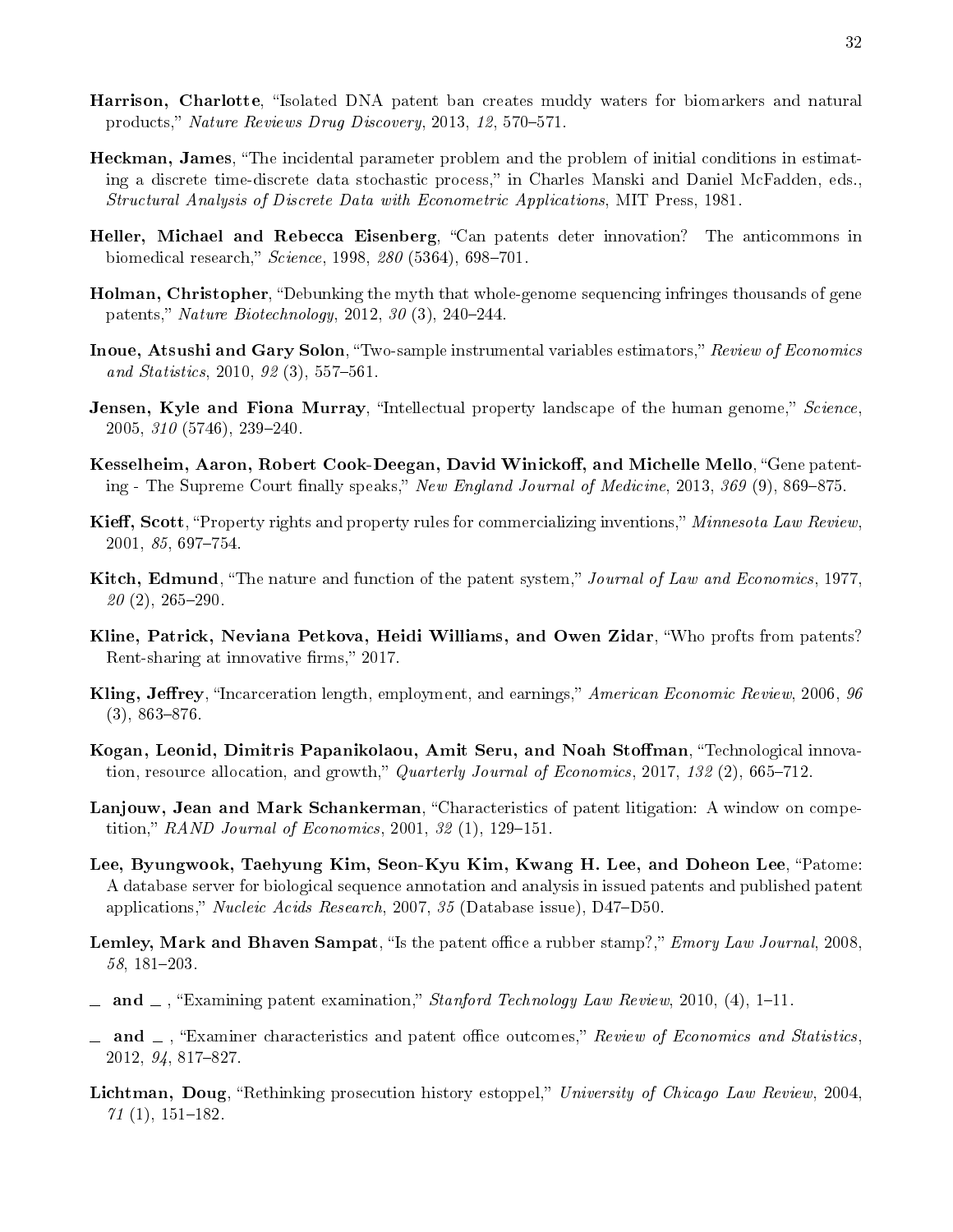- <span id="page-34-3"></span>Maestas, Nicole, Kathleen Mullen, and Alexander Strand, "Does disability insurance receipt discourage work? Using examiner assignment to estimate causal effects of SSDI receipt," American  $Economic$   $Review$ , 2013, 103 (5), 1797-1829.
- <span id="page-34-16"></span>**Marshall, Eliot**, "Lock up the genome, lock down research," Science, 2013,  $342$  (6154), 72-73.
- <span id="page-34-7"></span>Merges, Robert, "Commercial success and patent standards: Economic perspectives on innovation,"  $California Law Review, 1988, 76, 803–876.$
- <span id="page-34-9"></span> $\sim$ , "As many as six impossible patents before breakfast: Property rights for business concepts and patent system reform," Berkeley Technology Law Journal, 1999, 14, 577-615.
- <span id="page-34-6"></span>Moon, Seongwuk, "How does the management of research impact the disclosure of knowledge? Evidence from scientific publications and patenting behavior," Economics of Innovation and New Technology,  $2011, 20(1), 1-32$ .
- <span id="page-34-8"></span>Moser, Petra, "Innovation without patents: Evidence from World's Fairs," Journal of Law and Economics,  $2012, 55(1), 43-74.$
- <span id="page-34-1"></span>Murray, Fiona, Philippe Aghion, Mathias Dewatripont, Julian Kolev, and Scott Stern, "Of mice and academics: Examining the effect of openness on innovation," American Economic Journal: Economic Policy, 2016,  $8(1)$ , 212-52.
- <span id="page-34-2"></span>National Academy of Sciences, Reaping the Benefits of Genomic and Proteomic Research: Intellectual Property Rights, Innovation, and Public Health, National Academies Press, 2006.
- <span id="page-34-0"></span>Nordhaus, William, Invention, Growth, and Welfare: A Theoretical Treatment of Technological Change, MIT Press, 1969.
- <span id="page-34-17"></span>Ouellette, Lisa Larrimore, "Do patents disclose useful information?," Harvard Journal of Law and  $Technology, 2012, 25 (2), 546-607.$
- <span id="page-34-10"></span>Pacini, David and Frank Windmeijer, "Robust inference for the two-sample 2SLS estimator," Economic Letters,  $2016, 146, 50-54.$
- <span id="page-34-11"></span>Pakes, Ariel, "Patents as options: Some estimates of the value of holding European patent stocks,"  $Econometrica, 1986, 54 (4), 755-784.$
- <span id="page-34-15"></span>Pollack, Andrew, "Bristol-Myers and Athersys make deal on gene patents," New York Times, 2001, 8 January.
- <span id="page-34-13"></span>Putnam, Jonathan, "The value of international patent protection," 1996. Yale PhD dissertation.
- <span id="page-34-5"></span>**Rai, Arti**, "Patent validity across the executive branch: Ex ante foundations for policy development," Duke Law Journal,  $2012, 61, 1237-1281$ .
- <span id="page-34-18"></span> $\mu$  and Robert Cook-Deegan, "Moving beyond 'isolated' gene patents," Science, 2013, 341, 137–138.
- <span id="page-34-14"></span>Righi, Cesare and Timothy Simcoe, "Patent Examiner Specialization," 2017. NBER working paper.
- <span id="page-34-12"></span>**Schankerman, Mark and Ariel Pakes, "Estimates of the value of patent rights in European countries** during the post-1950 period," *Economic Journal*, 1986, 96 (384), 1052–1076.
- <span id="page-34-4"></span>Scherer, Frederic, "The economics of human gene patents," Academic Medicine, 2002, 77 (12), 1348– 1367.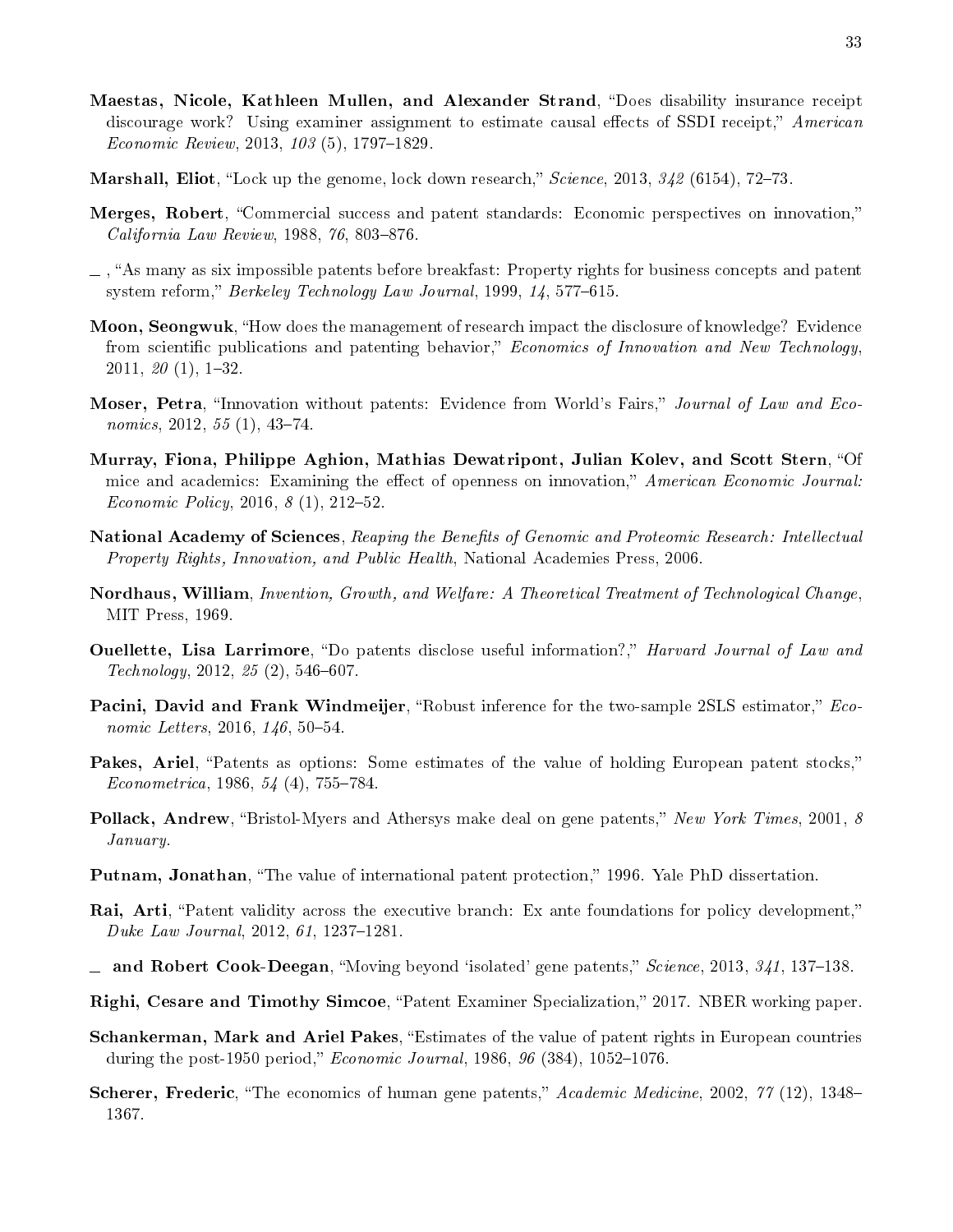- <span id="page-35-12"></span>Scotchmer, Suzanne, "Standing on the shoulders of giants: Cumulative research and the patent law," Journal of Economic Perspectives,  $1991, 5(1), 29-41.$
- <span id="page-35-11"></span> $\mu$ , Innovation and Incentives, MIT Press, 2004.
- <span id="page-35-13"></span>Seide, Rochelle and Janet MacLeod, "Comment on Heller and Eisenberg," 1998. ScienceOnline: [http://www.sciencemag.org/feature/data/980465/seide.dtl.](http://www.sciencemag.org/feature/data/980465/seide.dtl)
- <span id="page-35-10"></span>Serrano, Carlos, "The dynamics of the transfer and renewal of patents," RAND Journal of Economics,  $2010, 41(4), 686-708.$
- <span id="page-35-15"></span>Service, Robert, "Can data banks tally profits?," Science, 2001, 291 (5507), 1203.
- <span id="page-35-8"></span>Stock, James, Jonathan Wright, and Motohiro Yogo, "A survey of weak instruments and weak identification in generalized method of moments," Journal of Business and Economic Statistics, 2002.  $20(4)$ , 518-529.
- <span id="page-35-9"></span>**Trajtenberg, Manuel,** Economic Analysis of Product Innovation: The Case of CT Scanners, Harvard University Press, 1990.
- <span id="page-35-17"></span>United States Supreme Court, "Association for Molecular Pathology et al. v. Myriad Genetics Inc. et al.," 2013. 12-398.
- <span id="page-35-7"></span>US General Accounting Office (GAO), "Intellectual property: USPTO has made progress in hiring examiners, but challenges to retention remain," 2005.
- <span id="page-35-5"></span>**USPTO**, "Utility examination guidelines," Federal Register, 2001, 66  $(4)$ , 1092-1099.
- <span id="page-35-14"></span>**Venter, J. Craig et al.,** "The sequence of the human genome,"  $Science$ ,  $2001$ ,  $291$  (5507), 1304–1351.
- <span id="page-35-3"></span>von Wachter, Till, Jae Song, and Joyce Manchester, Trends in employment and earnings of allowed and rejected applicants to the Social Security Disability Insurance program," American Economic  $Review, 2011, 101 (7), 3308-3329.$
- <span id="page-35-4"></span>Wade, Nicholas, "A decade later, genetic map yields few new cures," New York Times, 2010, 12 June.
- <span id="page-35-1"></span>Walsh, John, Ashish Arora, and Wesley Cohen, "Effects of research tool patents and licensing on biomedical innovation," in Wesley Cohen and Stephen Merrill, eds., Patents in the Knowledge-Based Economy, National Academy Press, 2003.
- <span id="page-35-2"></span> $\ldots$ , and  $\ldots$ , "Working through the patent problem," Science, 2003, 299 (5609), 1021.
- <span id="page-35-0"></span>Williams, Heidi, "Intellectual property rights and innovation: Evidence from the human genome," *Journal of Political Economy*, 2013, 121 $(1)$ , 1-27.
- <span id="page-35-16"></span> $\mu$ , "How do patents affect research investments?," Annual Review of Economics, 2017, 9, 441–469.
- <span id="page-35-6"></span>Wolinsky, Scott, "An inside look at the patent examination process," The Metropolitan Corporate Counsel, 2002, 10 (9), 18.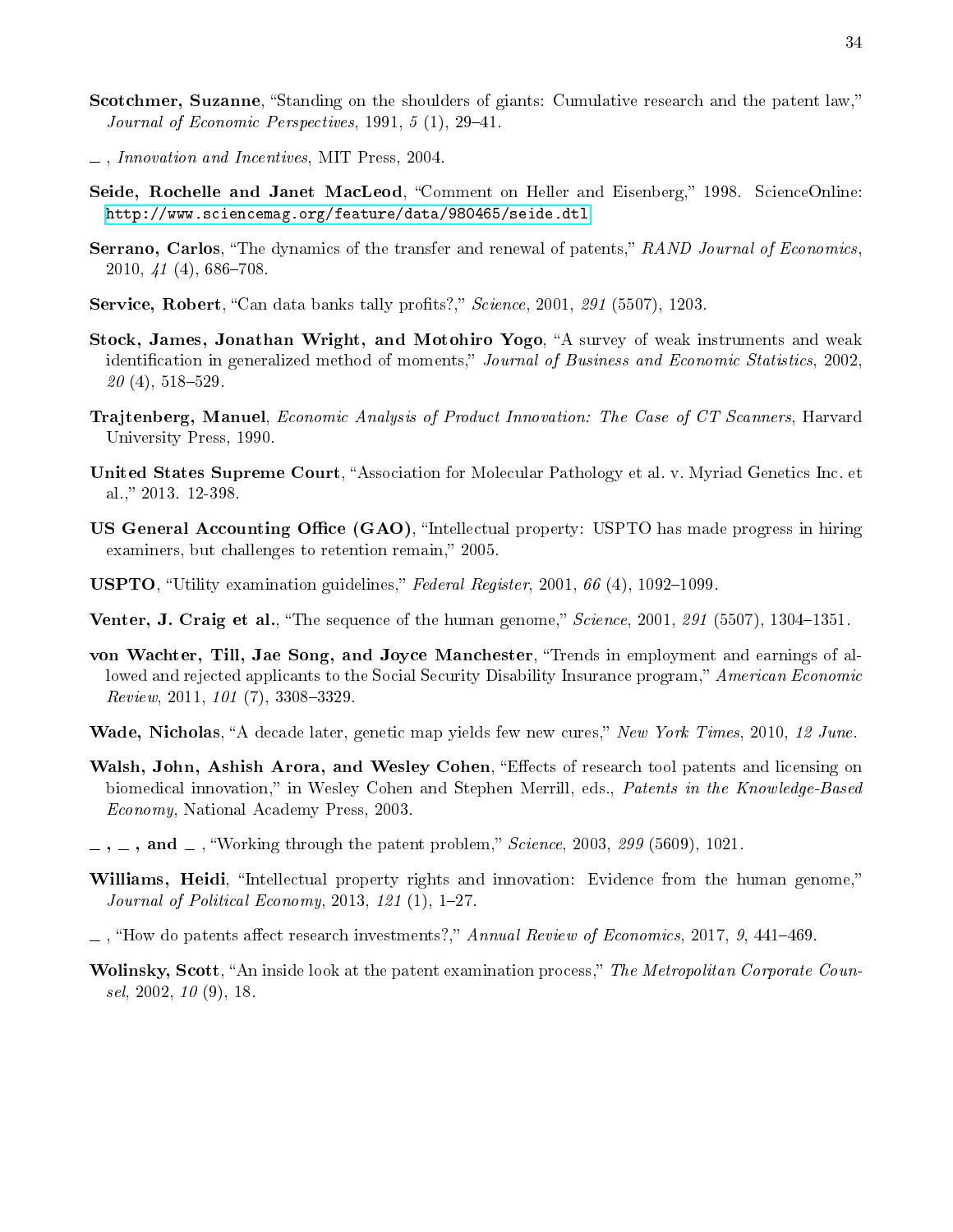

<span id="page-36-0"></span>Figure 1: Follow-on Innovation on Patented and Non-Patented Human Genes

Notes: This figure plots trends in follow-on innovation by year separately for genes that ever receive a patent and for genes that never receive a patent. The figure is constructed from gene-level data. Panel (a) uses gene-level scientific publications as a measure of follow-on innovation, and plots the average log number of scientific publications by year in each year from 1970 to 2012. Panel (b) uses gene-level clinical trials as a measure of follow-on innovation, and plots the average log number of clinical trials by year in each year from 1995 to 2011.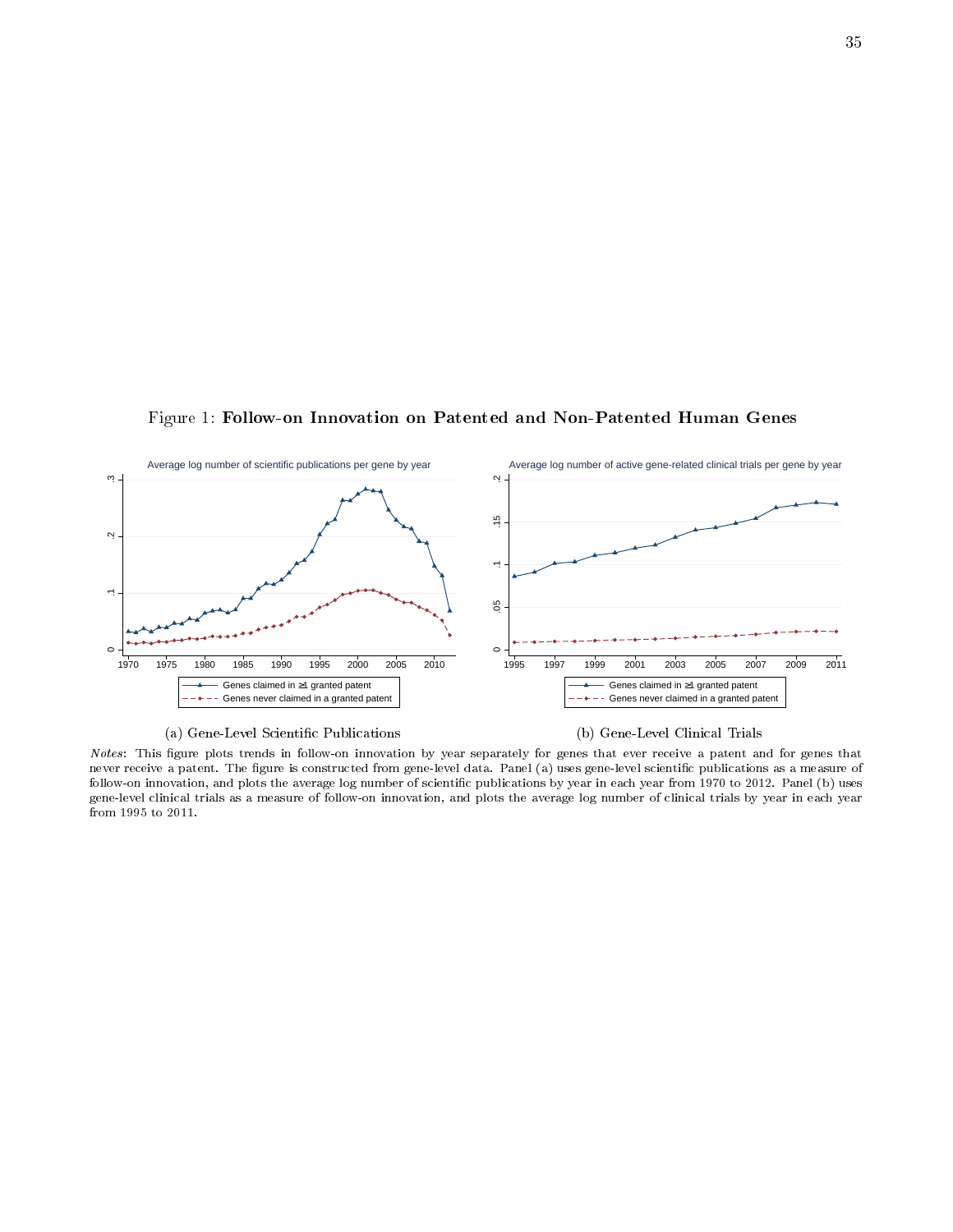<span id="page-37-0"></span>



(a) Share of Genes Receiving a Patent Grant



#### (b) Gene-Level Scientific Publications



Notes: This figure plots trends in patenting and follow-on innovation by year separately for three groups of genes: genes claimed in at least one granted patent; genes claimed in at least one patent application but never in a granted patent; and (in Panels (b) and (c)) genes never claimed in a patent application. The figure is constructed from gene-level data. Panel (a) documents the share of genes receiving a patent grant by year; by construction, this is zero for the circle-denoted red dashed line in all years and reaches one for the triangle-denoted blue line in 2010; the intermediate years simply illustrate the time path of patent grants between 2001 and 2010 for the triangle-denoted blue line. Panel (b) uses gene-level scientific publications as a measure of follow-on innovation and plots the average log number of scientific publications by year in each year from 1970 to 2012. Panel (c) uses gene-level clinical trials as a measure of follow-on innovation and plots the average log number of clinical trials by year in each year from 1995 to 2011. The vertical line in the calendar year 2001 in Panels (b) and (c) denotes that, because this figure focuses on patents that were filed in or after November 2000, all years prior to 2001 can be considered a pre-period and used to estimate the selection of genes into patenting based on pre-patent filing measures of scientific research (publications) and commercialization (clinical trials).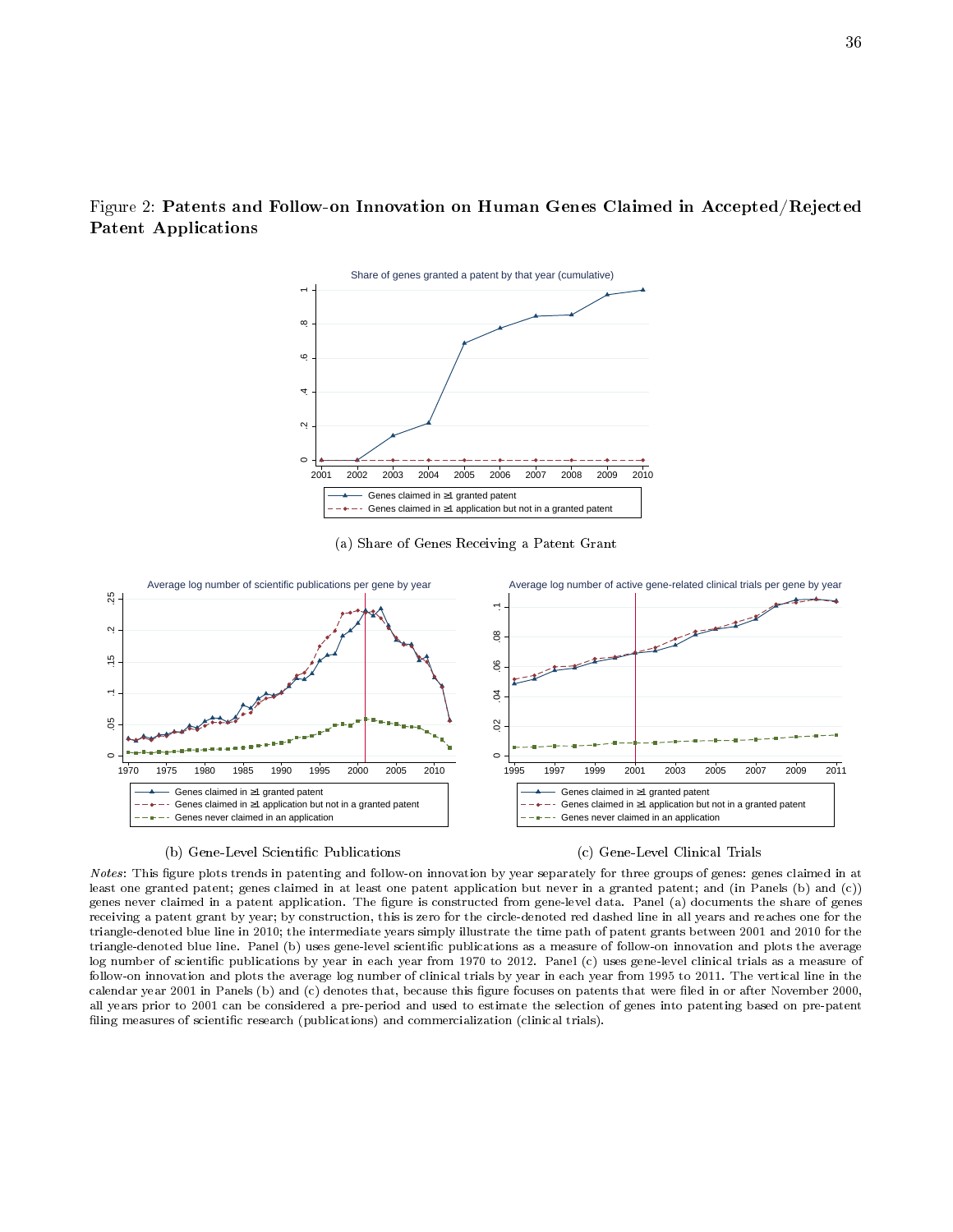<span id="page-38-0"></span>

Figure 3: Probability of Patent Grant by Examiner Leniency

Notes: The figure relates our examiner leniency measure, residualized by Art Unit-by-application year fixed effects, to two variables: (1) the patent grant rate and (2) the predicted patent grant rate, where we predict patent grant as a function of our two measures of patent value fixed at the time of application (patent family size and claims count). All measures are constructed in our first stage sample (N=14,476).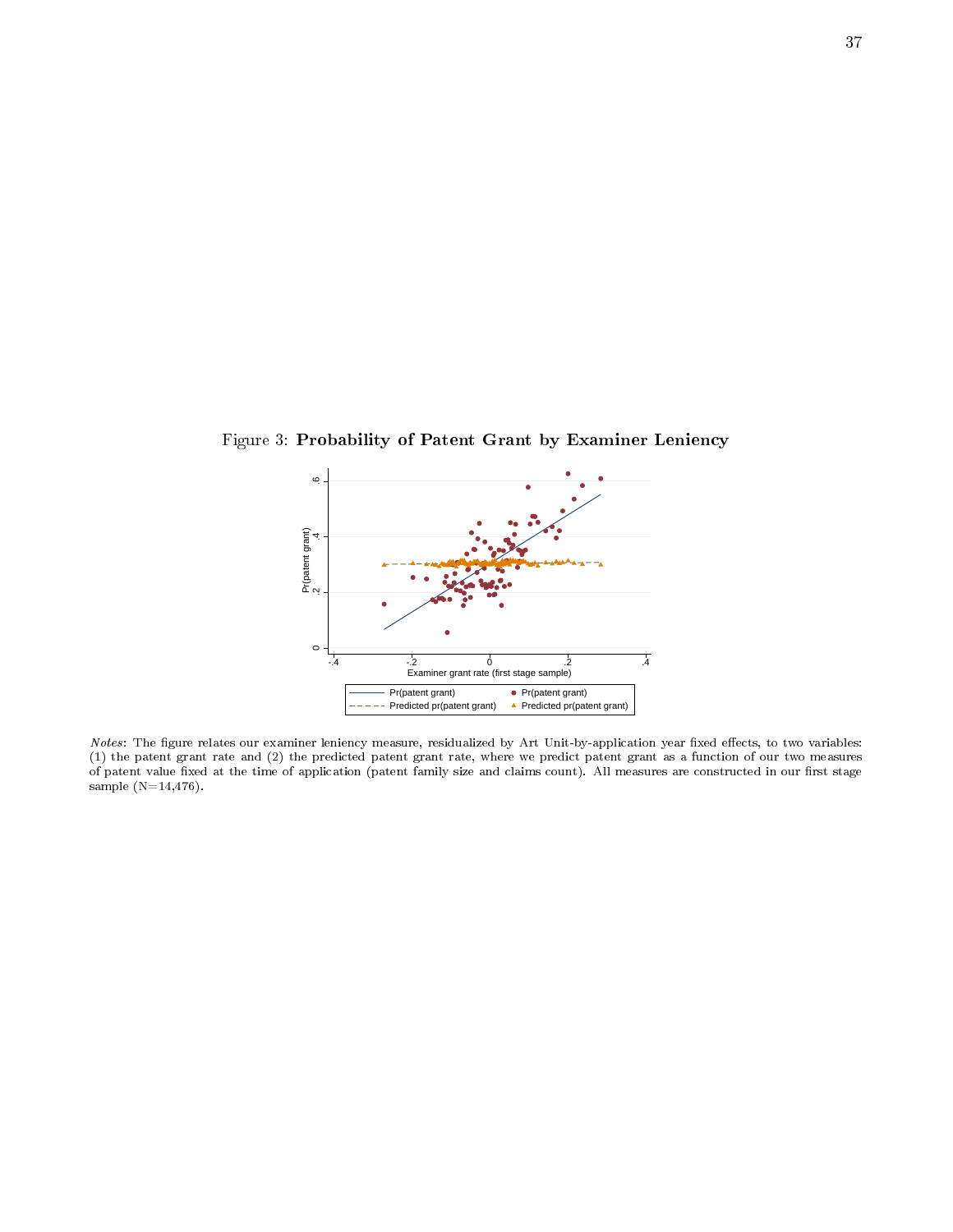|                                                                                      | Mean           | Standard<br>deviation | Minimum                  | Maximum | Number of<br>observations |
|--------------------------------------------------------------------------------------|----------------|-----------------------|--------------------------|---------|---------------------------|
| Panel A: First stage sample<br>Application year<br>$0/1$ , patent granted as of 2010 | 2005<br>0.3043 | 2.715<br>0.4601       | 2000<br>$\left( \right)$ | 2010    | 14,476<br>14,476          |
| Panel B: Human gene sample<br>Application year<br>$0/1$ , patent granted as of 2010  | 2002<br>0.2557 | 0.692<br>0.4364       | 2000<br>$\left( \right)$ | 2005    | 1,545<br>1,545            |

<span id="page-39-0"></span>Table 1: Patent Application-Level Summary Statistics

Notes: This table shows summary statistics for our patent application-level data in each of our two samples: Panel A for the first stage sample of patent applications, and Panel B for the human gene sample of patent applications.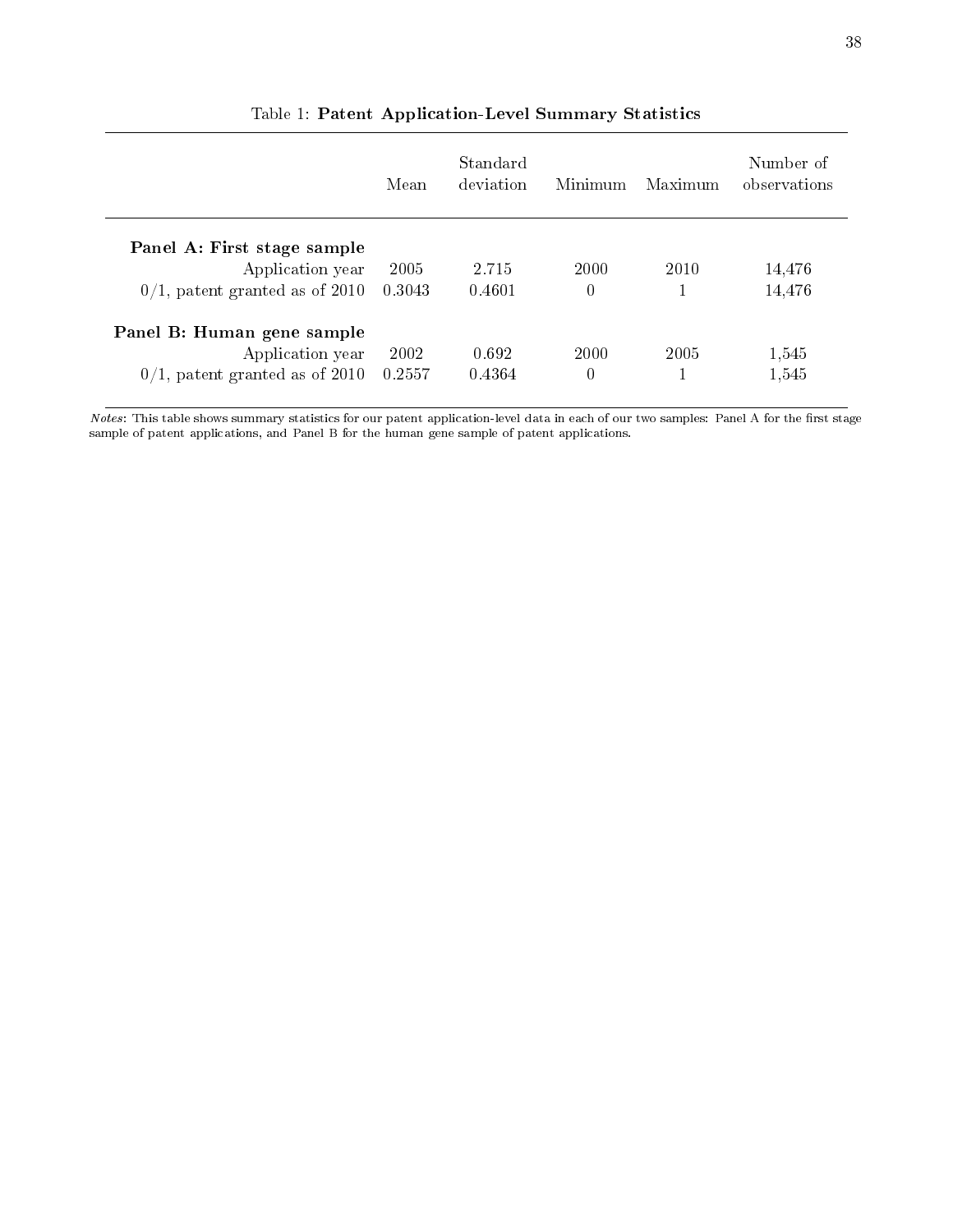|                                                      | Log of follow-on<br>innovation in<br>2011/2012<br>(1) | Any follow-on<br>innovation in<br>2011/2012<br>(2) |
|------------------------------------------------------|-------------------------------------------------------|----------------------------------------------------|
| Panel A: Scientific publications                     |                                                       |                                                    |
| Patent granted                                       | 0.0019<br>(0.0060)                                    | $-0.0014$<br>(0.0054)                              |
| Mean of dependent variable<br>Number of observations | 0.1104<br>15,524                                      | 0.1094<br>15,524                                   |
| Panel B: Clinical trials                             |                                                       |                                                    |
| Patent granted                                       | 0.0006<br>(0.0080)                                    | $-0.0015$<br>(0.0043)                              |
| Mean of dependent variable<br>Number of observations | 0.1038<br>15,524                                      | 0.0659<br>15,524                                   |
| Panel C: Diagnostic test                             |                                                       |                                                    |
| Patent granted                                       |                                                       | $-0.0092$<br>(0.0056)                              |
| Mean of dependent variable<br>Number of observations |                                                       | 0.1199<br>15,524                                   |

# <span id="page-40-0"></span>Table 2: Patents and Follow-on Innovation on Human Genes Claimed in Accepted/Rejected Patent Applications: Regression Estimates

Notes: This table estimates differences in follow-on innovation on genes claimed in at least one granted patent relative to genes claimed in at least one patent application but never in a granted patent. The sample for these regressions is constructed from gene-level data, and includes genes claimed in at least one patent application in our USPTO human gene patent application sample  $(N=15,524)$ . Each coefficient is from a separate regression. Estimates are from ordinary-least-squares models. Heteroskedasticity robust standard errors.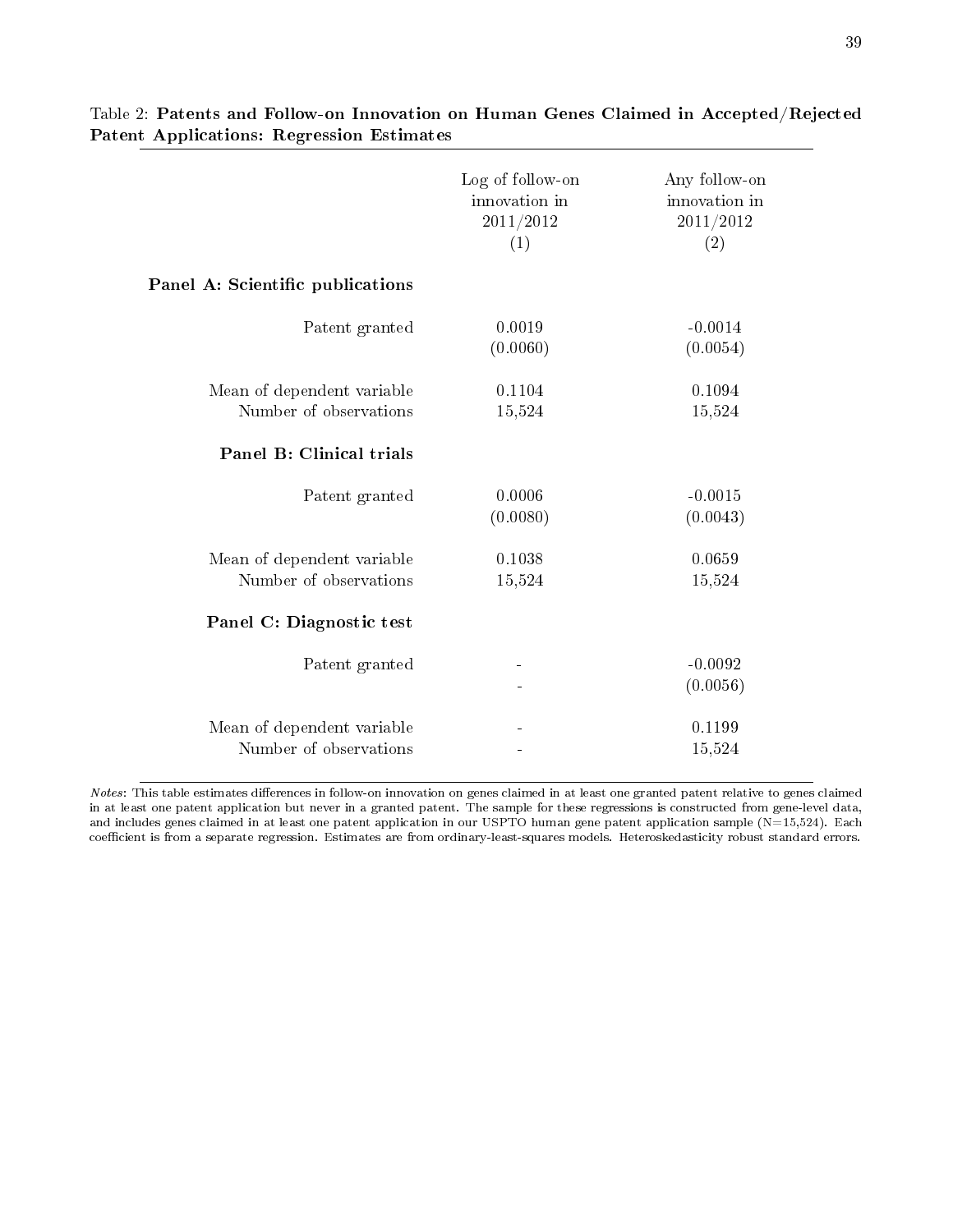|                                                      | Log of follow-on<br>innovation in<br>2011/2012<br>(1) | Any follow-on<br>innovation in<br>2011/2012<br>(2) |
|------------------------------------------------------|-------------------------------------------------------|----------------------------------------------------|
| Panel A: Scientific publications                     |                                                       |                                                    |
| Patent granted (instrumented)                        | $-0.0230$<br>(0.0102)                                 | $-0.0187$<br>(0.0089)                              |
| Mean of dependent variable<br>Number of observations | 0.0798<br>293,652                                     | 0.0888<br>293,652                                  |
| Panel B: Clinical trials                             |                                                       |                                                    |
| Patent granted (instrumented)                        | $-0.0488$<br>(0.0209)                                 | $-0.0293$<br>(0.0118)                              |
| Mean of dependent variable<br>Number of observations | 0.0690<br>293,652                                     | 0.0500<br>293,652                                  |
| Panel C: Diagnostic test                             |                                                       |                                                    |
| Patent granted (instrumented)                        |                                                       | $-0.0141$<br>(0.0123)                              |
| Mean of dependent variable<br>Number of observations |                                                       | 0.0918<br>293,652                                  |

# <span id="page-41-0"></span>Table 3: Patents and Follow-on Innovation on Human Genes by Examiner Leniency: Instrumental Variables Estimates

Notes: This table presents instrumental variable estimates, relating follow-on innovation to whether a patent application was granted a patent, instrumented by our examiner leniency instrument. The sample for these regressions is constructed from application-gene-level data, and includes patent application-gene-level observations in our human gene sample (N=293,652). All regressions include Art Unitby-application year fixed effects. Each coefficient is from a separate regression. Standard errors are clustered at the patent application level [\(Inoue and Solon 2010;](#page-33-12) [Pacini and Windmeijer 2016\)](#page-34-10).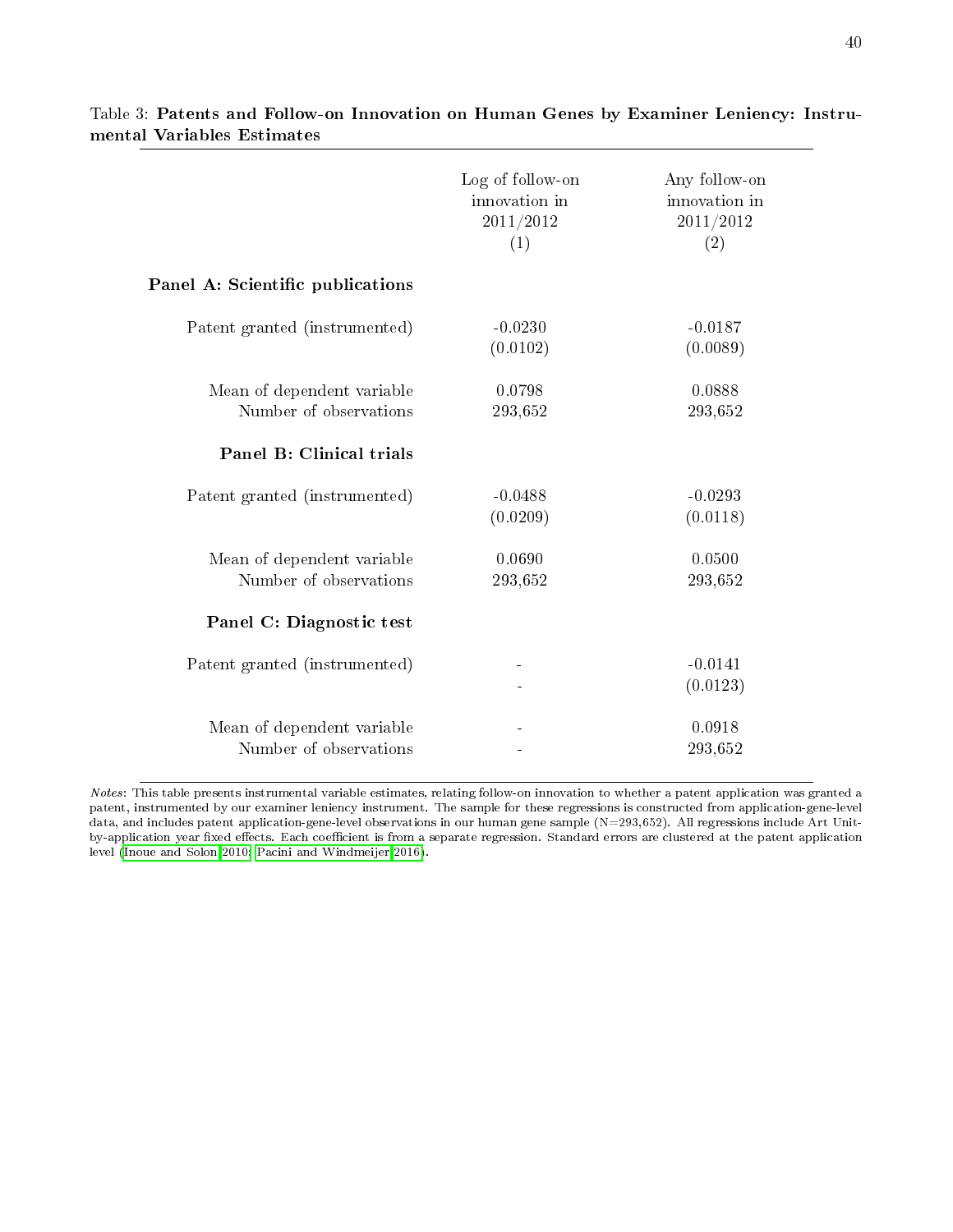# <span id="page-42-0"></span>A Appendix: Background on the USPTO Patent Examination Process (for Online Publication)

In this appendix, we describe the USPTO patent examination process in more detail.<sup>[51](#page-42-1)</sup>

## A.1 Overview of the USPTO Patent Examination Process

The USPTO is responsible for determining whether inventions claimed in patent applications qualify for patentability. The uniform mandate for patentability is that inventions are patent-eligible (35 U.S.C.  $101$ , novel (35 U.S.C.  $102$ ), non-obvious (35 U.S.C.  $103$ ), useful (35 U.S.C.  $101$ ), and the text of the application satisfies the disclosure requirement  $(35 \text{ U.S.C. } §112)$ .

Patent applications include a written description of the invention (the "specification"), declarations of what the application covers ("claims"), and a description of so-called prior art—ideas embodied in prior patents, prior publications, and other sources—that is known to the inventor and relevant to patentability. Once a patent application is received, as long as it satisfies a series of pre-examination formalities the Office of Patent Application Processing will assign it an application number, as well as a patent class and subclass.<sup>[52](#page-42-2)</sup> These classifications, in turn, determine—based on a concordance between classes/subclasses and Art Units—the Art Unit to which the application is assigned, where Art Units are specialized groups of patent examiners that work on related subject matter.[53](#page-42-3) Once assigned to an Art Unit, a supervisory patent examiner (SPE) then refines the patent classification if it is incorrect. In some cases, this means the application needs to be re-assigned to another Art Unit, though that is thought to be rare. The SPE then assigns the application to a patent examiner for review (via a process described in more detail below).

## A.2 Within-Art Unit Assignment of Patent Applications to Patent Examiners

The process outlined above clarifies that the assignment of patent examiners to applications is a function of at least two factors: first, the Art Unit to which the application is assigned; and second, the year the application is led, given that the group of examiners in an Art Unit will vary over time. In this section, we discuss how—within an Art Unit in a given application year—patent applications are assigned to patent examiners.

The USPTO does not publish rules regarding the assignment of applications within Art Units to particular examiners. Given this absence of formal written rules, [Lemley and Sampat](#page-33-2) [\(2012\)](#page-33-2) conducted written interviews with roughly two dozen current and former patent examiners and supervisory patent examiners to inquire about the assignment process. While the results of these interviews suggested that there is not a single "standard" assignment procedure that is uniformly applied in all Art Units, these interviews revealed no evidence of deliberate selection or assignment of applications to examiners on the basis of characteristics of applications other than those observed in standard USPTO datasets. In some Art Units, supervisors reported assigning applications to examiners based on the last digit of the application number; because application numbers are assigned sequentially in the central USPTO office, this assignment system—while not purposefully random—would be functionally equivalent to random

<span id="page-42-1"></span> $51$ The discussion in this appendix draws heavily on [Cockburn et al.](#page-31-0) [\(2003\)](#page-31-0), [Lemley and Sampat](#page-33-2) [\(2012\)](#page-33-2), and [US General](#page-35-7) Accounting Office (2005), among other sources referenced in the text.

<span id="page-42-2"></span> $52$ There are currently over 450 patent classes; the most common class in our sample is 435 (Chemistry: molecular biology and microbiology). There are currently more than 150,000 subclasses. For more details, see [http://www.uspto.gov/](http://www.uspto.gov/patents/resources/classification/overview.pdf) [patents/resources/classification/overview.pdf.](http://www.uspto.gov/patents/resources/classification/overview.pdf)

<span id="page-42-3"></span> $^{53}\rm{There}$  are over 300 Art Units; see <code>[http://www.uspto.gov/patents/resources/classification/art/index.jsp.](http://www.uspto.gov/patents/resources/classification/art/index.jsp) For</code> the current version of the class/subclass-to-Art Unit concordance, see [http://www.uspto.gov/patents/resources/](http://www.uspto.gov/patents/resources/classification/caau.pdf) [classification/caau.pdf.](http://www.uspto.gov/patents/resources/classification/caau.pdf) The main Art Units in our sample are from the 1600 group (Biotechnology and Organic Chemistry).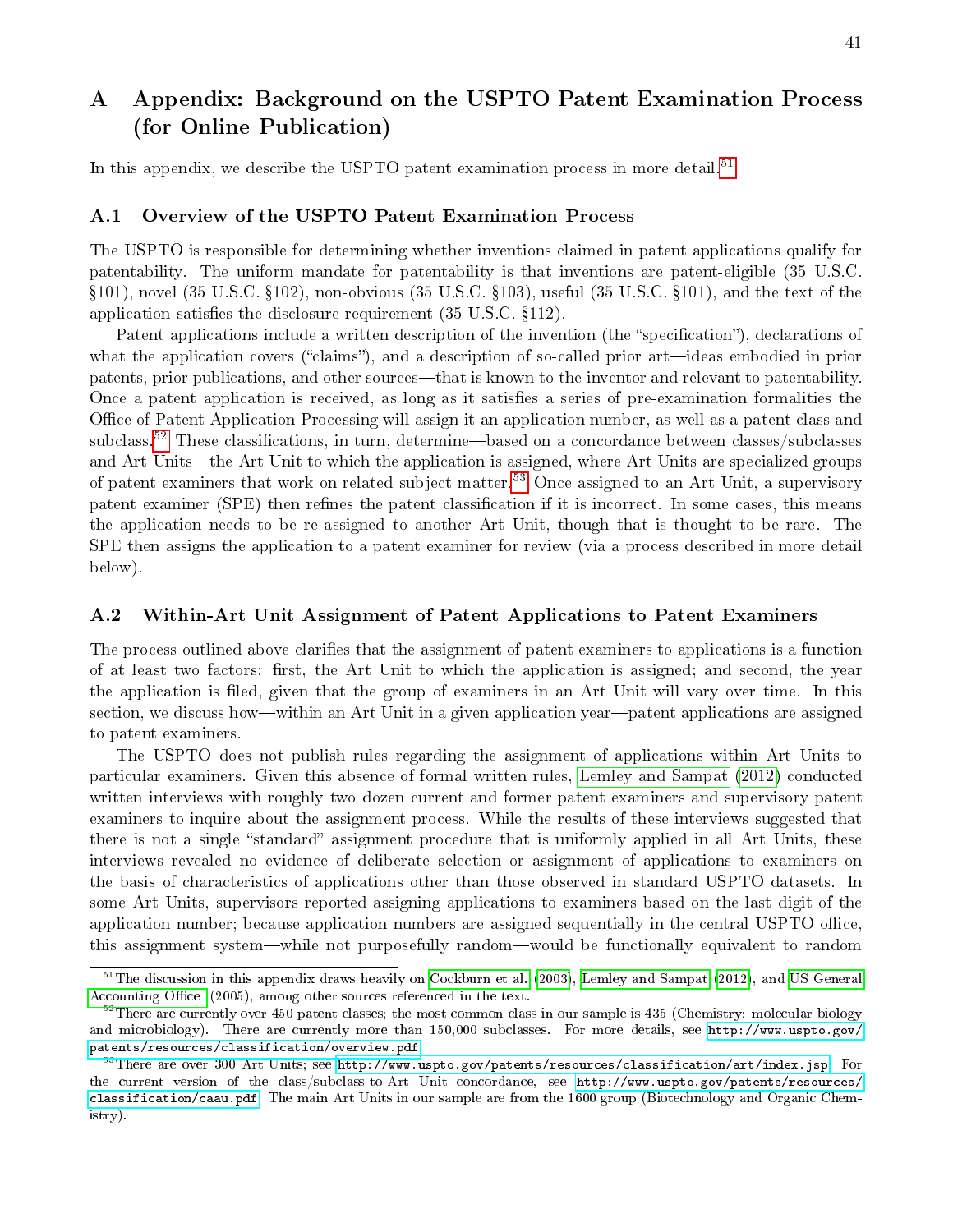assignment for the purposes of this study. In other Art Units, supervisors reported placing the applications on master dockets based on patent classes and subclasses, with examiners specializing in those classes (or subclasses) being automatically assigned the oldest application from the relevant pool when requesting a new application. Consistent with what we would expect given these types of assignment mechanisms, [Lemley and Sampat](#page-33-2) [\(2012\)](#page-33-2) present empirical evidence that observable characteristics of patent applications are uncorrelated with characteristics such as the experience of the examiner to which the application was assigned. Unfortunately, we do not have information on the specific set of assignment processes used by the Art Units most common in our sample over the relevant time period.<sup>[54](#page-43-0)</sup> In the absence of such information, we rely on the interviews in [Lemley and Sampat](#page-33-2) [\(2012\)](#page-33-2) as a guide to designing our empirical specifications.

## A.3 Overview of the Patent Prosecution Process

While the patent application process described above is quite structured, from this point forward substantial discretion is left in the hands of individual examiners.[55](#page-43-1) An initial decision on whether a given patent application meets the standards for patentability is made by the assigned examiner. If the examiner issues a so-called "initial allowance" of the application, the inventor can be granted a patent. In most cases, the examiner's initial decision is instead a so-called "non-final rejection." However, in practice patent applications cannot be rejected by the USPTO, only abandoned by applicants [\(Lemley and Sampat 2008\)](#page-33-3). Hence a rejection is essentially an invitation for the applicant to submit a revised patent application that, for example, eliminates one or more claims or changes the text of some claims to be narrower in scope. For non-final rejections, applicants have a fixed length of time (usually six months) during which to revise the application. After receiving the applicant's response, the examiner can then allow the application, negotiate minor changes, or send a second rejection.

The patent prosecution process—a phrase used to refer to the interaction between the USPTO and the patent applicant or her representative (such as a lawyer)—can involve several rounds of "rejection" and revision, and in this sense can best be conceptualized as an iterative process between the applicant and the examiner, rather than as a one-time decision by the examiner. Applicants presumably choose between "revising and resubmitting" or abandoning a rejected patent application by weighing the relevant costs and benets: if a revision that accommodates the examiner's criticisms would result in a patent that—even if granted—would be too narrow to provide much economic value to the applicant, we would expect the application to be abandoned by the applicant.

#### A.4 Descriptive Statistics on the Patent Prosecution Process

While hopefully the conceptual description of the patent prosecution process as described above is clear, measuring this process in practice is quite complicated. The USPTO PAIR "transactions" data lists a record of every correspondence between applicants (or their lawyer, on their behalf) and the USPTO, but the data is provided in raw form that does not naturally correspond to economically meaningful events such as initial decisions, final rejections, applicant responses, etc. To attempt to shed some light on the patent prosecution process, we here document some descriptive statistics summarizing our best effort to quantify the prosecution process using this data.

## A.4.1 Descriptive Statistics on Latest Stage Reached in Patent Prosecution Process

In this sub-section, we develop two sets of descriptive statistics: first, statistics on the furthest stage that a patent application progressed to in the prosecution process; and second, statistics on the final status for

<span id="page-43-0"></span> $54$ We have tried, unsuccessfully, to track down individuals who were supervisory patent examiners in the Art Units most common in our sample over the relevant time period.

<span id="page-43-1"></span> ${}^{55}$ The description of the patent prosecution process in this section draws in part from [Williams](#page-35-16) [\(2017\)](#page-35-16).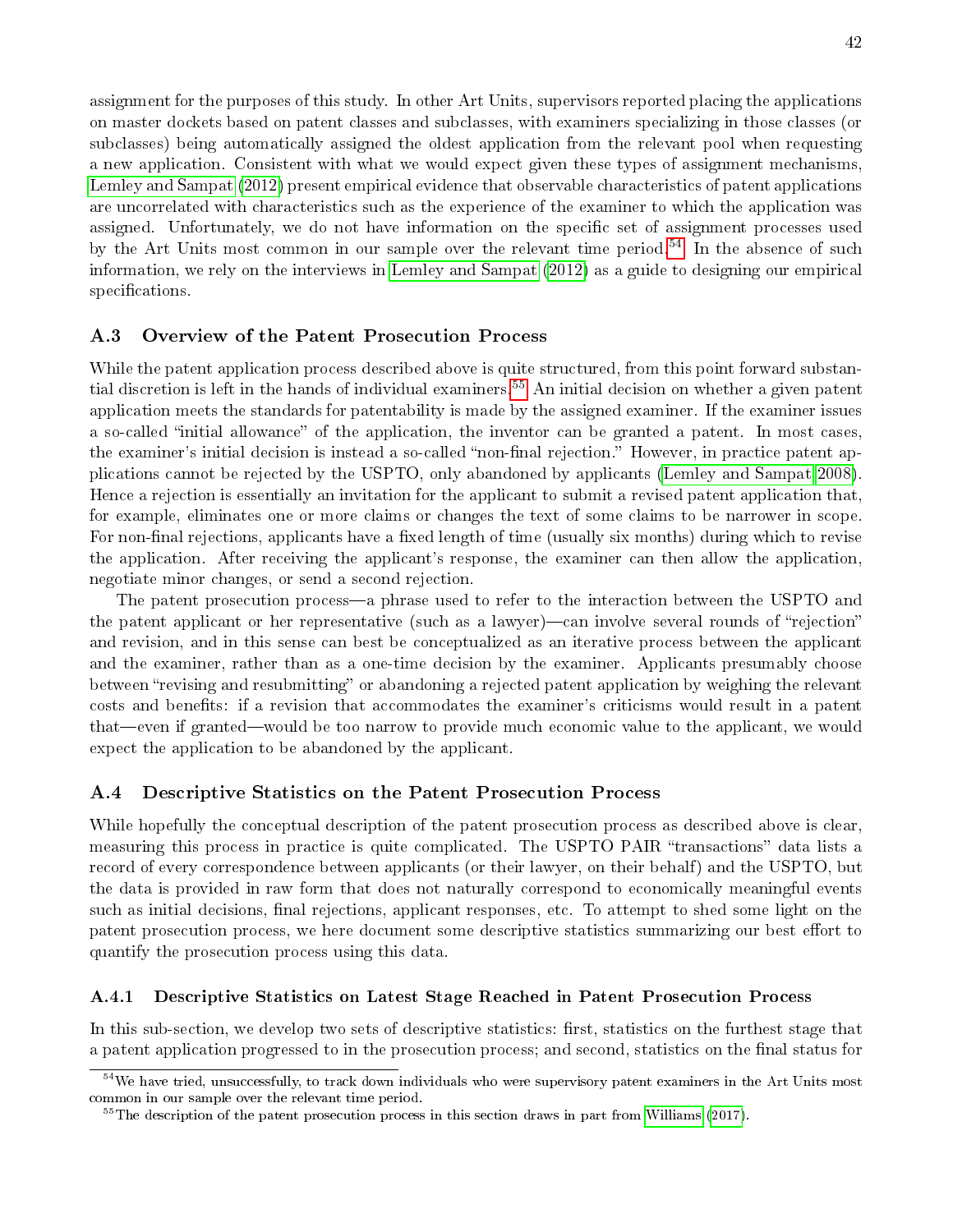each patent application as of the end of our data. Final statuses are measured as of the end of our PAIR transactions data  $(26 \text{ January } 2015)$ . As an input to each, we first generate a categorical variable from the PAIR transactions data coding the following:

- 1. Non-final rejection: event code "CTNF"
- 2. Response to non-final rejection: event code "A..."
- 3. Final rejection: event code "CTFR"
- 4. Response to final rejection: "A.NE," "ACPA," "N/AP," or "RCEX"

Creating this categorical variable required a number of assumptions:

- 1. We recode all final rejection responses that occur prior to a final rejection as non-final rejection responses, under the assumption that these were clerical errors.
- 2. Two or more consecutive rejections or responses of the same type are recoded so that each appears only once (e.g., if an application has, say, two non-final rejection responses after a given non-final rejection, then we treat this application as if it had only a single non-final rejection response after that non-final rejection).
- 3. We count appeals as responses only if they follow final rejections. Hence, we drop all instances of a notice of appeals (i.e. event code " $N/AP$ "), continuations (i.e. event code "ACPA"), or requests for time extensions (i.e. event code " $RCEX$ ") that do not follow a final rejection.
- 4. Except for applications that are initially accepted, we drop all observations where the first event code in the transaction history is not "CTNF." Our goal here is to prevent instances where a nonfinal rejection response (event code "A...") happens prior to the first non-final rejection due to a restriction requirement from a parent application.
- 5. We treat any events other than a patent grant after the first final rejection and/or first final response as irrelevant. That is, we treat all applications that restart the rejection-and-response process after receiving and/or responding to a final rejection as simply having reached those stages, unless they are granted a patent.

Given this categorical variable, for each patent application number in the PAIR transactions data we retain information on the final (maximum) stage reached for each application, among the four categories constructed above (non-final rejection, response to non-final rejection, final rejection, and response to non-final rejection). We then merge this information to our full list of patent application numbers, and add in information on three additional application stages reported as 'disposals': abandonment (ABN), pending (PEND), and grants (ISS).

Given this data, we are then able to construct our two variables of interest. First, we construct a variable recording the furthest stage that a patent application progressed to in the prosecution process; summary statistics on this variable for the full sample of patent applications are shown in Table [A.1.](#page-45-0) Most applications (around 62%) are granted patents, but not insubstantial shares reach the stage of receiving a non-final  $(12.5\%)$  or final  $(6.5\%)$  rejection and never progress further in the process.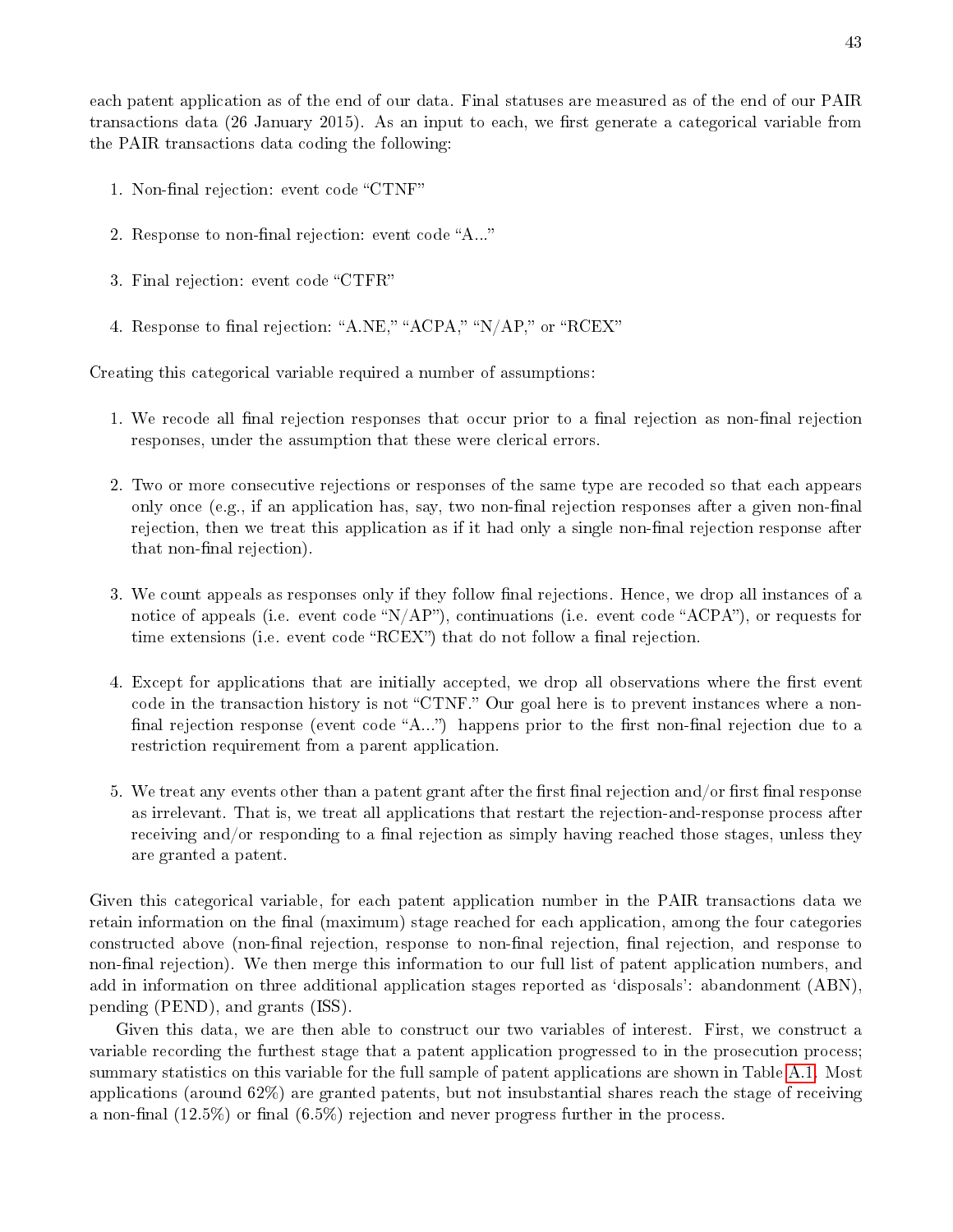<span id="page-45-0"></span>

|                              | Applications filed in        |              |
|------------------------------|------------------------------|--------------|
|                              | 2000-2010<br>$(N=2.954,249)$ |              |
|                              |                              | Share $(\%)$ |
| No rejections or responses   | 92,341                       | 3.13         |
| Non-final rejection          | 370,436                      | 12.54        |
| Non-final rejection response | 57,568                       | 1.95         |
| Final rejection              | 192,786                      | 6.53         |
| Final rejection response     | 406,792                      | 13.77        |
| Granted                      | 1,834,326                    | 62.09        |

# Table A.1: Furthest Stage Reached in Patent Prosecution Process for USPTO Patent Applications

Second, we construct a variable recording the final status for each patent application as of the end of our data; summary statistics on this variable for the full sample of patent applications are shown in Table [A.2.](#page-45-1) As in Table [A.1,](#page-45-0) most applications (around 62%) are granted patents, but not insubstantial shares are abandoned after receiving a non-final  $(12\%)$  or final  $(6\%)$  rejection.

|                                              | Applications filed in<br>2000-2010 |              |
|----------------------------------------------|------------------------------------|--------------|
|                                              | $(N=2,954,249)$                    | Share $(\%)$ |
| Abandoned after no rejections or responses   | 83,185                             | 2.82         |
| Abandoned after non-final rejection          | 363,068                            | 12.29        |
| Abandoned after non-final rejection response | 47,960                             | 1.62         |
| Abandoned after final rejection              | 185,871                            | 6.29         |
| Abandoned after final rejection response     | 277,377                            | 9.39         |
| Pending                                      | 162,462                            | 5.50         |
| Granted                                      | 1,834,326                          | 62.09        |

## <span id="page-45-1"></span>Table A.2: Final Status in Patent Prosecution Process for USPTO Patent Applications

### A.4.2 Descriptive Statistics on Decision-and-Response Rounds

To quantify a different aspect of the patent prosecution process, we separately analyzed the number of decision-and-response rounds that each patent application entered by the end of our PAIR transactions data (26 January 2015).

Our methodology for constructing this data is as follows:

- 1. Measure the initial decision on each application, which we designate to be the start of round  $1<sup>56</sup>$  $1<sup>56</sup>$  $1<sup>56</sup>$
- 2. If an allowance (event code "MN/=." or "N/=.") is made in round 1, then we denote the application as having completed its examination process. If a rejection (event code "CTNF," "MCTNF," "CTFR," or " $MCTFR$ ") is made in round 1, then we search for a response after that rejection.

<span id="page-45-2"></span> $^{56}$ If an application has no observed allowances, rejections, or responses, we infer from the event code "IEXX" that although the application was received by the USPTO, no decision was ever rendered by the office.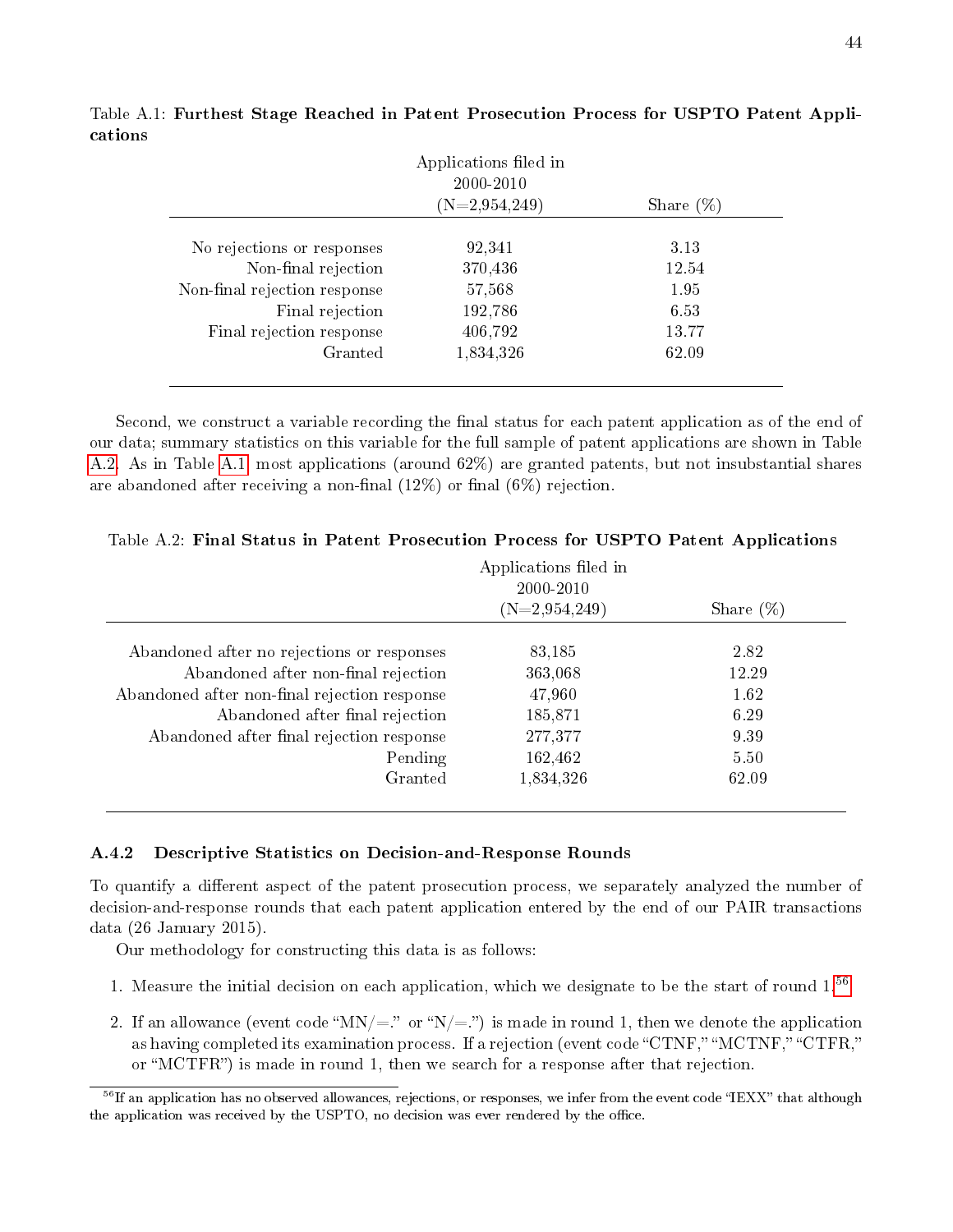- 3. If no response is found to said rejection, then no new round starts. If we do find a response to a rejection (event code "A...," "A.NE," or "A.QU") then round 2 begins with the date of that response, and we search for the next decision occurring after that response.
- 4. If an allowance (event code "MN/=." or "N/=.") is made in round 2, then we denote the application as having completed its examination process. If a rejection (event code "CTNF," " $\text{MCTNF}$ ," "CTFR," or "MCTFR") is made in round 2, then we search for a response after that rejection.
- 5. If no response is found to said rejection, then no new round starts. If we do find a response to a rejection (event code "A...," "A.NE," or "A.QU") then round 3 begins with the date of that response, and we search for the next decision occurring after that response.
- 6. We repeat steps 4 and 5 until the last observed decision without a response is made, or until the applicant responds but no decision is made by the USPTO.

We apply the methodology above to all patent applications included in the PAIR transactions data, except for 14 applications with filing dates that are later than the date of their earliest observed decision (under the assumption that these were clerical errors). Table [A.3](#page-47-0) documents summary statistics on this "rounds" variable for the full sample of patent applications. Around a quarter (26%) of applications start only one decision round; around two thirds (63%) start only two or fewer decision rounds.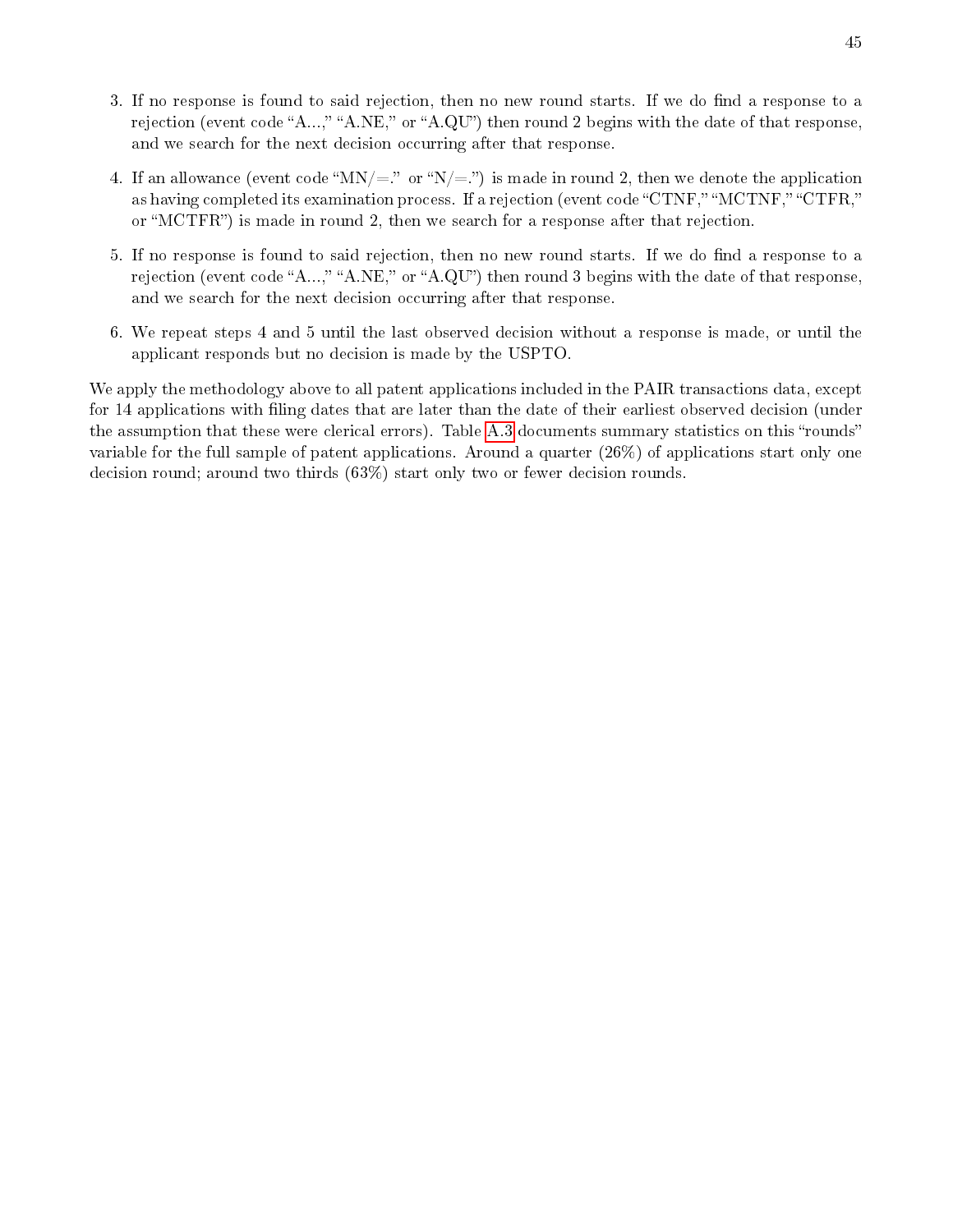|                    | <b>USPTO</b>      |              |                     |
|--------------------|-------------------|--------------|---------------------|
|                    | applications      |              |                     |
|                    | sample            |              |                     |
|                    | $(N=2, 954, 235)$ | Share $(\%)$ | Cumul. share $(\%)$ |
| $#$ rounds started |                   |              |                     |
| $\mathbf{1}$       | 768,371           | 26.01        | 26.01               |
| $\boldsymbol{2}$   | 1,096,279         | 37.11        | 63.12               |
| 3                  | 604,524           | 20.46        | 83.58               |
| $\overline{4}$     | 254,598           | 8.62         | 92.20               |
| $\overline{5}$     |                   |              | 96.46               |
|                    | 125,944           | 4.26<br>1.86 | 98.32               |
| $\,$ 6 $\,$        | 54,939            |              |                     |
| $\overline{7}$     | 26,661            | 0.90         | 99.22               |
| $\,$ $\,$          | 12,167            | 0.41         | 99.64               |
| $\overline{9}$     | 5,768             | 0.20         | 99.83               |
| 10                 | 2,625             | 0.09         | 99.92               |
| 11                 | 1,264             | 0.04         | 99.96               |
| 12                 | 567               | 0.02         | 99.98               |
| 13                 | 276               | 0.01         | 99.99               |
| 14                 | 121               | 0.00         | 100.00              |
| 15                 | 60                | 0.00         | 100.00              |
| 16                 | 31                | 0.00         | 100.00              |
| 17                 | 15                | 0.00         | 100.00              |
| 18                 | 10                | 0.00         | 100.00              |
| 19                 | $8\,$             | 0.00         | 100.00              |
| 20                 | 3                 | 0.00         | 100.00              |
| 21                 | $\mathbf{1}$      | 0.00         | 100.00              |
| 22                 | $\mathbf{1}$      | 0.00         | 100.00              |
| 23                 | $\mathbf{1}$      | 0.00         | 100.00              |
| 24                 | $\boldsymbol{0}$  | 0.00         | 100.00              |
| 25                 | $\mathbf 0$       | 0.00         | 100.00              |
| 26                 | $\mathbf{1}$      | 0.00         | 100.00              |
|                    |                   |              |                     |

# <span id="page-47-0"></span>Table A.3: Number of Decision Rounds for USPTO Patent Applications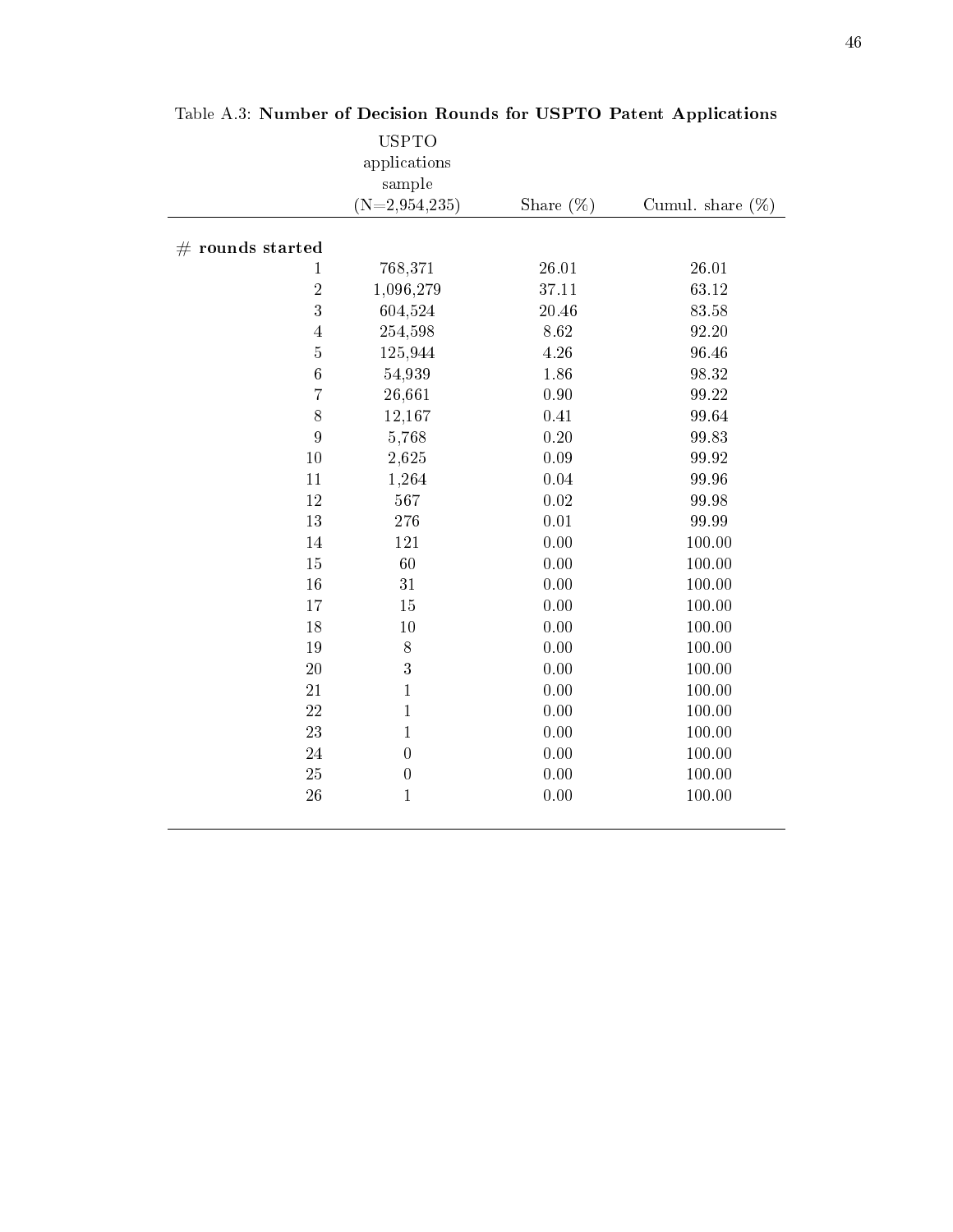# <span id="page-48-0"></span>B Appendix: Additional Background on AMP v. Myriad Case (for Online Publication)

This appendix provides some additional background information on the recent  $AMP v.$  Myriad case.

The private firm Myriad Genetics was granted patent rights on human genes correlated with risks of breast and ovarian cancer. In 2009, the American Civil Liberties Union (ACLU) and the Public Patent Foundation filed suit against Myriad, arguing that many of Myriad's patent claims were invalid on the basis that DNA should not be patentable. One technical detail that is critical to understanding the AMP v. Myriad case is that two types of nucleotide sequences were at issue: naturally occurring genomic DNA  $(gDNA)$ , and complementary or cDNA, which is produced in a laboratory using gDNA as a template. After a series of lower court decisions, in June [2013](#page-35-17) the US Supreme Court issued a unanimous ruling drawing a distinction between these two types of sequences: "A naturally occurring DNA segment is a product of nature and not patent eligible...but cDNA is patent eligible because it is not naturally occurring."<sup>[57](#page-48-1)</sup>

The question of whether DNA is patent eligible may at first blush seem very far removed from the economics of gene patents. Yet in fact, the US Supreme Court decision was made in part on the basis of the research question examined in this paper: whether patents on human genes would impede followon innovation. A brief background on patent eligibility is helpful in clarifying this point. The patent eligibility criteria set out in the US Code (35 U.S.C. §101) has long been interpreted to exclude laws of nature, natural phenomena, and abstract ideas from patent eligibility. The AMP v. Myriad decision followed this precedent, arguing that "[g]roundbreaking, innovative, or even brilliant" discoveries of natural phenomena should be patent-ineligible, because patents "would 'tie up' the use of such tools and thereby *inhibit future innovation premised upon them.*" As discussed by [Rai and Cook-Deegan](#page-34-18)  $(2013)$ , the Court decision essentially aimed to draw a line between patent-eligible and patent-ineligible discoveries based on the "delicate balance" between patents prospectively creating incentives for innovation and patent claims blocking follow-on innovation. In the end, the Court drew this line by ruling naturally occurring DNA patent-ineligible, and non-naturally occurring cDNA patent-eligible.

Numerous legal scholars have argued that the distinction between DNA and cDNA is "puzzling and contradictory" [\(Burk 2013\)](#page-31-16) given that "both isolated sequences and cDNA...have identical informational content for purposes of protein coding" [\(Golden and Sage 2013\)](#page-32-17); in interviews, patent attorneys expressed similar confusion [\(Harrison 2013\)](#page-33-17). A recent analysis of gene patent claims by [Holman](#page-33-7) [\(2012\)](#page-33-7) concluded that most human gene patents claimed cDNA, and would thus be unaffected by the Court ruling.

<span id="page-48-1"></span><sup>&</sup>lt;sup>57</sup>The earlier decisions were a 2010 ruling by the US District Court for the Southern District of New York (see [http:](http://www.pubpat.org/assets/files/brca/brcasjgranted.pdf) [//www.pubpat.org/assets/files/brca/brcasjgranted.pdf\)](http://www.pubpat.org/assets/files/brca/brcasjgranted.pdf) and a 2011 ruling by the US Court of Appeals for the Federal Circuit (see [https://www.aclu.org/files/assets/10-1406.pdf\)](https://www.aclu.org/files/assets/10-1406.pdf); a subsequent re-hearing of the case by the US Court of Appeals at the request of the US Supreme Court did not substantively change this decision.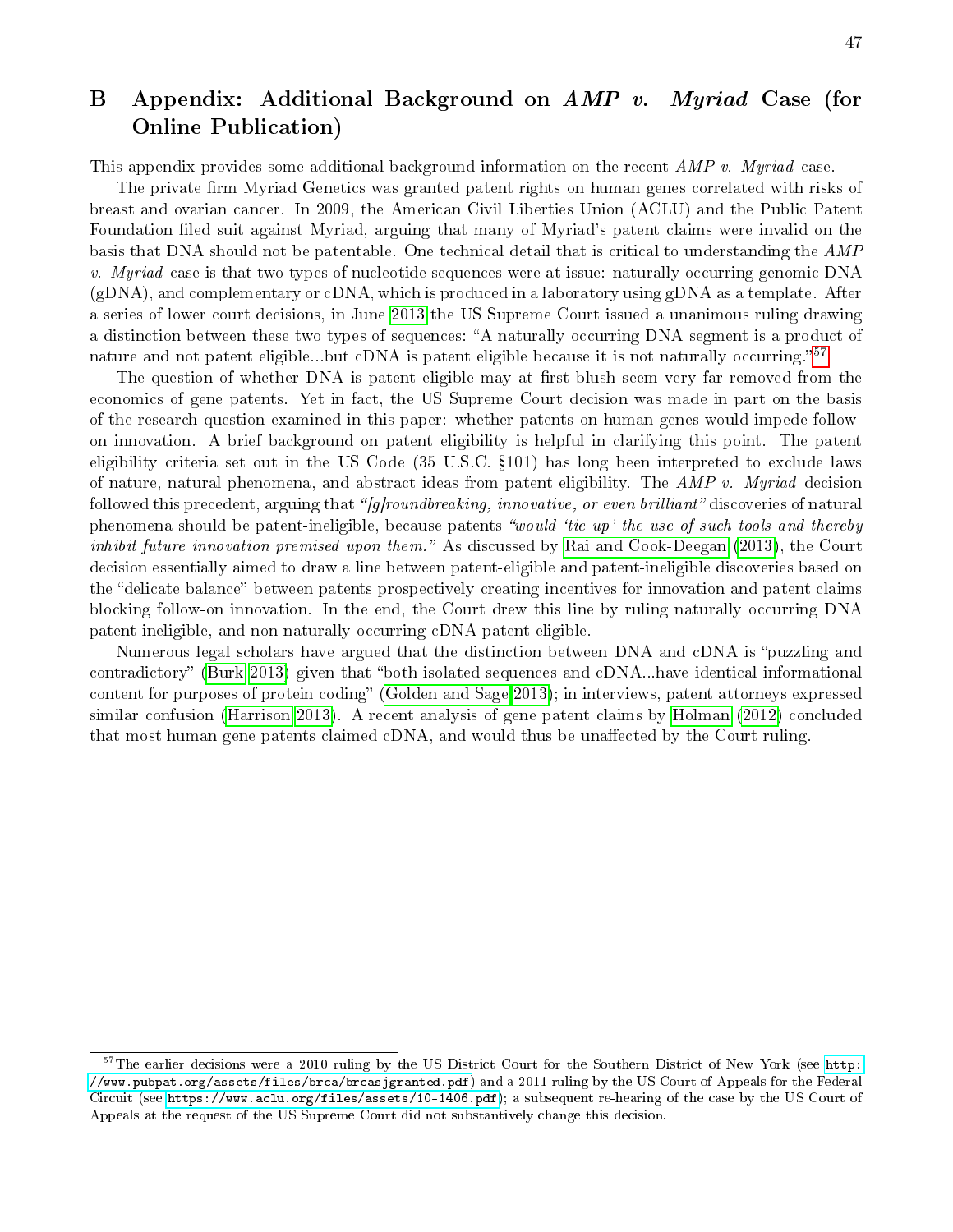# <span id="page-49-0"></span>C Appendix: Data Construction (for Online Publication)

This appendix describes our data construction in more detail. A brief background on application, publication, and patent numbers is useful before describing our data from the United States Patent and Trademark Office (USPTO).

Application numbers: The USPTO assigns patent applications application numbers, which consist of a series code and a serial number.<sup>[58](#page-49-1)</sup> The USPTO states that these application numbers are assigned by the Office of Patent Application Processing (OPAP) immediately after mail has been opened.<sup>[59](#page-49-2)</sup> As suggested by this process, the USPTO and other sources note that application numbers are assigned chronologically.[60](#page-49-3) While application serial numbers are six digits, the use and length of application series codes has changed over time: in recent years series codes are two digits, but previously these codes were one digit and historically series codes were not used.<sup>[61](#page-49-4)</sup>

Publication numbers: Traditionally, unsuccessful patent applications were not published by the USPTO. However, as part of the American Inventors Protection Act of 1999, the vast majority of patent applications filed in the US on or after 29 November 2000 are published eighteen months after the filing date. There are two exceptions. First, applications granted or abandoned before eighteen months do not appear in this sample unless the applicant chooses to ask for early publication. [Lemley and Sampat](#page-33-3) [\(2008\)](#page-33-3) estimate that about 17 percent of patents are granted before eighteen months, of which about half (46 percent) are published pre-patent grant. Second, applications pending more than eighteen months can "opt out" of publication if they do not have corresponding foreign applications, or if they have corresponding foreign applications but also have priority dates pre-dating the effective date of the law requiring publication [\(Lemley and Sampat 2008\)](#page-33-3).<sup>[62](#page-49-5)</sup> If the patent application is published, then the USPTO assigns the application a publication number of the form USYEARXXXXXXX: a 2-digit country code, always US; followed by a 4-digit year (denoting year of publication); followed by a 7-digit identifier.

Patent numbers: Applications that are granted patents are assigned patent numbers. The number of characters in the patent number varies by the type of patent.<sup>[63](#page-49-6)</sup> Utility patent numbers are six or seven digits; reissue patents start with "RE" followed by six digits;<sup>[64](#page-49-7)</sup> plant patents start with "PP" followed by six digits; design patents start with "D" followed by seven digits; additions of improvement patents start with "AI" followed by six digits;<sup>[65](#page-49-8)</sup> X-series patents start with "X" followed by seven digits;<sup>[66](#page-49-9)</sup> H documents

<span id="page-49-2"></span><span id="page-49-1"></span><sup>58</sup>For more details, see [http://www.uspto.gov/web/offices/ac/ido/oeip/taf/filingyr.htm.](http://www.uspto.gov/web/offices/ac/ido/oeip/taf/filingyr.htm)

 $^{59}$ See [http://www.uspto.gov/web/offices/pac/mpep/s503.html:](http://www.uspto.gov/web/offices/pac/mpep/s503.html) "Application numbers consisting of a series code and a serial number are assigned by the Office of Patent Application Processing (OPAP) immediately after mail has been opened. If an application is filed using the Office's electronic filing system, EFS-Web provides an Acknowledgement Receipt that contains a time and date stamp, an application number and a confirmation number."

<span id="page-49-3"></span> $60$ See <http://www.uspto.gov/web/offices/ac/ido/oeip/taf/filingyr.htm> ("In general, patent application serial numbers are assigned chronologically to patent applications filed at the U.S. Patent and Trademark Office.") and [http:](http://www.thomsonfilehistories.com/docs/RESOURCES_Series_Codes.pdf) [//www.thomsonfilehistories.com/docs/RESOURCES\\_Series\\_Codes.pdf](http://www.thomsonfilehistories.com/docs/RESOURCES_Series_Codes.pdf) ("US patent applications consist of a 2-digit series code and a 6-digit application serial that is assigned chronologically as they are received at the USPTO.".

<span id="page-49-4"></span> $61$ Note that design applications, provisional applications, and reexamination (ex parte and inter partes) applications are assigned different series codes; reissue patent application numbers follow the utility and design application structures. See <http://www.uspto.gov/web/offices/pac/mpep/s503.html> for details on these series codes.

<span id="page-49-5"></span><sup>62</sup>For more details, see <http://www.uspto.gov/web/offices/pac/mpep/s1120.html> and the discussion in [Lemley and](#page-33-1) [Sampat](#page-33-1) [\(2010\)](#page-33-1). Most applications not published eighteen months after ling are instead published sixty months after ling.  $63$ For more details, see [http://www.uspto.gov/patents/process/file/efs/guidance/infopatnum.jsp.](http://www.uspto.gov/patents/process/file/efs/guidance/infopatnum.jsp)

<span id="page-49-7"></span><span id="page-49-6"></span> $^{64}$ For more details on reissue patents, see [http://www.uspto.gov/web/offices/pac/mpep/s1401.html.](http://www.uspto.gov/web/offices/pac/mpep/s1401.html)

<span id="page-49-8"></span><sup>65</sup>Addition of improvement patents were issued between 1838 and 1861 and covered an inventor's improvement on his or

her own patented device. For more details, see §901.04 of [http://www.uspto.gov/web/offices/pac/mpep/s901.html.](http://www.uspto.gov/web/offices/pac/mpep/s901.html)

<span id="page-49-9"></span> $^{66}$ X-series patents were issued between 1790 and 1836. For more details, see §901.04 of [http://www.uspto.gov/web/](http://www.uspto.gov/web/offices/pac/mpep/s901.html) [offices/pac/mpep/s901.html.](http://www.uspto.gov/web/offices/pac/mpep/s901.html)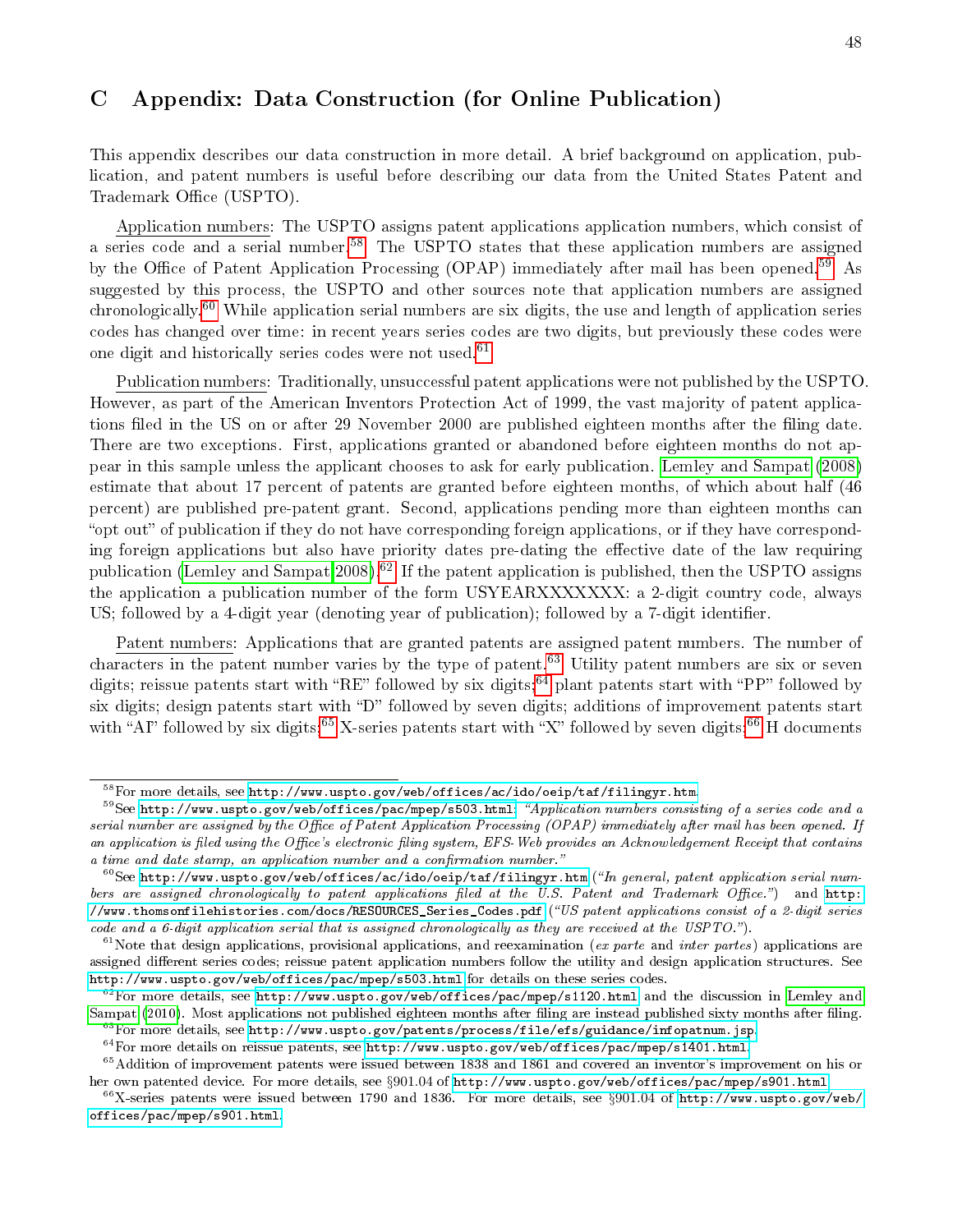start with "H" followed by seven digits;<sup>[67](#page-50-0)</sup> and T documents start with "T" followed by seven digits.<sup>[68](#page-50-1)</sup>

# Data on USPTO Published Patent Applications

### USPTO Full-Text Published Patent Applications

Google currently hosts bulk XML downloads of US patent applications published between 15 March 2001 to March 2015.[69](#page-50-2) We parse the full text of these patent applications using a Python script. Each published patent application is associated with a publication number.

Using the filing dates listed on the published patent applications, we restrict our sample to applications filed on or after 29 November 2000, the date when "rejected" (abandoned) applications were required to be published. We also use the kind codes listed on the published patent applications to exclude corrected applications as well as subsequent publications of applications.

The full-text published patent applications also provide one measure of patent value: claims count. We use claims count as one proxy for the ex ante value of a patent application that is fixed at the time of patent application, as proposed by [Lanjouw and Schankerman](#page-33-14) [\(2001\)](#page-33-14). The key idea here is that patents list "claims" over specific pieces of intellectual property, so that patents with more claims may be more valuable. Past work has documented mixed empirical evidence on whether that is a valid assumption based on correlations of claims counts with other value measures.

#### USPTO Patent Document Pre-Grant Authority Files

We exclude from our analysis a very small number  $(1,025)$  of published patent applications that are "withdrawn" applications, which tend to be inconsistently reported across the various datasets used in our analysis. We use the Pre-Grant Authority files made available by the USPTO to exclude these withdrawn applications from our sample. The Pre-Grant Authority files are made available as part of the USPTO's Patent Document Authority Files, and contain listings of all US published applications beginning 15 March 2001.<sup>[70](#page-50-3)</sup> Our versions of these files were downloaded on 24 March 2014 and are up to date as of February 2014. Each published patent application in this data is associated with a publication number.

# USPTO PAIR Data

The USPTO Patent Application Information Retrieval (PAIR) data records information about the status of patent applications as they are reviewed by the USPTO, and provides a unique set of insights into many aspects of the patent prosecution process. For example, the PAIR data records examiner names as well as actions by both the applicant and the USPTO on each application. The PAIR data is hosted on the USPTO website.<sup>[71](#page-50-4)</sup> Each application in this data is associated with an application number.

#### USPTO Patent Assignment Data

The USPTO Patent Assignment data records assignment transactions. These are legal transfers of all or part of the right, title, and interest in a patent or application from an existing owner to a recipient. This

<span id="page-50-0"></span> $67$ H documents are part of the statutory invention registration series. For more details, see [http://www.uspto.gov/web/](http://www.uspto.gov/web/offices/ac/ido/oeip/taf/issudate.pdf) [offices/ac/ido/oeip/taf/issudate.pdf.](http://www.uspto.gov/web/offices/ac/ido/oeip/taf/issudate.pdf)

<span id="page-50-1"></span> $^{68}$ T documents are part of the defensive publication series. For more details, see [http://www.uspto.gov/web/offices/](http://www.uspto.gov/web/offices/ac/ido/oeip/taf/issudate.pdf) [ac/ido/oeip/taf/issudate.pdf.](http://www.uspto.gov/web/offices/ac/ido/oeip/taf/issudate.pdf)

<span id="page-50-2"></span> $69$ Available at [http://www.google.com/googlebooks/uspto-patents-applications-text.html.](http://www.google.com/googlebooks/uspto-patents-applications-text.html)

<span id="page-50-4"></span><span id="page-50-3"></span><sup>&</sup>lt;sup>70</sup>Available at: [http://www.uspto.gov/patents/process/search/authority/index.jsp.](http://www.uspto.gov/patents/process/search/authority/index.jsp)<br><sup>71</sup>Available at: https://www.uspto.gov/learning-and-resources

at: [https://www.uspto.gov/learning-and-resources/electronic-data-products/](https://www.uspto.gov/learning-and-resources/electronic-data-products/patent-examination-research-dataset-public-pair) [patent-examination-research-dataset-public-pair.](https://www.uspto.gov/learning-and-resources/electronic-data-products/patent-examination-research-dataset-public-pair)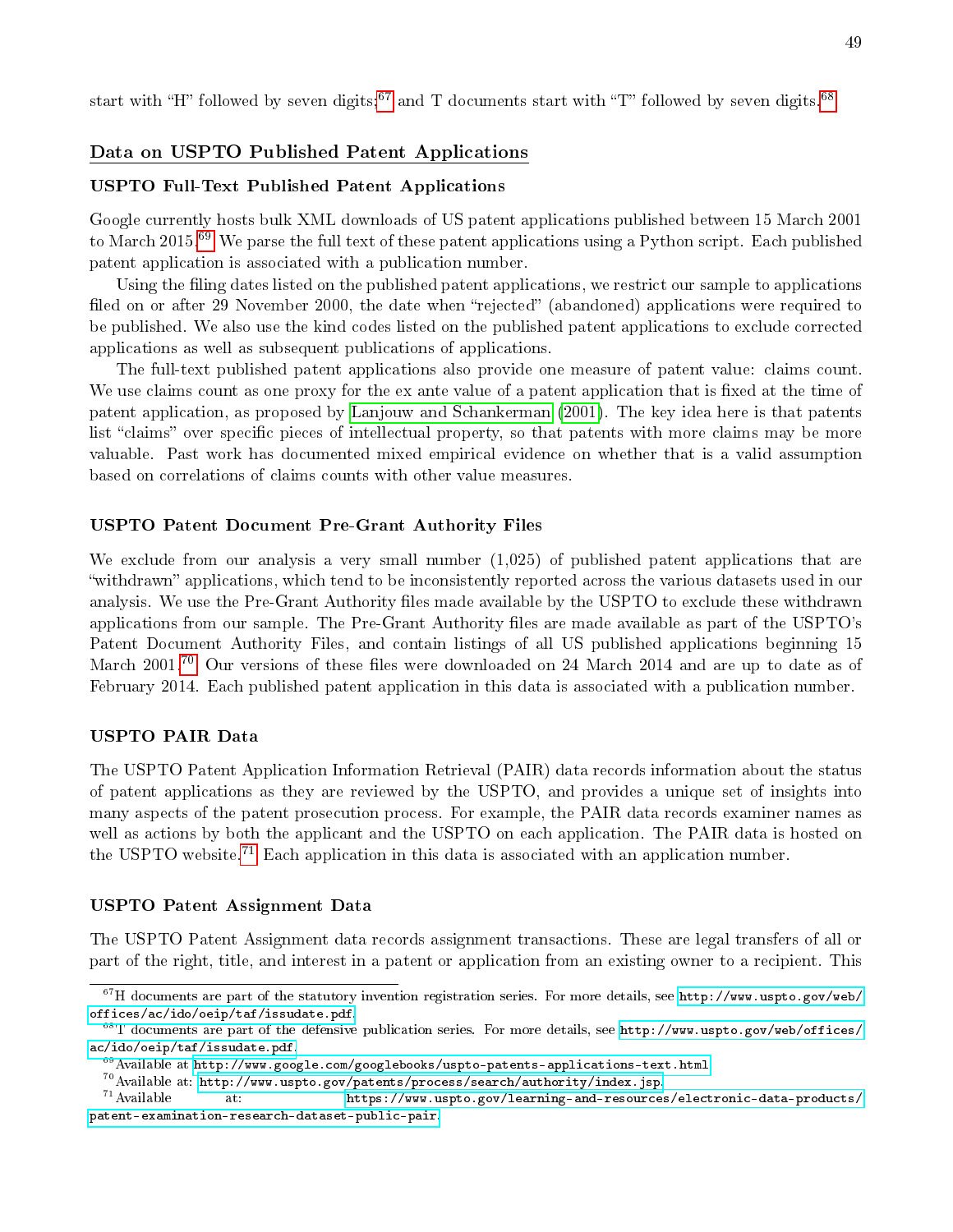data is hosted on the USPTO website.<sup>[72](#page-51-0)</sup> Each transaction is associated with a patent number, application number, and/or publication number wherever applicable.

We use the USPTO Patent Assignment Dataset to fill in—where possible—missing assignee names in the full-text published patent applications data. Based on conversations with individuals at the USPTO, we infer initial patent application assignments as follows. For each transaction associated with a patent or patent application we dene the date of the transaction to be the latest execution date of a given trans-action (one transaction can have multiple execution dates if, for example, there are multiple assignees).<sup>[73](#page-51-1)</sup> Once we assign this unique date to each transaction, we then select the earliest transaction. We then infer initial transactions only in cases where assignee names are missing in the published application, and in those cases we fill in the assignee names from the initial assignment included in the USPTO Patent Assignment Dataset.

#### Thomson Innovation Data on Published USPTO Patent Applications

We use the Thomson Innovation data as an additional source of data on patent applications. Specifically, the Thomson Innovation database provides information on a second measure of patent value: patent "family size." We use patent family size as a second proxy for the ex ante value of a patent application that is fixed at the time of patent application, as developed in [Putnam](#page-34-13) [\(1996\)](#page-34-13). A patent family is a group of related patents covering the same invention. Conceptually, this includes two types of patents: first, within-country family members include continuations, continuations-in-part, and divisionals; and second, foreign family members include patent applications covering the same technology in other jurisdictions. We here briefly describe each group of patents to motivate our family size measure:

- Within-country patent families. Within a country, patent families may include continuations, continuations-in-part, and divisionals. Because our focus is on US patent applications, we focus here on describing within-country patent families only for the US. This description summarizes material in the USPTO's *Manual of Patent Examining Procedure*.<sup>[74](#page-51-2)</sup> A "continuation" is a subsequent application covering an invention that has already been claimed in a prior application (the "parent" application). A "continuation-in-part" is an application filed which repeats some portion of the parent application but also adds in new material not previously disclosed. A divisional application arises when an applicant divides claims in a parent application into separate patent applications. Taken together, the use of continuations, continuations-in-part, and divisionals imply that more than one patent can issue from a single original patent application. [Lemley and Sampat](#page-33-3) [\(2008\)](#page-33-3) document that among utility patent applications filed in January 2001 and published by April 2006 (a sample of 9,960 applications), 2,016 "children" (continuations, continuations-in-part, or divisionals) had been filed by April 2006: around 30% were continuations,  $20\%$  were continuations-in-part, and  $40\%$  were divisionals (an additional 10% were of indeterminable types).
- Foreign patent families. Patent protection is jurisdiction-specific, in the sense that a patent grant in a particular jurisdiction provides the patent assignee with a right to exclude others from making, using, offering for sale, selling, or importing the invention into that jurisdiction during the life of the patent (subject to the payment of renewal fees). Hence, for any given patent application, applicants must choose how many jurisdictions to le patent applications in, and given that there is a per-jurisdiction cost of filing we would expect patents that are perceived by the applicant as more

<span id="page-51-0"></span> $^{72}$ Available at: [https://www.uspto.gov/learning-and-resources/electronic-data-products/](https://www.uspto.gov/learning-and-resources/electronic-data-products/patent-assignment-dataset) [patent-assignment-dataset.](https://www.uspto.gov/learning-and-resources/electronic-data-products/patent-assignment-dataset)

<span id="page-51-1"></span> $^{73}$ See page 12 of the USPTO Patent Assignment data documentation: <code>[https://www.uspto.gov/sites/default/files/](https://www.uspto.gov/sites/default/files/documents/USPTO_Patents_Assignment_Dataset_WP.pdf)</code> [documents/USPTO\\_Patents\\_Assignment\\_Dataset\\_WP.pdf.](https://www.uspto.gov/sites/default/files/documents/USPTO_Patents_Assignment_Dataset_WP.pdf)

<span id="page-51-2"></span> $^{74}\rm A$ vailable at <code>[http://www.uspto.gov/web/offices/pac/mpep/s201.html.](http://www.uspto.gov/web/offices/pac/mpep/s201.html)</code>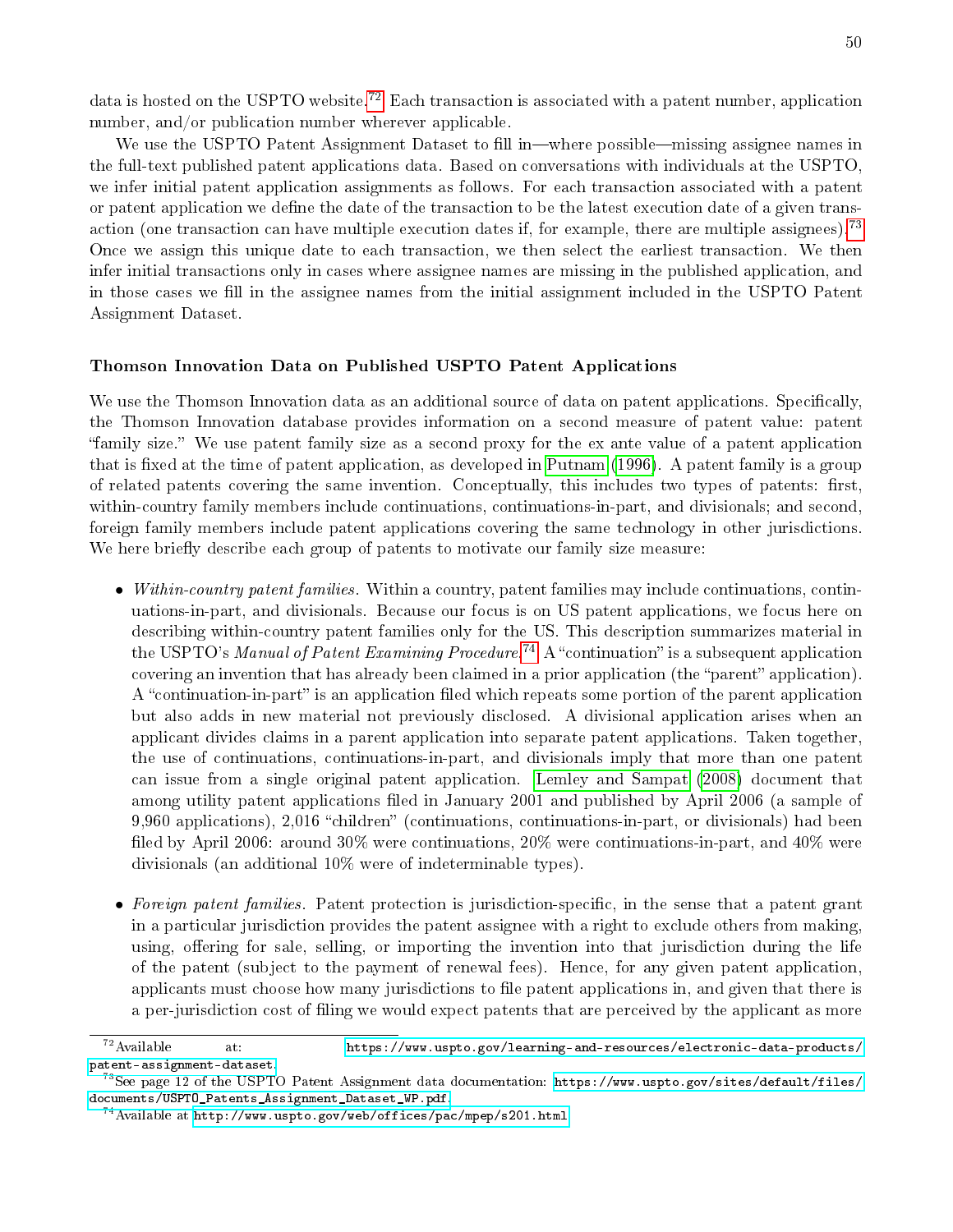privately valuable to be filed in a larger number of jurisdictions.<sup>[75](#page-52-0)</sup> The first patent application is referred to as the priority application, and the filing date of the first application is referred to as the priority date; while the priority application can be led in any jurisdiction, [Putnam](#page-34-13) [\(1996\)](#page-34-13) argues that the transaction costs involved with foreign lings (e.g. translation of the application) generally imply that domestic filing is cheaper than foreign filing, and that most priority applications are filed in the inventor's home country. Under the Paris Convention for the Protection of Industrial Property (signed in 1883), all additional filings beyond the priority application that wish to claim priority to the priority application must occur within one year of the priority date. [Putnam](#page-34-13) [\(1996\)](#page-34-13) argues that most foreign applications—if filed—are filed near the one-year anniversary of the home country filing.

- Commonly used measures of patent family size. The term patent family can be used to describe different constructs: a patent family can be defined to include only documents sharing exactly the same priority or combination of priorities, or as all documents having at least one common priority, or as all documents that can be directly or indirectly linked via a priority document. There are three commonly-used measures of family size: Espacenet (produced by the European Patent Office), the Derwent World Patents Index (DWPI; produced by Thomson Reuters), and INPADOC (produced by the European Patent Office). Researchers tend to rely on these measures because collecting data from individual non-USPTO patent authorities would be quite time-consuming.
	- 1. Espacenet uses a 'simple' patent family definition which defines a patent family as all documents with exactly the same priority or combination of priorities. This family is constructed based on data covering around 90 countries and patenting authorities.
	- 2. DWPI uses a similar patent family definition which defines a patent family as all documents with exactly the same priority or combination of priorities, but also includes non-convention equivalents (e.g. applications filed beyond the  $12$  months defined by the Paris Convention). This family is constructed based on data covering around 50 patent authorities and defensive publications (international technology disclosures and research disclosures). Continuations and divisionals are not included in the DWPI family definition.
	- 3. INPADOC defines a patent family more broadly, defining an 'extended' patent family as all documents that can be directly or indirectly linked via a priority document even if they lack a common priority. This family is constructed based on the same data as the Espacenet measure.
- Our measure of patent family size. For the purpose of our study, we would like to use the general concept of family size to develop a proxy for patent value that is fixed at the time the patent application is filed. Given this objective, it is clear that we should exclude continuations, continuations-in-part, and divisionals from our family size measure: these applications arise—by construction—after the filing date of the original patent application. In addition—and potentially more concerning in our specific context—the propensity for applications to develop continuations, continuations-in-part, or divisionals may differ across examiners, and hence could be affected by the examiner. We define patent family size as the number of unique countries in which the patent application was filed (as measured in the DWPI patent family).

<span id="page-52-0"></span> $^{75}$ Multi-national routes such as applications filed with the European Patent Office or Patent Cooperation Treaty applications are intermediate steps towards filings in specific jurisdictions.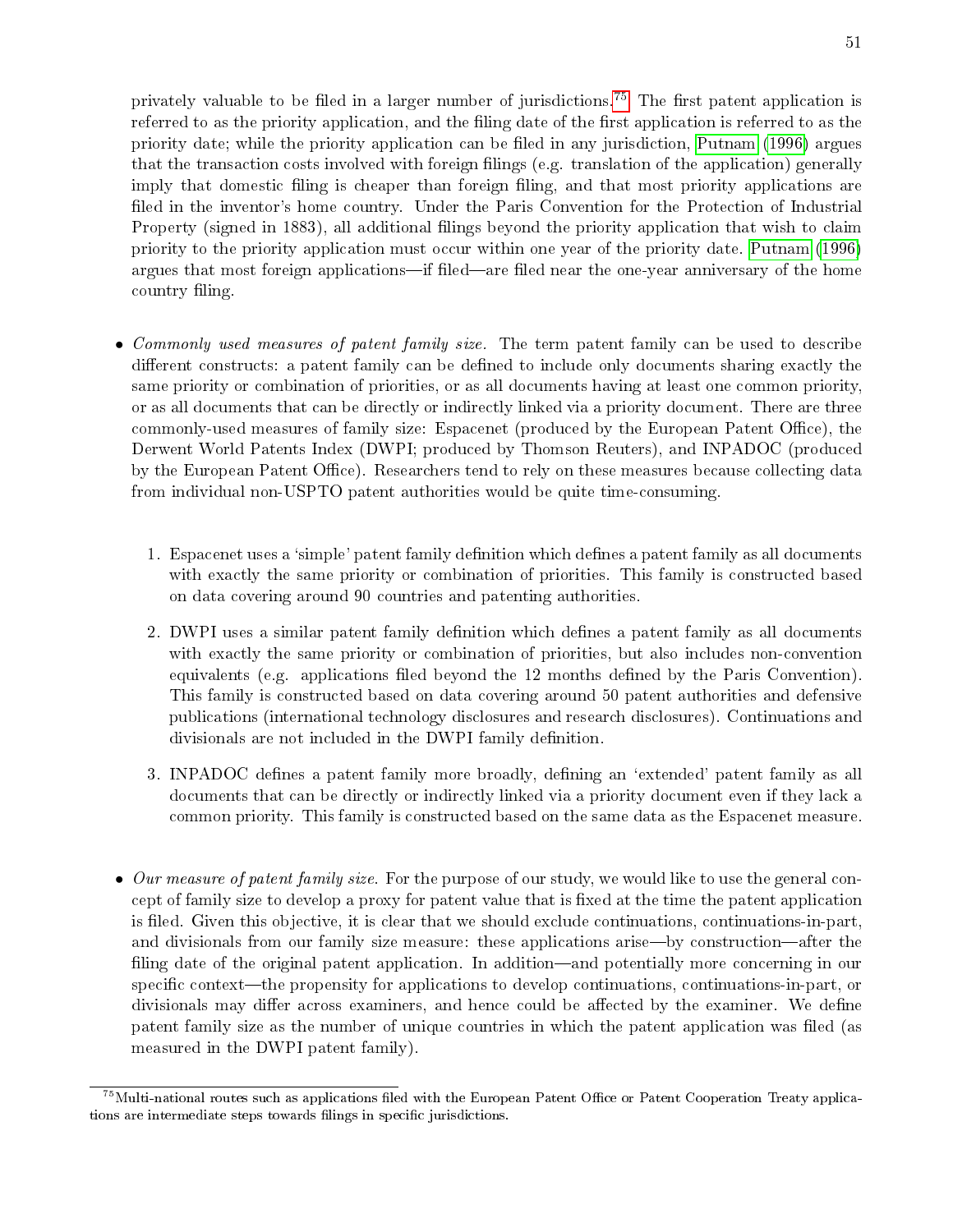## USPTO Full-Text Granted Patents

Google currently hosts bulk XML downloads of US patent grants published between 1 January 1976 and 31 December 2014.[76](#page-53-0) We parse the full text of these patent grants using a Python script.

While patent number is a unique identifier of patent grants, there are twenty-one patent numbers in this data which correspond to patents granted in 1987 that each appear twice with different grant dates. Checking these patent numbers on the USPTO's online Patent Full Text (PatFT) database reveals that, in each of these cases, the duplicated patent number with the earlier grant date is correct.<sup>[77](#page-53-1)</sup> Accordingly, we drop the twenty-one observations with the later grant dates.

#### NBER Technology Category Data

[Hall et al.](#page-32-18) [\(2001\)](#page-32-18) constructed a linkage of US patents granted between January 1963 and December 1999 with the Compustat data. As part of that work, the authors constructed technology categories to describe the broad content area of different patents, based on aggregations of the patent technology class and subclass variables. From their work, we draw a crosswalk between United States Patent Classification values and the technology categories as defined by these authors. The NBER hosts this data on its website.[78](#page-53-2)

# Data on DNA-Related USPTO Published Patent Applications

### CAMBIA Patent Lens Data

The CAMBIA Lens database provides a list of published USPTO patent applications associated with human and non-human protein and DNA sequences appearing in patent claims [\(Bacon et al. 2006\)](#page-31-6).<sup>[79](#page-53-3)</sup> This data construction was supported by the Ministry of Foreign Affairs of Norway through the International Rice Research Institute for CAMBIA's Patent Lens (the OS4 Initiative: Open Source, Open Science, Open Society, Orzya sativa).

Over the time period relevant for our analysis, US patent applications list DNA sequences in patent claims with a canonical `sequence listing' label, e.g. SEQ ID NO:1 followed by the relevant DNA sequence. The CAMBIA Patent Lens data construction parses patent claims text for lists of SEQ ID NOs to determine which sequences are referenced in the claims. Importantly, CAMBIA makes available several versions of their data; following [Jensen and Murray](#page-33-0) [\(2005\)](#page-33-0), we focus on the dataset of nucleotide sequences (as opposed to amino acid sequences), and on the `in-claims' subsample (as opposed to a larger dataset which includes DNA sequences listed in the text of the patent application, but not explicitly listed in the patent claims).

The CAMBIA Patent Lens data is updated over time; our version is current as of 8 February 2012. The level of observation is a patent-mRNA pair indexed by a publication/sequence number that combines the patent publication number and a mRNA sequence number. The patent publication numbers were extracted from the CAMBIA Patent Lens data using a Perl script.<sup>[80](#page-53-4)</sup>

<span id="page-53-0"></span> $^{76}\rm{Available~at~https://www.google.com/googlebooks/uspto-patents-grants-text.html.}$  $^{76}\rm{Available~at~https://www.google.com/googlebooks/uspto-patents-grants-text.html.}$  $^{76}\rm{Available~at~https://www.google.com/googlebooks/uspto-patents-grants-text.html.}$ 

<span id="page-53-1"></span> $^{77}\mathrm{PatFT}$  can be accessed at  $\mathrm{http://path.t.uspto.gov/netahtml/PT0/srchnum.htm}$ 

<span id="page-53-2"></span><sup>78</sup>Available at: [https://www.nber.org/patents/.](https://www.nber.org/patents/)

<span id="page-53-4"></span><span id="page-53-3"></span> $^{79}$ Available at [http://www.patentlens.net/sequence/US\\_A/nt-inClaims.fsa.gz.](http://www.patentlens.net/sequence/US_A/nt-inClaims.fsa.gz)

<sup>&</sup>lt;sup>80</sup>We are very grateful to Mohan Ramanujan for help extracting this data from FASTA format. This Perl script is available on request.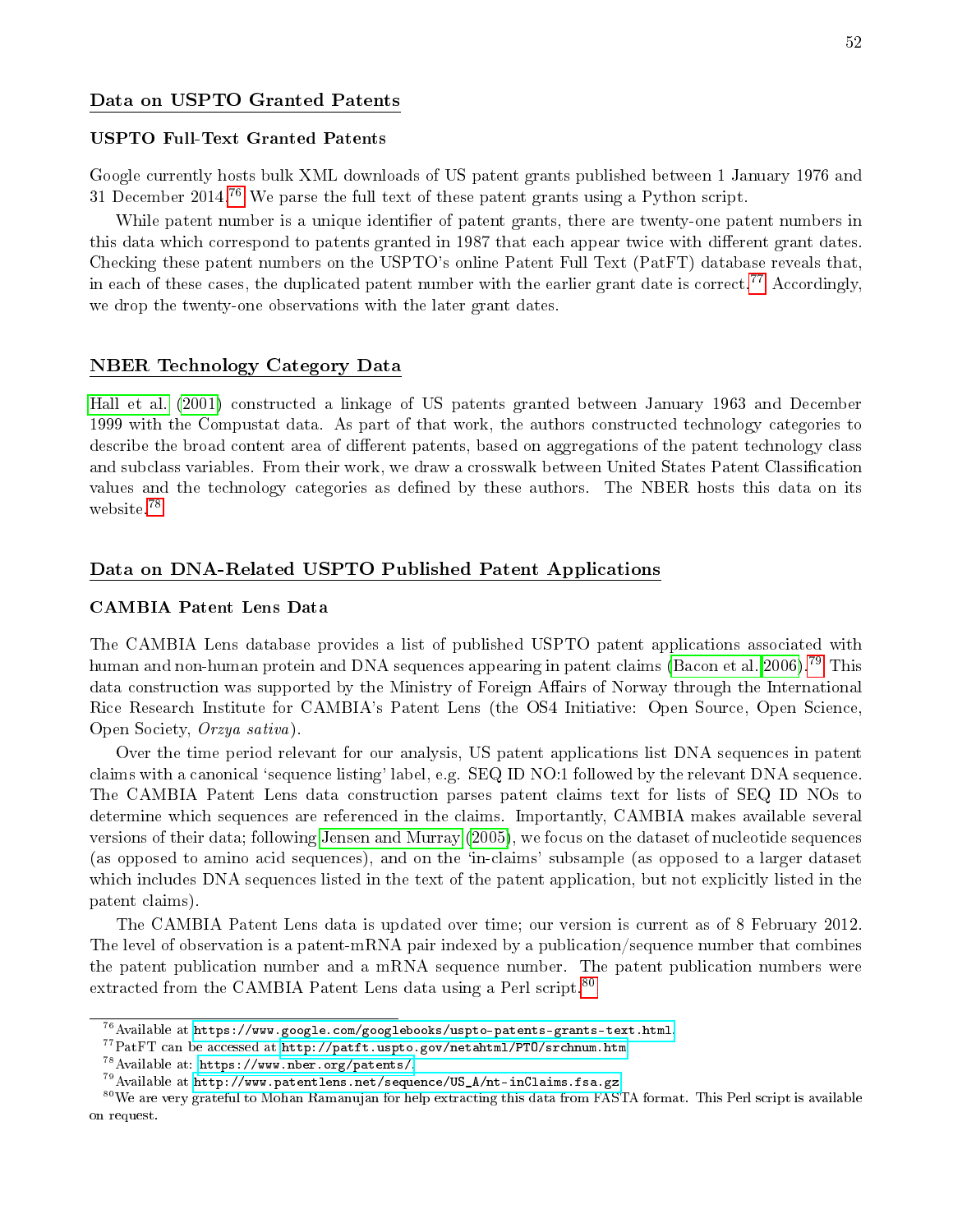#### Patome Data

Patome annotates biological sequences in issued patents and published patent applications [\(Lee et al.](#page-33-8)  $2007$ <sup>[81](#page-54-0)</sup> This data construction was supported by the Korean Ministry of Science and Technology (MOST).

Although the full Patome dataset contains issued patents and published patent applications from several jurisdictions—including Japan and Europe—in this paper we focus on the subsample of US published patent applications and granted patents. As in the CAMBIA Patent Lens data, the Patome data construction parses patent application texts for lists of SEQ ID NOs to determine which sequences are referenced in patent applications. Following the methodology pioneered by [Jensen and Murray](#page-33-0) [\(2005\)](#page-33-0), BLAST (Basic Local Alignment Search Tool) searches are used to compare listed sequences against a census of potential matches in order to identify regions of similarity. Using these BLAST searches, the DNA sequences are annotated with mRNA and gene identifiers (RefSeq and Entrez Gene numbers).

The Patome data includes some patent applications which do not correspond to the definition of human gene patents proposed by [Jensen and Murray](#page-33-0) [\(2005\)](#page-33-0); to follow the Jensen-Murray denition, we impose some additional sample restrictions. First, the Patome data include sequences which appear in the text of patent applications but are not explicitly listed in patent claims; to follow the [Jensen and Murray](#page-33-0) [\(2005\)](#page-33-0) definition of gene patents, we exclude observations that do not appear in the patent claims.<sup>[82](#page-54-1)</sup> Second, following [Jensen and Murray](#page-33-0) [\(2005\)](#page-33-0) we limit the sample to BLAST matches with an E-value of exactly zero; the goal of this conservative E-value is to prevent spurious matches. Finally, following [Jensen and](#page-33-0) [Murray](#page-33-0) [\(2005\)](#page-33-0) we limit the sample to disclosed sequences that are at least 150 nucleotides in length; the motivation of this restriction is that this is the average length of one human exon and yet still small enough to capture EST sequences.

As in [Jensen and Murray](#page-33-0) [\(2005\)](#page-33-0), many patents claim multiple variants of the same gene (that is, multiple mRNA sequences corresponding to the same gene). Following their methodology, we focus on variation in patenting across human genes.

#### Data Measuring Innovation on the Human Genome

#### Gene-Level Measures of Scientific Publications: OMIM Data

We collect our measure of scientific research from the Online Mendelian Inheritance in Man (OMIM) database, a catalog of Mendelian traits and disorders. We use the full-text OMIM data and extract our variables of interest using a Python script.<sup>[83](#page-54-2)</sup> One gene can be included in more than one OMIM record, and one OMIM record can involve more than one gene. We tally the total number of publications related to each gene in each year across all OMIM records related to that gene.

#### Gene-Level Data on Drug Development: Pharmaprojects Data

We collect data on gene-related drug development from the Pharmaprojects data.<sup>[84](#page-54-3)</sup> According to the company Citeline, which compiles and sells the Pharmaprojects data, There is continual two-way communication between Pharmaprojects staff and their contacts in the pharmaceutical and biotechnology

<span id="page-54-0"></span> $81$ The Patome data appears to no longer be available at the URL from which we obtained it; we would be happy to provide our copy of this data upon request. The same data can also be accessed through the Wayback Machine Internet archive service here: [https://web.archive.org/web/20120317030458/http://verdi.kobic.re.kr/patome\\_int/data/pat\\_anno.tar.gz.](https://web.archive.org/web/20120317030458/http://verdi.kobic.re.kr/patome_int/data/pat_anno.tar.gz)

<span id="page-54-1"></span> ${}^{82}$ Specifically, we merge the list of patent-mRNA numbers in the Patome data to the CAMBIA Patent Lens data, and drop observations that appear in Patome but not in the CAMBIA data; because our version of the CAMBIA data includes only patent-RNA observations listed in patent claims, this allows us to exclude Patome observations which are not explicitly listed in the claims of the patent applications.

<span id="page-54-3"></span><span id="page-54-2"></span> $83\,\mathrm{Available}$  at [http://omim.org/downloads.](http://omim.org/downloads)

<sup>84</sup>Pharmaprojects data is available for purchase through Citeline or the Pharmaprojects website: [http://www.](http://www.pharmaprojects.com) [pharmaprojects.com.](http://www.pharmaprojects.com)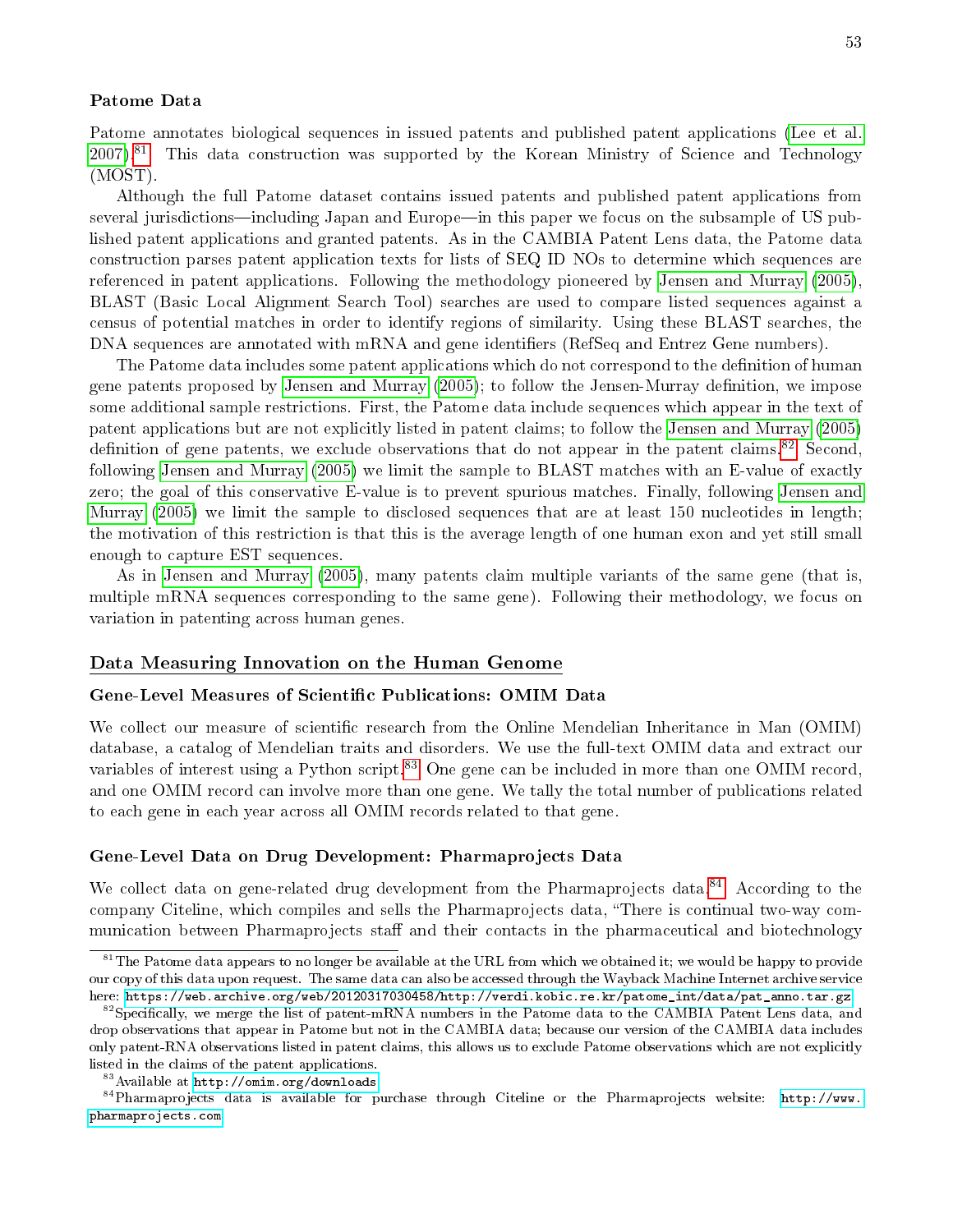industries; both to gather new data and importantly, to verify information obtained from other sources. Citeline employees gather drug information from company websites, reports, and press releases. Annually, every company covered in the database verifies information related to drugs in the development pipeline.

Pharmaprojects annotates a subset of the clinical trials in their data as related to specific Entrez Gene ID numbers. We construct a count of the number of clinical trials in which each gene is used as the basis for a pharmaceutical treatment compound in clinical trials in each year.

#### Gene-Level Data on Diagnostic Tests: GeneTests.org Data

We collect our measure of genes being used in diagnostic tests from the GeneTests.org database.<sup>[85](#page-55-0)</sup> This data includes a laboratory directory that is a self-reported, voluntary listing of US and international laboratories offering in-house molecular genetic testing, specialized cytogenetic testing, and biochemical testing for inherited disorders. US-based laboratories listed in GeneTests.org must be certied under the Clinical Laboratory Improvement Amendment of 1988, which requires laboratories to meet quality control and proficiency testing standards; there are no such requirements for non-US-based laboratories.

We use the GeneTests.org data as of 18 September 2012, which lists OMIM numbers for which there is any genetic test available in the Genetests.org directory. As with the OMIM data above, one gene can appear in more than one OMIM record, and one OMIM record can involve more than one gene. We construct an indicator for whether a given gene is used in any diagnostic test as of 2012.

#### Human Genome-Related Crosswalks

NCBI-generated crosswalks are used to link mRNA- and RNA-level RefSeq accession/version numbers to Entrez Gene ID numbers.<sup>[86](#page-55-1)</sup> We also use an NCBI-generated crosswalk that links discontinued Entrez Gene ID numbers to current Entrez Gene ID numbers, which is useful for linking Pharmaprojects observations that list discontinued Entrez Gene ID numbers to our data.<sup>[87](#page-55-2)</sup>

<span id="page-55-0"></span> $85$ Available at [ftp://ftp.ncbi.nih.gov/pub/GeneTests/disease\\_OMIM.txt.](ftp://ftp.ncbi.nih.gov/pub/GeneTests/disease_OMIM.txt)

<span id="page-55-1"></span><sup>86</sup>Available at [ftp://ftp.ncbi.nih.gov/refseq/release/release-catalog/archive/release54.accession2geneid.gz.](ftp://ftp.ncbi.nih.gov/refseq/release/release-catalog/archive/release54.accession2geneid.gz)

<span id="page-55-2"></span> $87$ Available at [ftp://ftp.ncbi.nih.gov/gene/DATA/gene\\_history.gz.](ftp://ftp.ncbi.nih.gov/gene/DATA/gene_history.gz)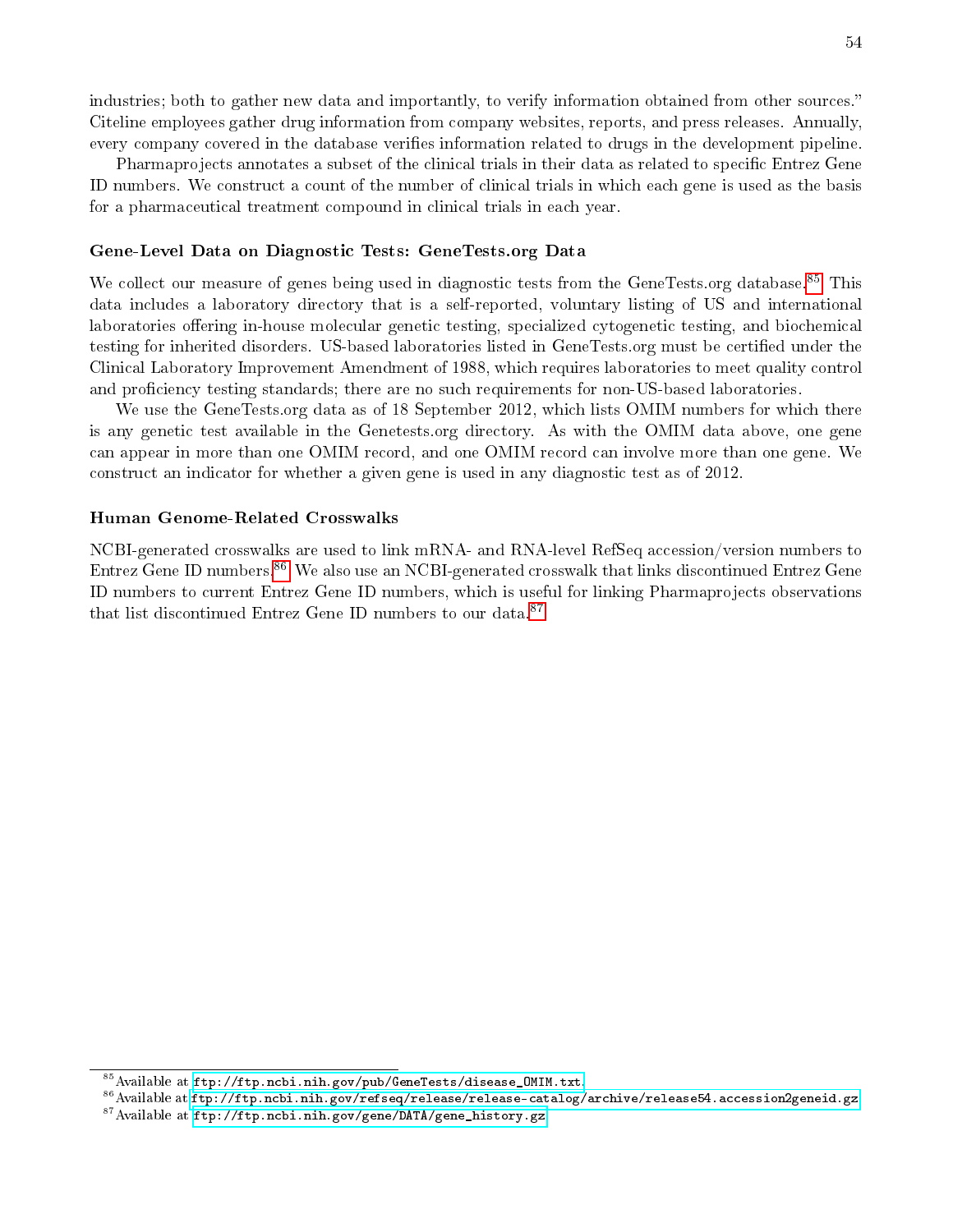<span id="page-56-0"></span>

#### Figure D.1: Follow-on Innovation on Patented and Non-Patented Human Genes: Robustness



(d) Gene-Level Clinical Trials: Count

Notes: This figure plots trends in follow-on innovation by year separately for genes that ever receive a patent, and for genes that never receive a patent. The figure is constructed from gene-level data. The left-hand side panels use gene-level scientific publications as a measure of follow-on innovation, and the right-hand-side panels use gene-level clinical trials as a measure of follow-on innovation. The first row of figures plots the average of indicator variables for any follow-on innovation by year from 1970 to 2012; the second row of figures plots the average number of each follow-on measure by year from 1995 to 2011.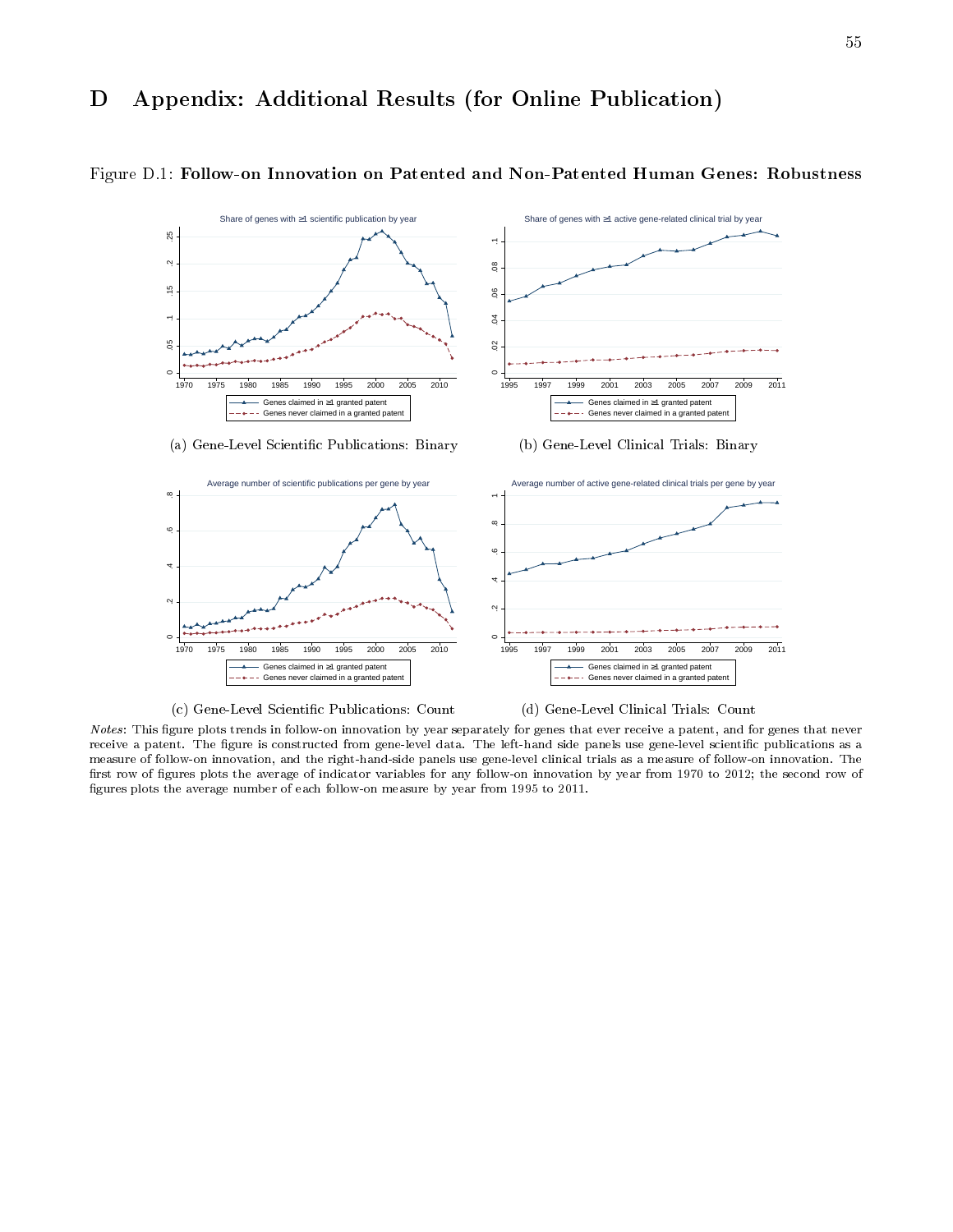

# <span id="page-57-0"></span>Figure D.2: Patents and Follow-on Innovation on Human Genes Claimed in Accepted/Rejected Patent Applications: Robustness

(c) Gene-Level Scientific Publications: Count



Notes: This figure plots trends in patenting and follow-on innovation by year separately for three groups of genes: genes claimed in at least one granted patent; genes claimed in at least one patent application but never in a granted patent; and genes never claimed in a patent application. The figure is constructed from gene-level data. The left-hand side panels use gene-level scientific publications as a measure of follow-on innovation, and the right-hand-side panels use gene-level clinical trials as a measure of follow-on innovation. The first row of figures plots the average of indicator variables for any follow-on innovation by year, and the second row of figures plots the average number of each follow-on measure by year. The vertical line in the calendar year 2001 denotes that, because this figure focuses on patents that were led in or after November 2000, all years prior to 2001 can be considered a pre-period and used to estimate the selection of genes into patenting based on pre-patent filing measures of scientific research (publications) and commercialization (clinical trials).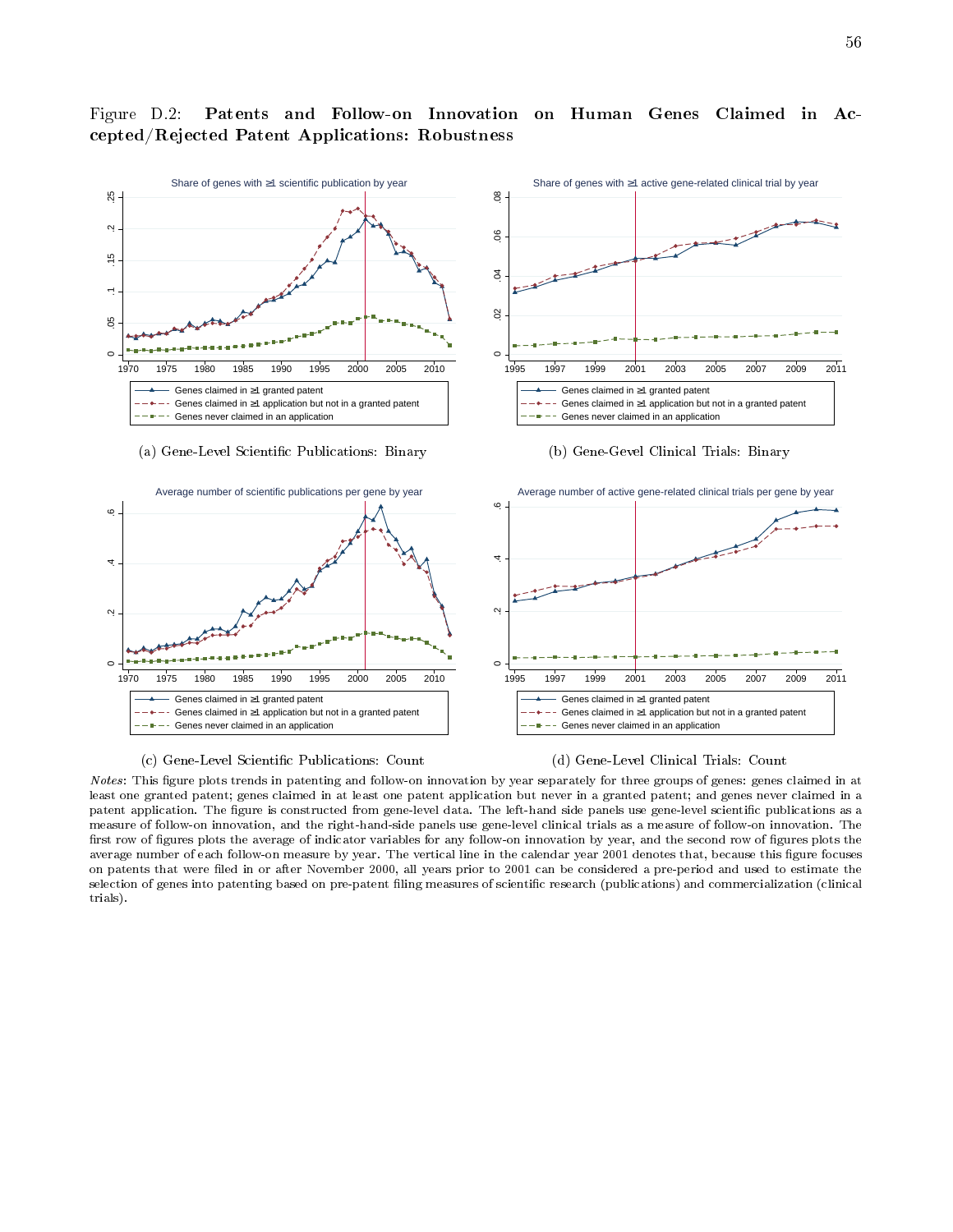|                                                      | Log of follow-on<br>innovation in<br>2011/2012<br>(1) | Any follow-on<br>innovation in<br>2011/2012<br>(2) |
|------------------------------------------------------|-------------------------------------------------------|----------------------------------------------------|
| Panel A: Scientific publications                     |                                                       |                                                    |
| Patent granted (instrumented)                        | $-0.0228$<br>(0.0101)                                 | $-0.0185$<br>(0.0088)                              |
| Mean of dependent variable<br>Number of observations | 0.0798<br>293,652                                     | 0.0888<br>293,652                                  |
| Panel B: Clinical trials                             |                                                       |                                                    |
| Patent granted (instrumented)                        | $-0.0483$<br>(0.0207)                                 | $-0.0290$<br>(0.0117)                              |
| Mean of dependent variable<br>Number of observations | 0.0690<br>293,652                                     | 0.0500<br>293,652                                  |
| Panel C: Diagnostic test                             |                                                       |                                                    |
| Patent granted (instrumented)                        |                                                       | $-0.0140$<br>(0.0122)                              |
| Mean of dependent variable<br>Number of observations |                                                       | 0.0918<br>293,652                                  |

## <span id="page-58-0"></span>Table D.1: Robustness to Family Grant Rates: Instrumental Variables Estimates

Notes: This table presents instrumental variable estimates, relating follow-on innovation to whether a patent application or any of its child applications were granted a patent, instrumented by our examiner leniency instrument. The sample for these regressions is constructed from application-by-gene-level data, and includes patent applications that claim at least one human gene in our USPTO patent application sample (N=293,652). All regressions include Art Unit-by-application year fixed effects. Each coefficient is from a separate regression. Standard errors are clustered at the patent application level [\(Inoue and Solon 2010;](#page-33-12) [Pacini and Windmeijer 2016\)](#page-34-10).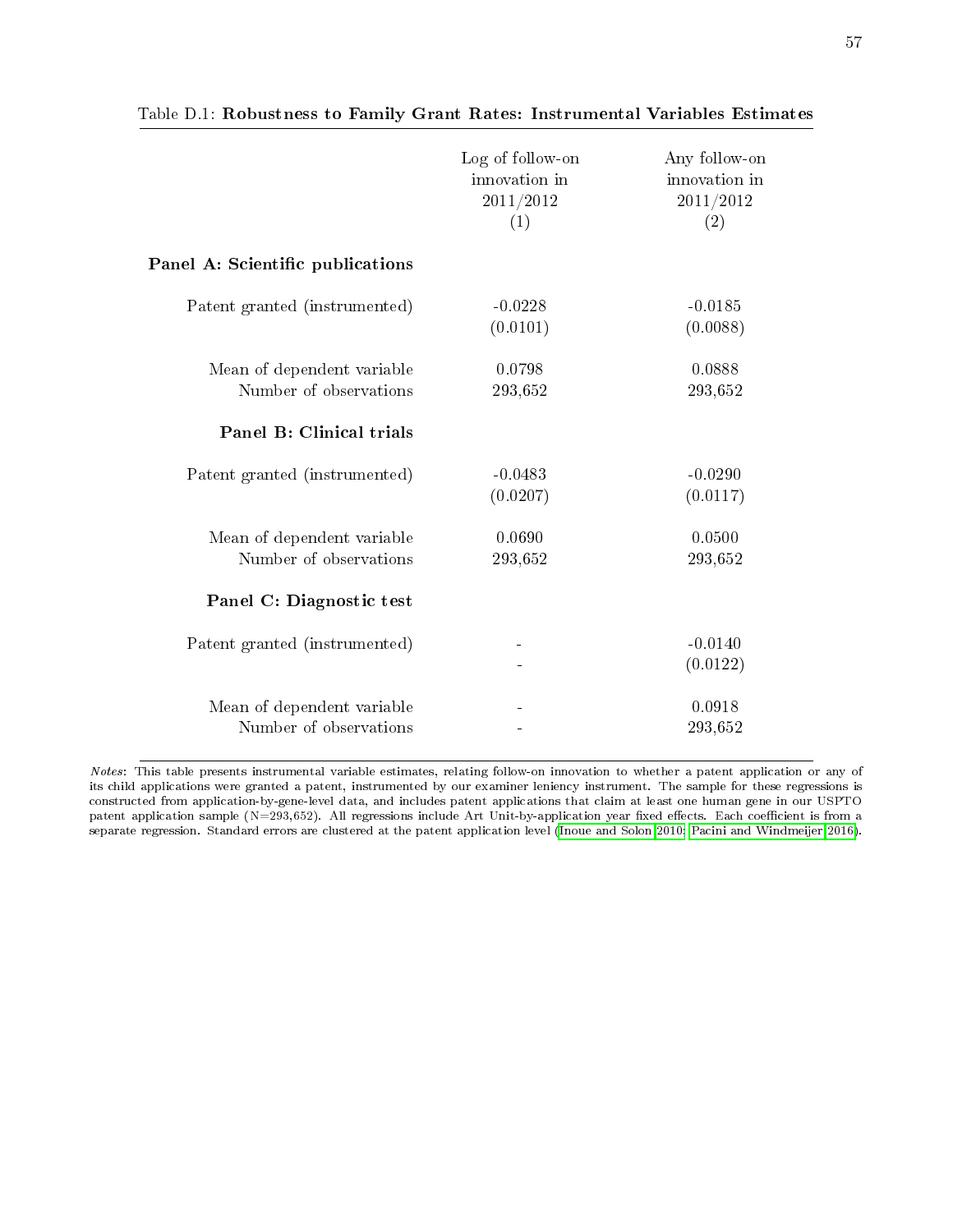|                                      | Mean   | Median         | Standard<br>deviation | Minimum  | Maximum | Number of<br>observa-<br>tions |
|--------------------------------------|--------|----------------|-----------------------|----------|---------|--------------------------------|
| Scientific publications              | 0.2238 | 0              | 0.8770                | $\theta$ | 22      | 15,524                         |
| $1$ (Scientific publications $> 0$ ) | 0.1094 | $\theta$       | 0.3122                | $\theta$ |         | 15,524                         |
| Clinical trials                      | 0.5446 | $\overline{0}$ | 5.1620                | $\theta$ | 230     | 15,524                         |
| $1$ (Clinical trials $> 0$ )         | 0.0659 | $\overline{0}$ | 0.2481                | $\theta$ |         | 15,524                         |
| 1(Diagnostic tests > 0)              | 0.1199 | 0              | 0.3249                | $\cup$   |         | 15,524                         |

<span id="page-59-0"></span>Table D.2: Gene-Level Summary Statistics

Notes: This table shows summary statistics for our gene-level outcome variables.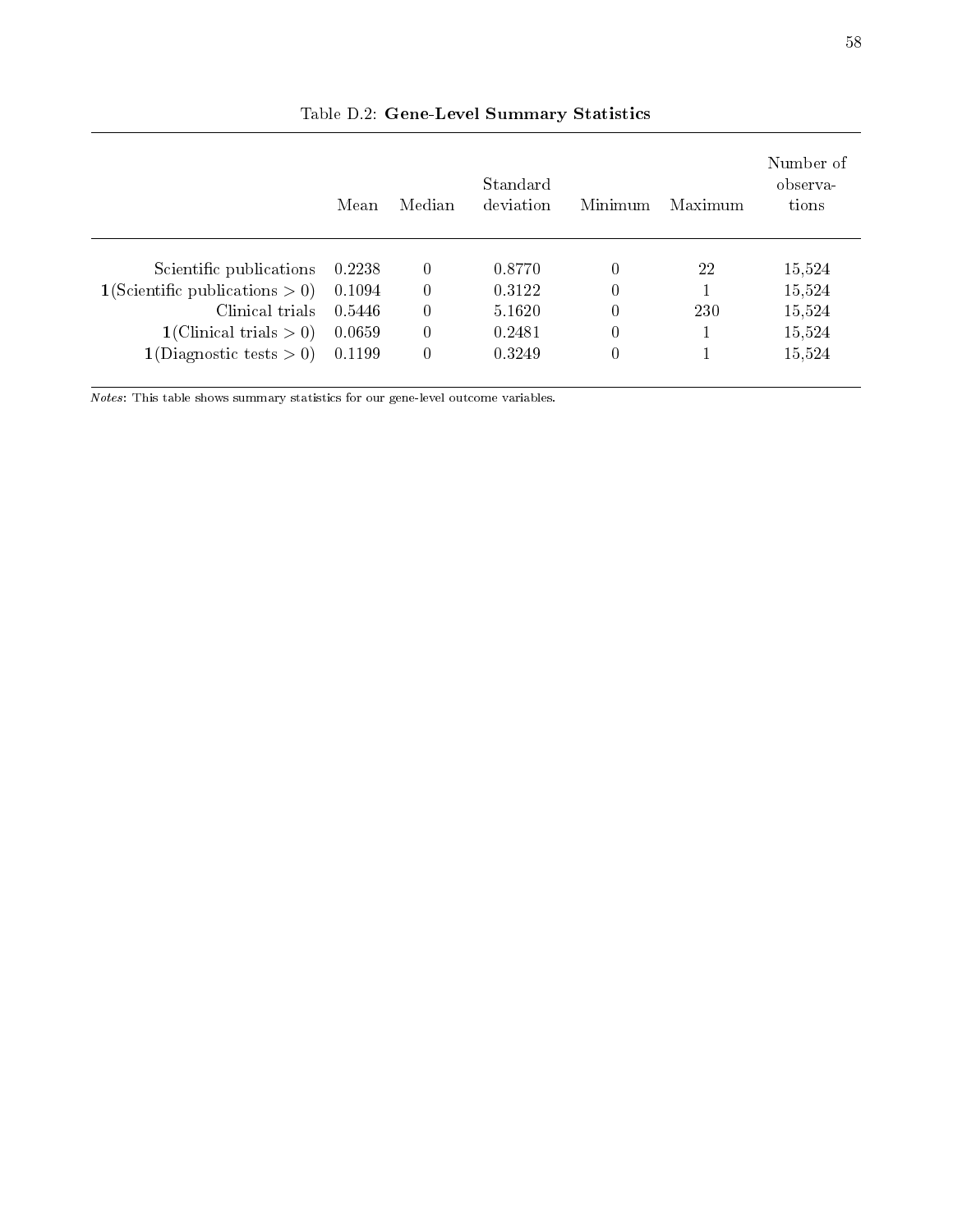#### <span id="page-60-0"></span>Table D.3: Robustness of Examiner Leniency Estimates: LOOM First Stage Estimates

|                                                      | Patent granted     |
|------------------------------------------------------|--------------------|
| LOOM examiner grant rate                             | 0.6125<br>(0.0127) |
| Mean of dependent variable<br>Number of observations | 0.2515<br>212,569  |

Notes: This table estimates the first stage of a patent grant on the leave-one-out examiner grant rate and Art Unit-by-application year fixed effects. The leave-one-out examiner grant rate is the number of applications claiming at least one human gene granted by the examiner other than the given application divided by the total number of applications claiming at least one human gene examined by the examiner minus one for the given application. We only include applications which have examiners with at least 10 examined applications other than the focal patent application. The sample for these regressions is constructed from application-by-gene-level data, and includes patent application-gene-level observations in our human gene sample (N=293,652). Gene-clustered standard errors.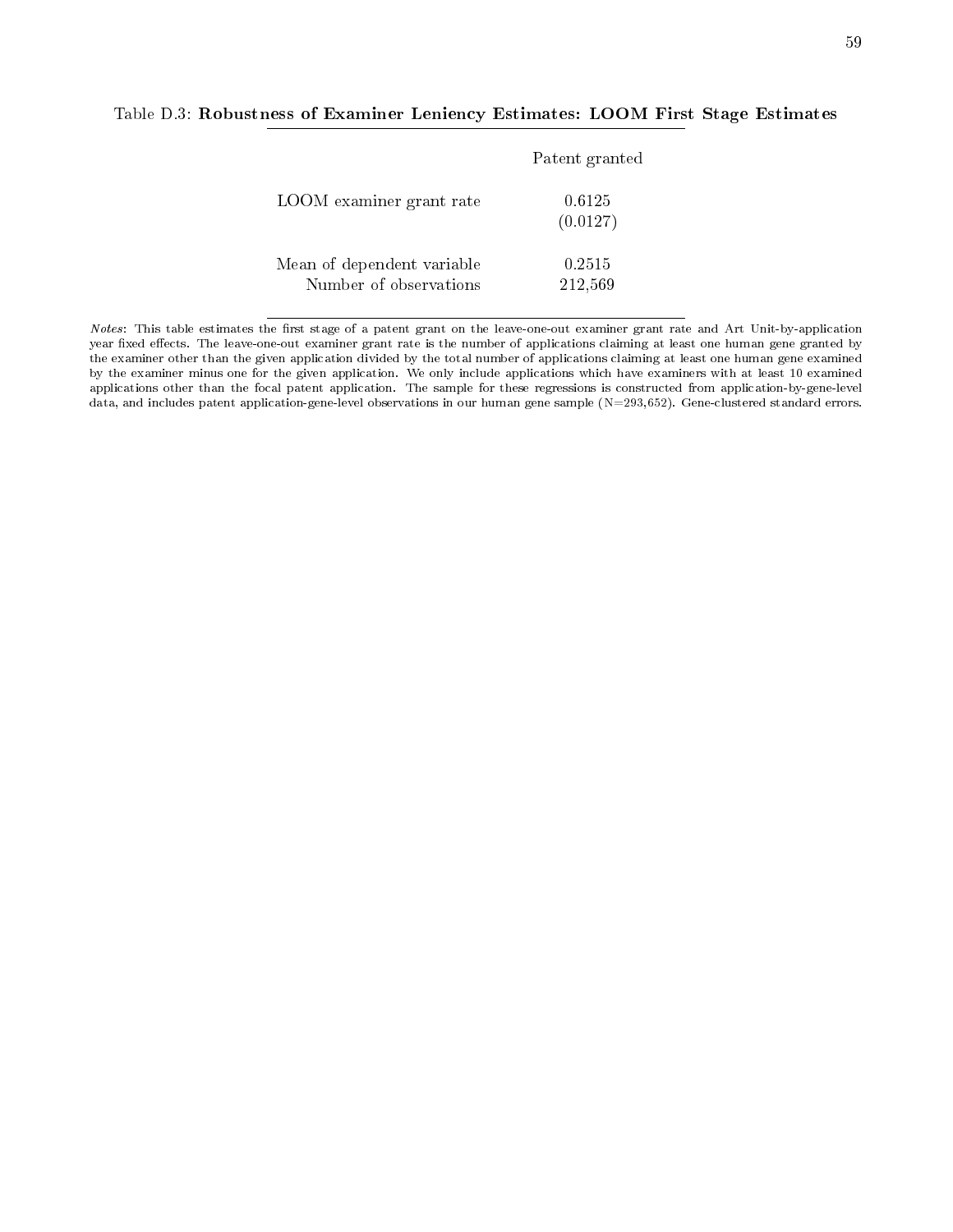|                                                      | Log of follow-on<br>innovation in<br>2011/2012<br>(1) | Any follow-on<br>innovation in<br>2011/2012<br>(2) |
|------------------------------------------------------|-------------------------------------------------------|----------------------------------------------------|
| Panel A: Scientific publications                     |                                                       |                                                    |
| Patent granted (instrumented)                        | 0.0206<br>(0.0226)                                    | 0.0166<br>(0.0262)                                 |
| Mean of dependent variable<br>Number of observations | 0.0713<br>212,569                                     | 0.0821<br>212,569                                  |
| Panel B: Clinical trials                             |                                                       |                                                    |
| Patent granted (instrumented)                        | 0.0091<br>(0.0294)                                    | 0.0091<br>(0.0186)                                 |
| Mean of dependent variable<br>Number of observations | 0.0594<br>212,569                                     | 0.0445<br>212,569                                  |
| Panel C: Diagnostic test                             |                                                       |                                                    |
| Patent granted (instrumented)                        |                                                       | $-0.0426$<br>(0.0284)                              |
| Mean of dependent variable<br>Number of observations |                                                       | 0.0836<br>212,569                                  |

<span id="page-61-0"></span>Table D.4: Robustness of Examiner Leniency Estimates: LOOM Instrumental Variables Estimates

Notes: This table presents instrumental variable estimates, relating follow-on innovation to whether a patent application was granted a patent, instrumented by our examiner leave-one-out leniency instrument. The leave-one-out examiner grant rate is the number of applications claiming at least one human gene granted by the examiner other than the given application divided by the total number of applications claiming at least one human gene examined by the examiner minus one for the given application. We only include applications that have examiners with at least 10 examined applications other than the focal patent application. The sample for these regressions is constructed from patent application-gene-level data, and includes patent application-by-gene-level observations in our human gene sample (N=293,652). All regressions include Art Unit-by-application year fixed effects. Each coefficient is from a separate regression. Gene-clustered standard errors.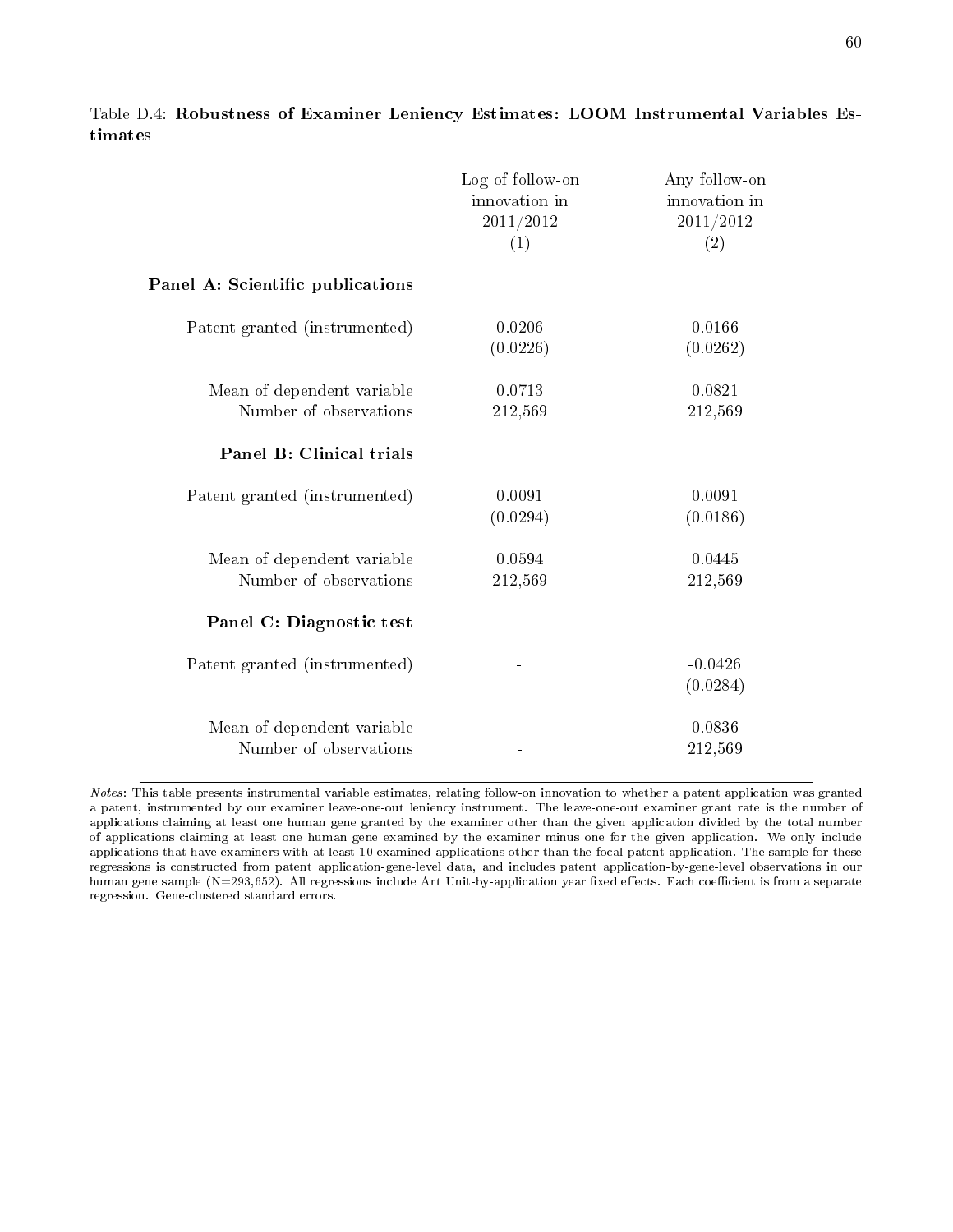| Fixed effects included:     | Art Unit - by -<br>Application Year<br>(1) | Art Unit - by -<br>Application Year<br>$\left( 2\right)$ | Art Unit - by -<br>Application Year<br>$-$ by $-$ Class $-$ by $-$<br>Subclass<br>(3) |
|-----------------------------|--------------------------------------------|----------------------------------------------------------|---------------------------------------------------------------------------------------|
| $0/1, =1$ if patent granted |                                            |                                                          |                                                                                       |
| Examiner leniency           | 0.8757<br>(0.0368)                         | 0.8715<br>(0.0534)                                       | 0.8316<br>(0.0538)                                                                    |
| Number of observations      | 14,476                                     | 6,747                                                    | 6,747                                                                                 |

#### <span id="page-62-0"></span>Table D.5: Robustness of Examiner Leniency Estimates

Notes: This table presents robustness checks relating the probability of patent grant to examiners' mean non-human gene patent grant rate. Column (1) documents estimates that condition on Art Unit-by-application year fixed effects. Column (3) replaces the Art Unit-by-application year fixed effects with Art Unit-by-application year-by-class-by-subclass fixed effects, estimated on the subsample of data meeting our sample restrictions. For ease of comparability, Column (2) documents estimates that condition on Art Unit-byapplication year fixed effects but use the same sample as in Column (3). The sample for these regressions is constructed from patent application-gene-level data, and includes patent application observations in our non-human gene sample  $(N=14,476)$ .